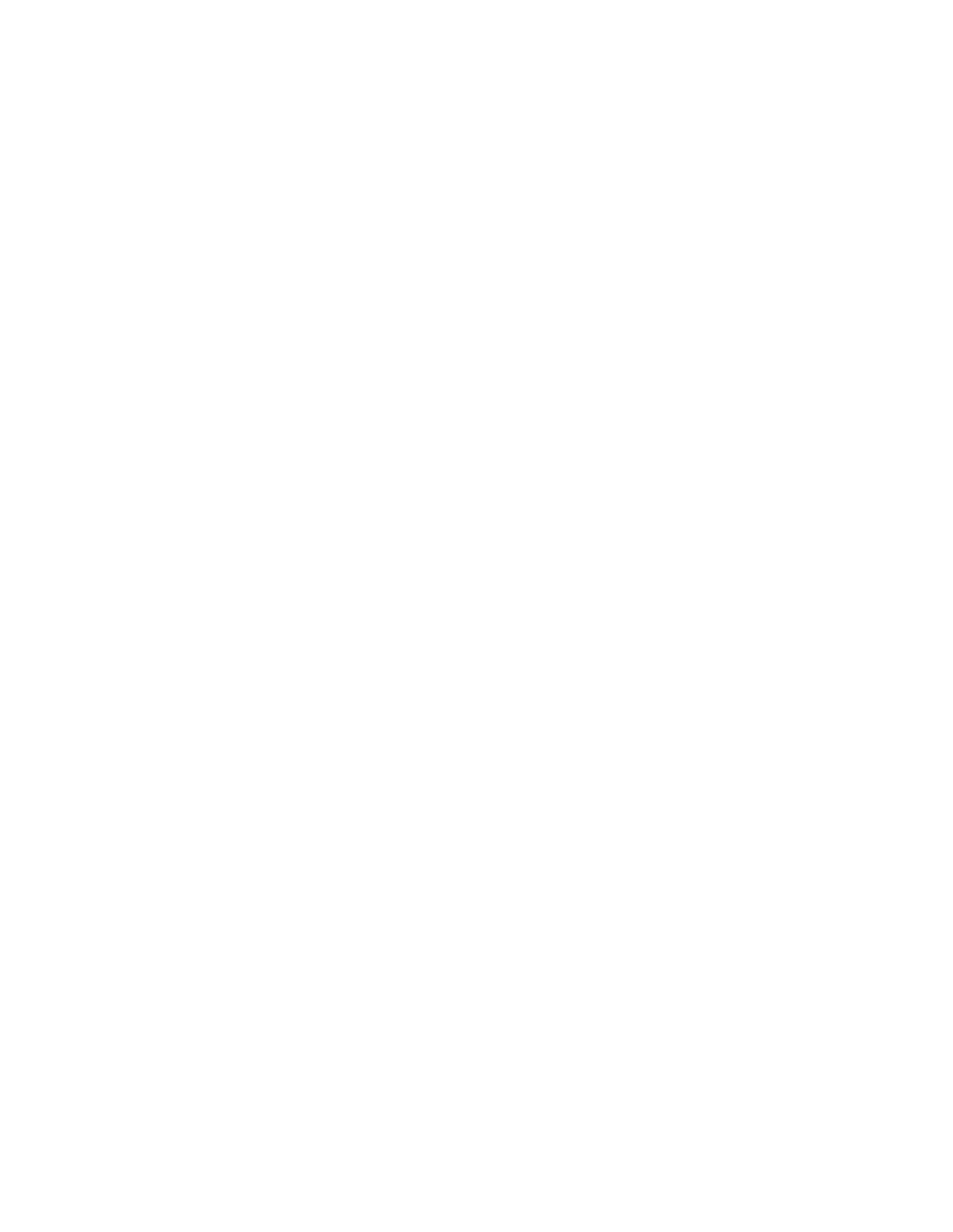# ACKNOWLEDGEMENTS

We would like to thank Stella, a Montréal organization run by and for sex workers, which collaborated with us in this research. Without their active support, this project could not have been completed. We would also like to thank Maggie's, a Toronto sex workers' organization that facilitated our access to sex workers in the Greater Toronto Area.

We are particularly grateful to the women working in the sex trade who agreed to be interviewed. We hope that we deserve the trust they have placed in us.

We would also like to acknowledge the contribution of Simon Corneau, Marie-Josée Frenette, Stacey Hannem-Kish and Marie-Andrée Roy, who transcribed the interviews.

Finally, we would like to thank all of our colleagues and friends who shared their knowledge, and who read earlier versions of the report: Suzanne Bouclin, Martine Dufresne, André Jodouin, Nengeh Mensah, Alvaro Pires, Dominique Robert and Brent Ward.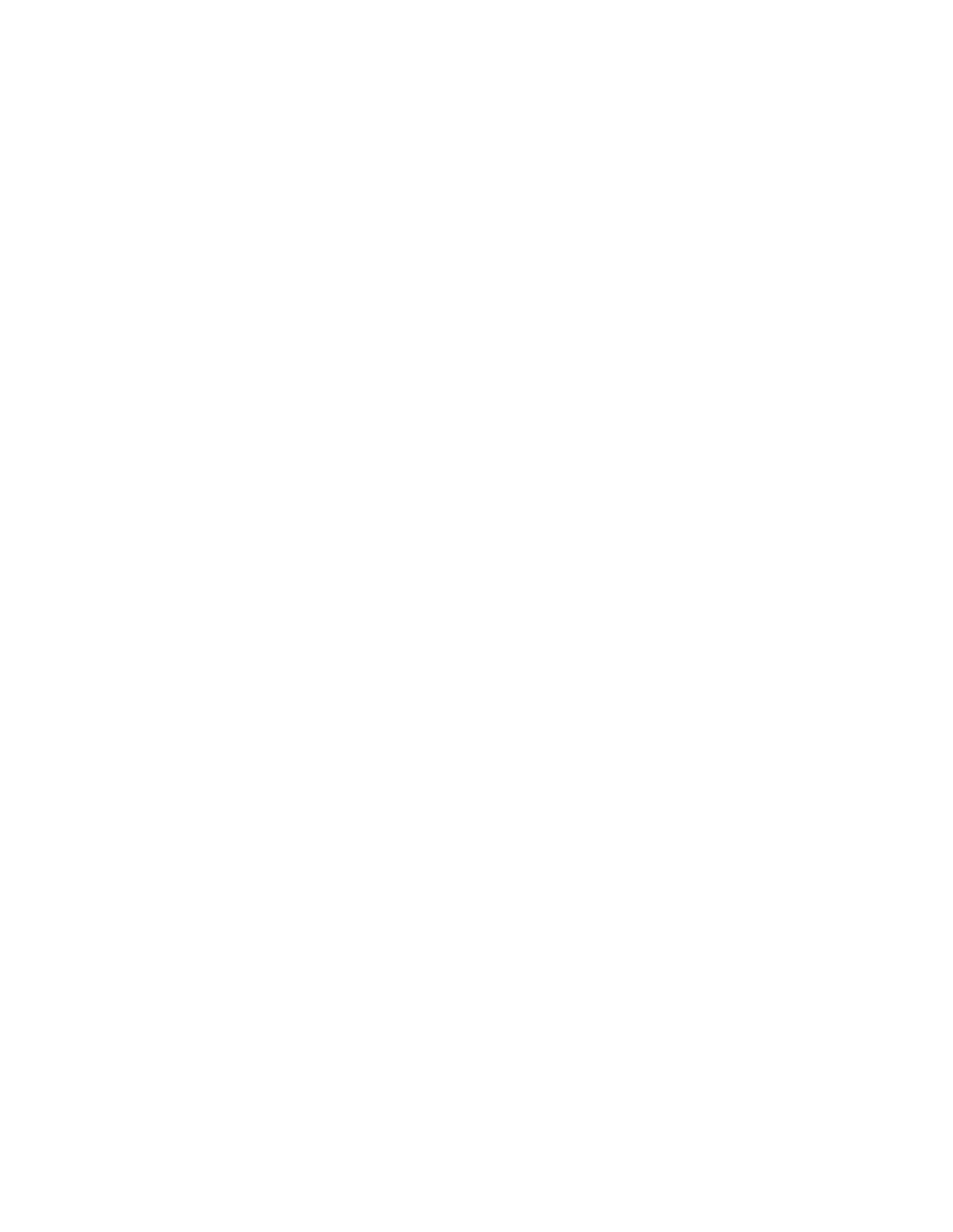# EXECUTIVE SUMMARY

This report reflects the findings of a qualitative research project which examined the in-call sex trade work in Montreal and Toronto from the perspective of marginal labour. This approach immediately positions the study outside of questions of deviance and morality and instead draws attention to the ways laws and regulatory practices are mediated by, and interface with, stigma, labour process, and labour structure to condition the experience of labour. Data from an earlier qualitative research study of exotic dancers was drawn upon in order to highlight the diversity of marginal labour and to position the in-call sex trade industry within broader labour market conditions.

#### Literature Review

The question of female prostitution has been the subject of criminological inquiry since the emergence of the social sciences in the late 19th century when the "father of criminology" Cesare Lombroso defined prostitution as the quintessential women's crime. From Lombroso's day to the late 1960s, when the sociology of deviance engaged in the qualitative study of interaction, positivist explanations which sought to explain women's engagement in the trade, dominated the debate. In the 1970s within a broader rethinking of gender and patriarchy by radical feminists, prostitution became the symbol of the social, sexual and economic domination of women by men. Within this framework, prostitutes emerged as victims. In the late 1970s, and particularly throughout the 1980s, a new and important voice emerged when sex trade workers organized into advocacy and support networks. Firmly rejecting the victim status bestowed on them by some feminist reformers they defined prostitution as work. This approach espoused by workers has in turn been taken up, albeit in a fairly limited way, by feminists who conceptualize participation in the sex trade (and skin trade) as women's work.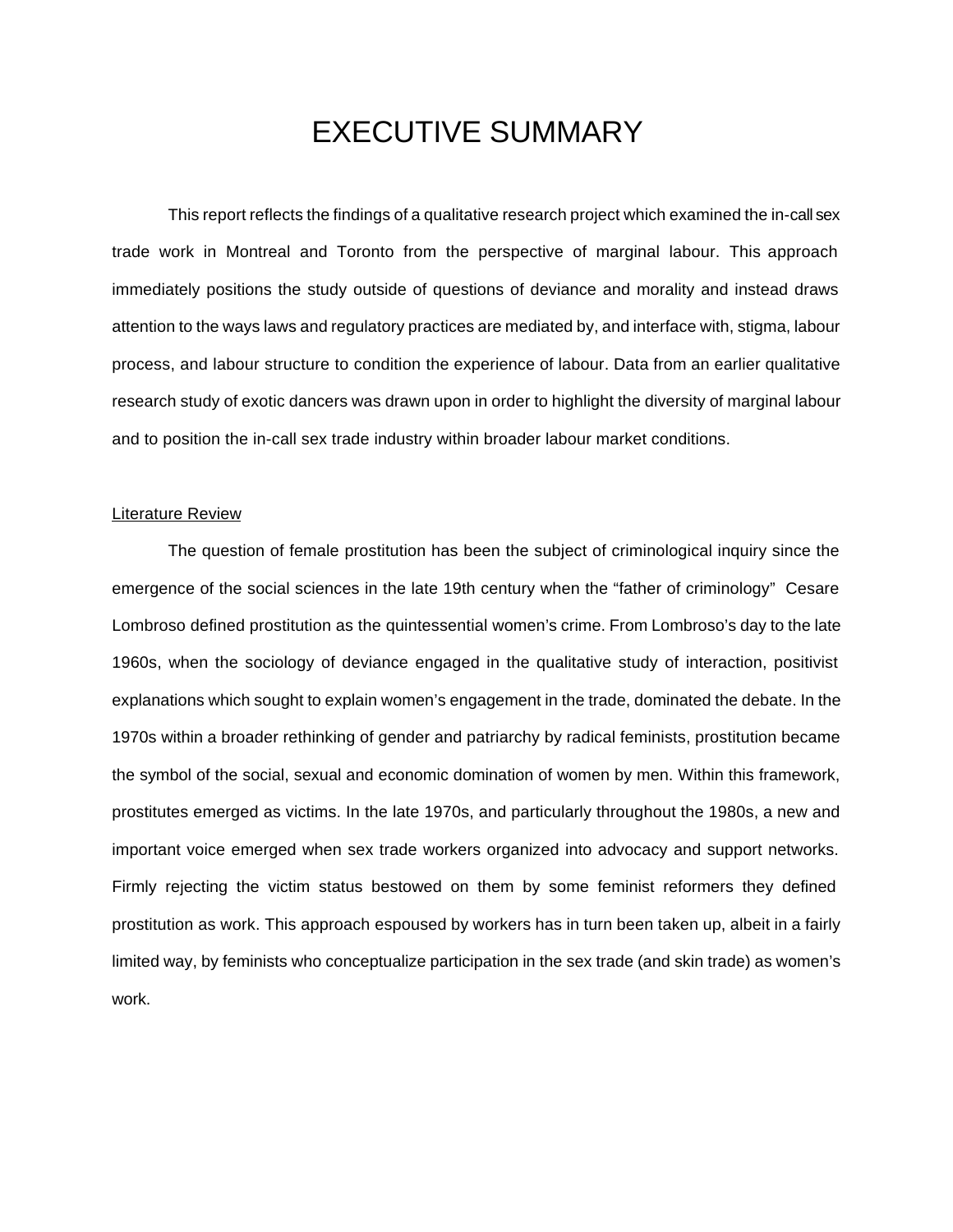#### Methodology

The research, a collaborative effort of Stella (a Montreal-based sex trade worker advocacy organization) and two University of Ottawa professors, was guided by feminist principles and the commitment to centring the voices and understanding of experience. The findings are based on a series of fourteen in-depth semi-structured interviews conducted with women employed as in-call sex trade workers in Montreal (8) and Toronto (6); interviews with sex trade worker advocates from Stella (2) and Maggies in Toronto (1). The comparison to exotic dancers was based on fifteen semistructured in-depth interviews with Ontario-based exotic dancers.

#### Research Findings

The research found that women's entry into the sex trade was largely financially motivated. However, the decision to work in this sector of the trades (as opposed to out-call or exotic dance) was influenced by other considerations including personal suitability, labour practices, work environment, anonymity and safety concerns. Similarly, in addition to the economic benefit, a number of the interviewees identified other positive characteristics of the job including flexibility, autonomy, interaction with clients, collegial work environment and a relaxed work pace. These positive aspects notwithstanding, respondents also noted a number of undesirable elements of the labour. These included the potential exposure to sexually transmitted infections (STIs), dealing with rude and/or manipulative clients, vulnerability to criminalization, potential for violence and the need to negotiate stigma and identity and cope with the lack of empathy of (even sympathetic) outsiders.

The illegality of the trade emerged as a particularly definitive characteristic with wide-ranging consequences. On the one hand, it increases stress as workers endeavour to minimize the risks - a practice that was undermined by many respondents' partial or false knowledge of the laws. On the other hand, it also conditions the labour relations and denies workers potential resources in negotiations with clients and employers. Among other things the fear of denunciation by disgruntled customers complicates workers' maintenance of personal boundaries. Women are hesitant to turn to

vi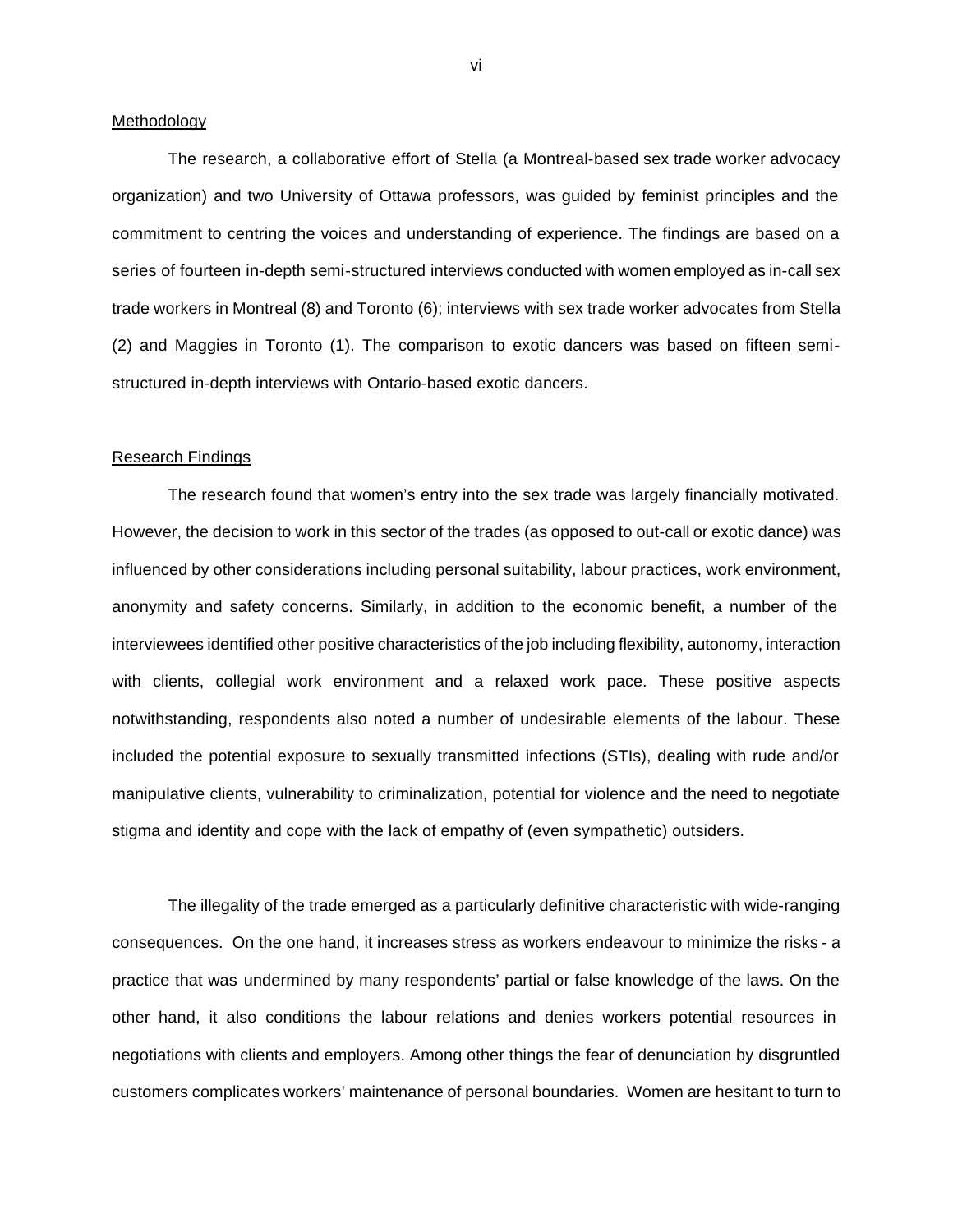the police for protection or to report violent clients and their ability to negotiate labour conditions through, for example, unionization is undermined by the illegal nature of aspects of the work they perform.

#### Comparison to Exotic Dancers

When we consider the organization of the labour of in-call sex trade workers to that of exotic dancers we can appreciate that both sets of workers are own-account workers operating within a feefor-service structure without benefit of a guaranteed income but nonetheless reliant on their employers. Put another way, they are part of the growing non-standard labour sector and, like other similarly-positioned marginal workers, are in a contradictory space: they are managed like employees and subjected to labour site expectations (including providing free labour) but denied the wages, stability and protection generally associated with employment. Moreover, while women working in both trades are vulnerable to criminalization and sometimes administrative regulation, they are, by virtue of the organization of the labour (own-account) and the illegality of their labour site (bawdy house), denied the protection afforded by provincial labour law.

When the labour practices of exotic dancers and in-call sex trade workers are compared, it is evident that both sets of workers employ a range of competencies including interpersonal, technical, and performance skills. When we attend to the particulars of the two jobs however, it is evident that these are very different labour processes. These findings - the need for skills on the one hand and the diversity of the sex trades on the other - challenge the focus on deviance rather than work process in much of the literature on the trades. They also highlight the importance of attending to specificity and acknowledging that the 'sex trade' encompasses a heterogeneous range of labour practices.

#### Conclusion/Recommendations

This research confirms the usefulness of the concept of marginal labour for analysing the sex trades. It allows us to appreciate points of juncture with other consumer service sector employment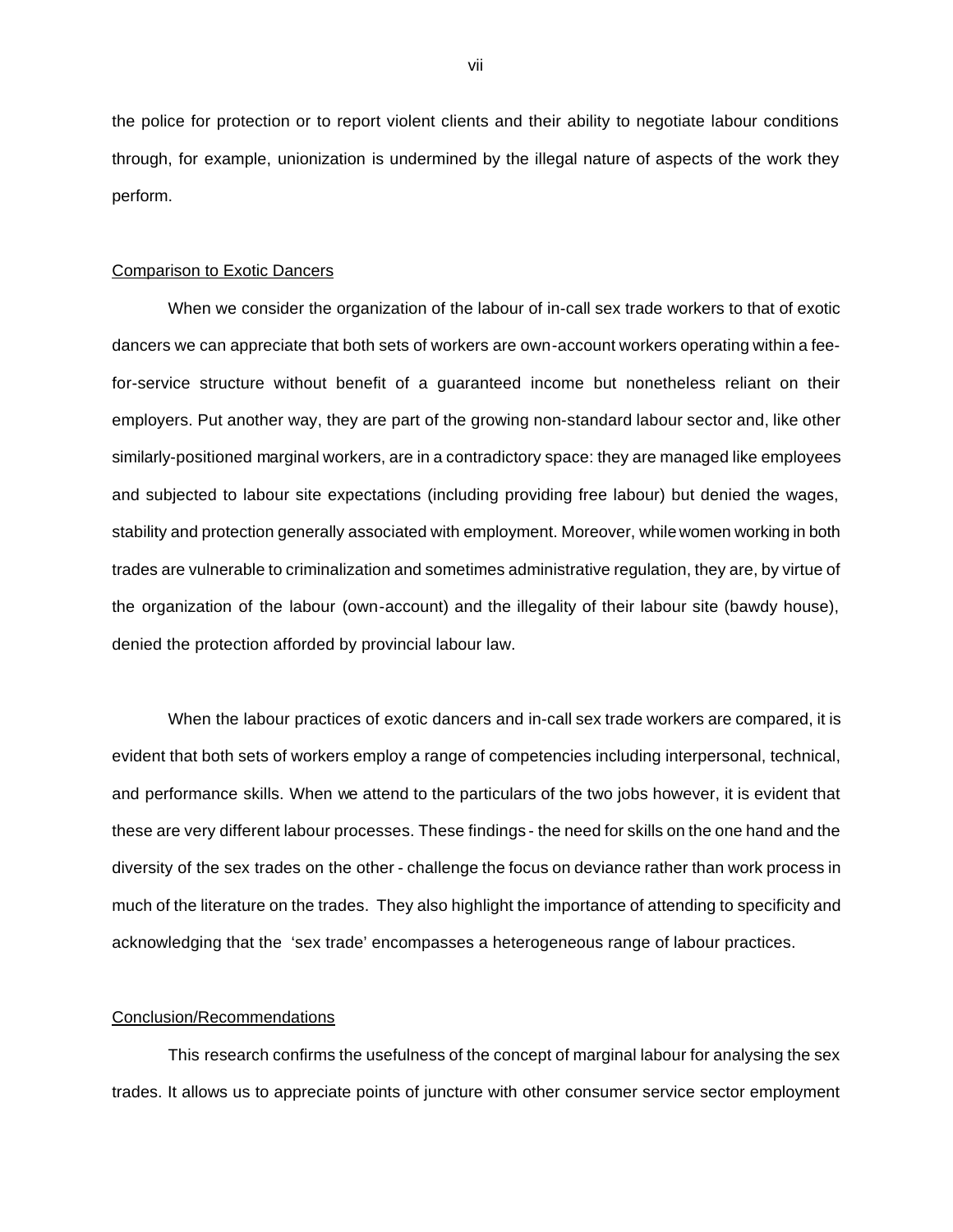without obscuring the uniqueness of working in illegal and stigmatized sectors of the labour market. Within this framework decriminalization emerges not as a solution but as an important precondition to empowering workers so that they can more effectively resist some of the oppressive aspects of the labour.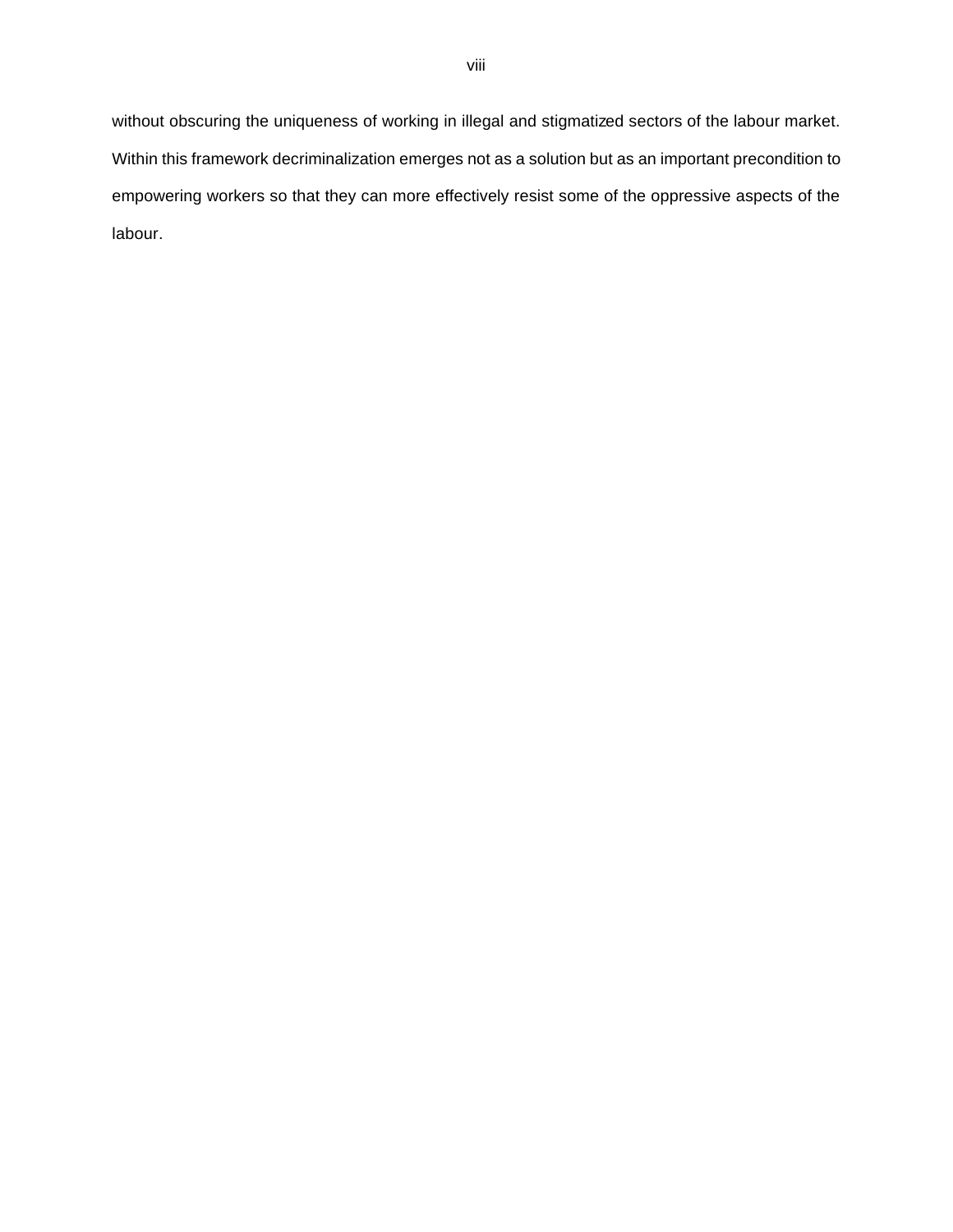# TABLE OF CONTENTS

| $\mathbf{I}$    |           |                                                                  |  |  |  |  |
|-----------------|-----------|------------------------------------------------------------------|--|--|--|--|
| $\mathbf{II}$ . |           |                                                                  |  |  |  |  |
|                 | Α.        |                                                                  |  |  |  |  |
|                 | <b>B.</b> |                                                                  |  |  |  |  |
|                 | C.        |                                                                  |  |  |  |  |
| III.            |           |                                                                  |  |  |  |  |
| IV.             |           |                                                                  |  |  |  |  |
| V.              |           |                                                                  |  |  |  |  |
|                 | Α.        |                                                                  |  |  |  |  |
|                 | <b>B.</b> |                                                                  |  |  |  |  |
| VI.             |           |                                                                  |  |  |  |  |
|                 | А.        |                                                                  |  |  |  |  |
|                 | <b>B.</b> |                                                                  |  |  |  |  |
|                 | C.        |                                                                  |  |  |  |  |
|                 | D.        |                                                                  |  |  |  |  |
|                 | Ε.        |                                                                  |  |  |  |  |
|                 | F.        | Risks and challenges of the profession and protective measures32 |  |  |  |  |
|                 | G.        |                                                                  |  |  |  |  |
|                 | Η.        |                                                                  |  |  |  |  |
|                 | L         |                                                                  |  |  |  |  |
|                 | J.        |                                                                  |  |  |  |  |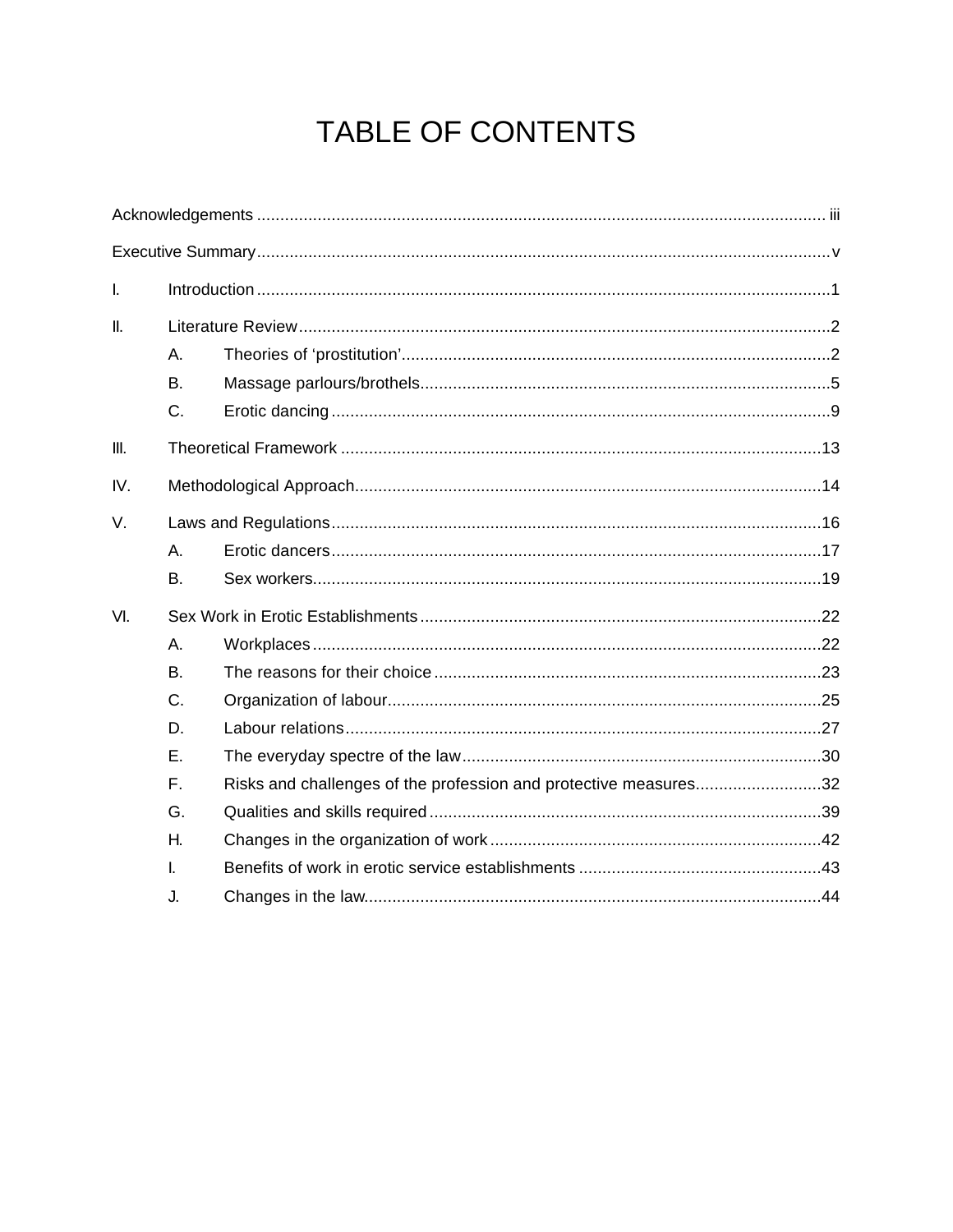| VII.          | Erotic Dance and Sex Work in Erotic Establishments: Factors for comparison 45 |  |  |  |
|---------------|-------------------------------------------------------------------------------|--|--|--|
|               | А.                                                                            |  |  |  |
|               | В.                                                                            |  |  |  |
|               | C.                                                                            |  |  |  |
|               | D.                                                                            |  |  |  |
|               | Ε.                                                                            |  |  |  |
| VIII.         |                                                                               |  |  |  |
|               |                                                                               |  |  |  |
| Appendix I:   |                                                                               |  |  |  |
| Appendix II:  |                                                                               |  |  |  |
| Appendix III: |                                                                               |  |  |  |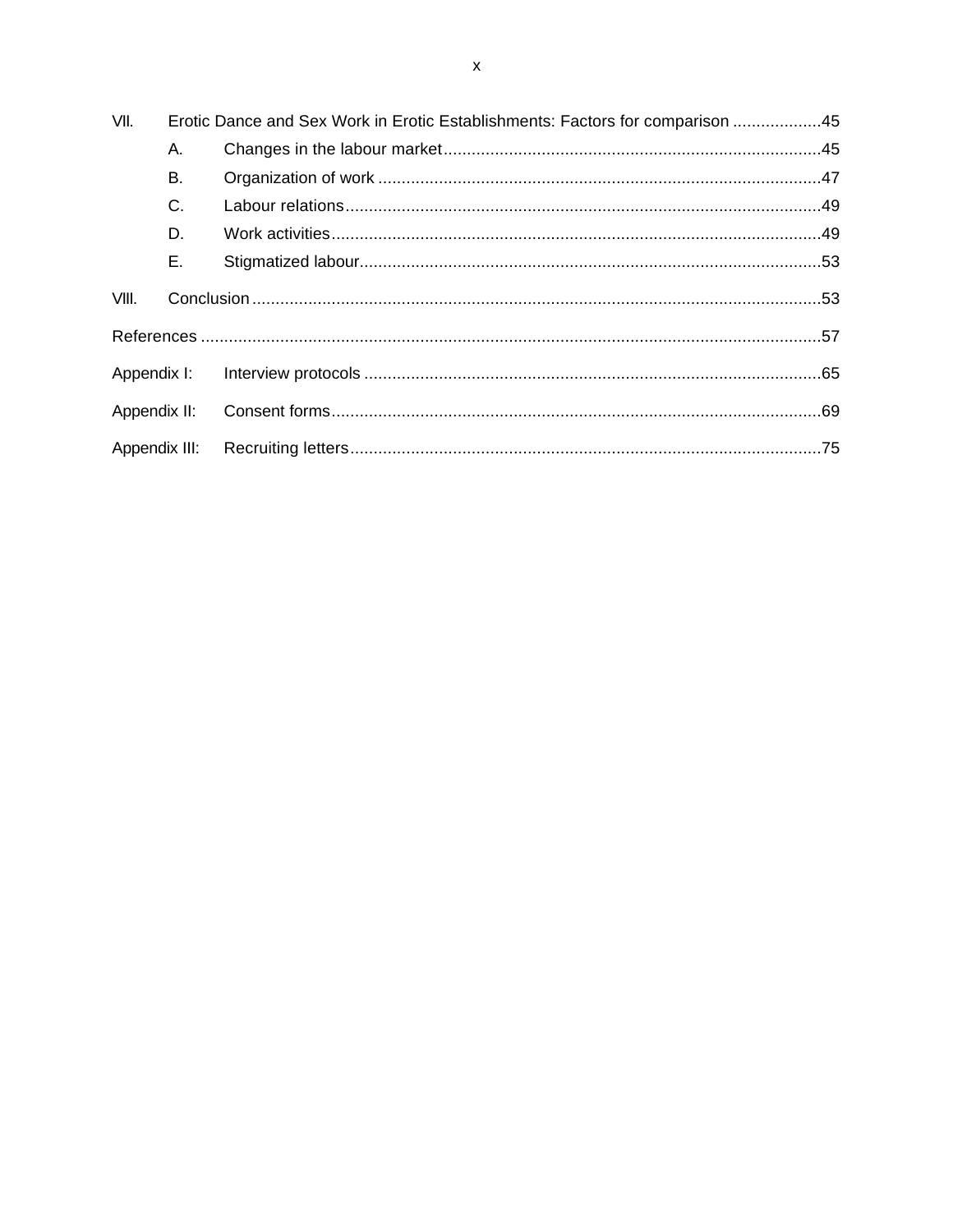# I. Introduction

In spite of being commonly referred to as the world's oldest profession, 'prostitution' is not recognized as a profession like any other. On the contrary, within traditional criminology, it has, (erroneously) become the symbol of female criminality (Parent, 1994: 393). For most contemporary feminists, it represents the ultimate symbol of women's oppression. Not until the end of the 1970s and throughout the 1980s did sex workers' organizations and some feminists begin to articulate a discourse that affirmed sex work as labour and as a choice. Initially, however, the discourse dealt mainly with the sex trade in general, and attempted, through theoretical reflection and practical engagement, to legitimize this approach.

At the present time, empirical research on 'prostitution' as labour chosen by adult citizens is still relatively scarce. It is also evident that the diversity of sex work continues to be poorly recognized and explored. Accordingly it is important to use theoretical insights from the sociology of labour to conduct research and to explore the structures and processes of work within the sex industry. It seems equally crucial that each of the various forms of labour within the sex industry be targeted, one by one, and common points and characteristics identified.

This was our motivation in replying to the Law Commission's call for submissions on marginalized labour. We saw an opportunity to conduct research into the sex work of adult women in massage parlours and brothels, and to compare this form of sex work with that of erotic dancers, whose work was recently researched by a member of our group (Bruckert, 2000). We sought the cooperation of Stella, a Montréal organization run by and for sex workers, and they agreed to assist with the project. We were therefore able to contact and interview 14 sex workers and four sex worker representatives in Greater Montréal and Toronto. These interviews form the new empirical basis for our study, which was enriched by the data and analysis available to us on erotic dancers.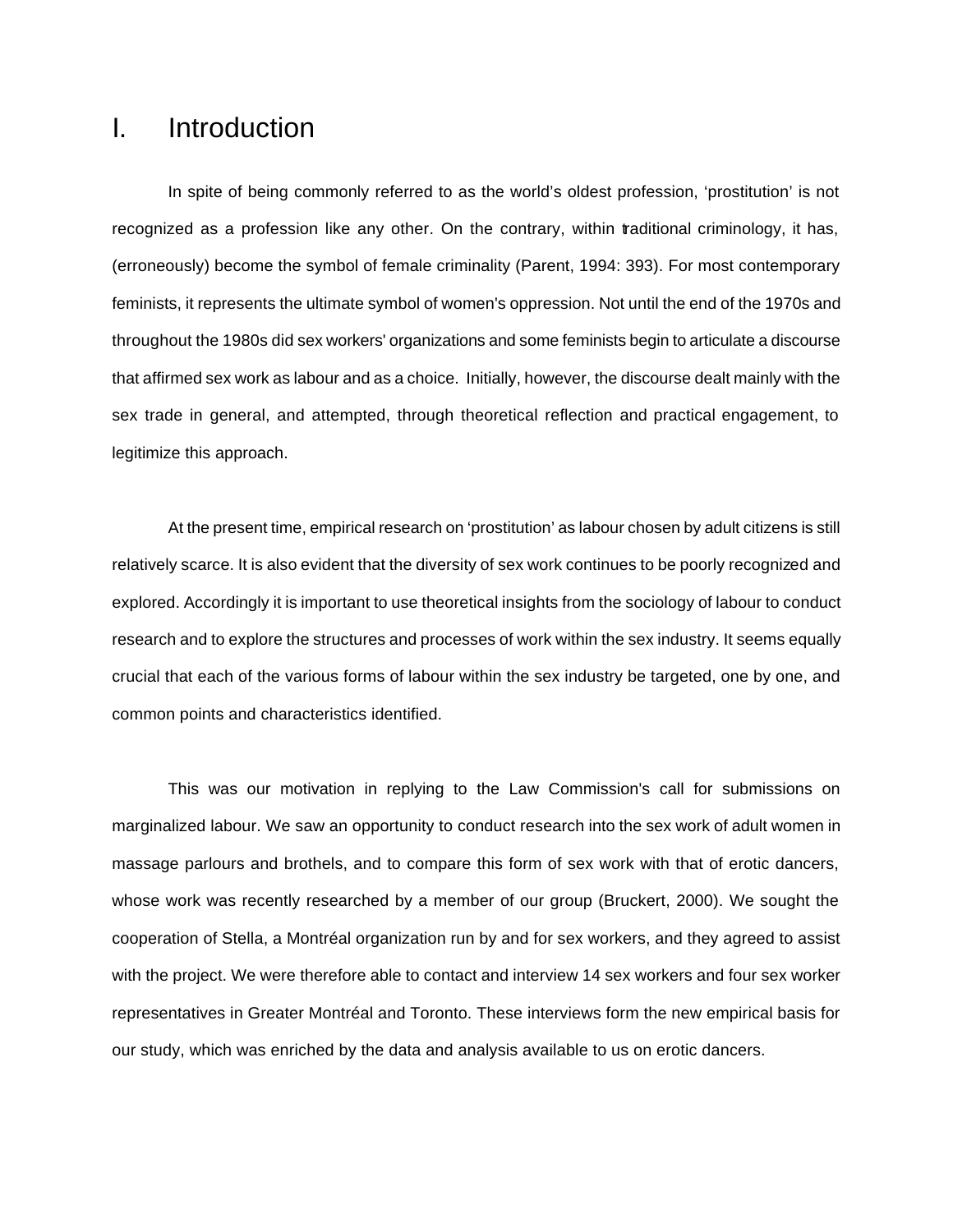In the following report, we first present a review of the theoretical literature on "prostitution," studies on sex work in massage parlours and brothels, and on erotic dancers. We then briefly outline the theoretical framework and methodological approach we have chosen. Third, in order to identify the legal parameters that contribute to the marginalization of workers in these two forms of sex work, we present the principal federal and provincial laws and municipal regulations that affect their work. Next we outline the results of our research on sex work in massage parlours and brothels; address work in exotic dance bars and identify the factors for comparison between the two types of labour. We conclude with recommendations in terms of policy and future research.

# II. Literature Review

Sex work in massage parlours, brothels and nude dance bars has not been the subject of much social science research, but general theories of 'prostitution' allow us to understand the perspectives from which these forms of sex work have been, and are currently, analyzed. In the following section we briefly outline the theories that have contributed to the definition of the field as a whole before turning to the work specific to our research subject.

### A. Theories of 'prostitution'

#### 1. Criminology

Traditional analyses<sup>1</sup> of 'prostitution' are based on the assumption that the exchange of sexual services for financial remuneration constitutes deviant behaviour, and therefore seek to find causes within the "prostitutes." These authors examined biological, psychological, and/or sociological factors as keys to explaining this problem. From this perspective, 'prostitution' is not considered a profession

 $\overline{a}$ 

See Parent (1994) and Parent and Coderre (2000).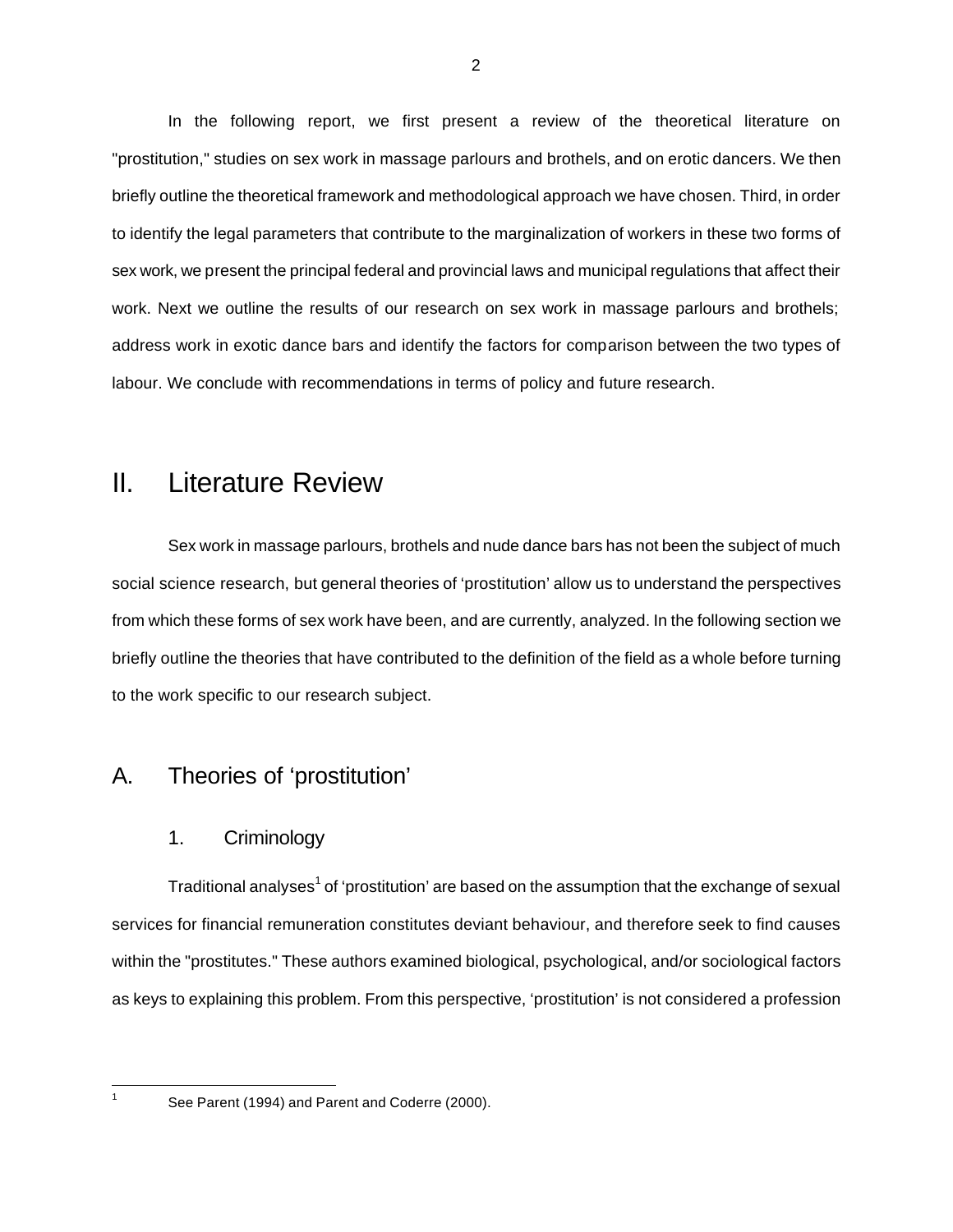and laws are assumed to be designed simply as a response to the problem. Moreover, neither social relations between men and women nor traditional notions of sexuality are examined.

At the end of the 60s and during the 70s, researchers abandoned the search for causes and directed their analysis toward labour processes within the sex industry. Accordingly, research was undertaken on the process of entering the sex industry (Bryan, 1965; Velarde, 1975), on the development of deviant identities within the profession (Davis, 1971); and on the labour context and interactions between the various social actors (Prus and Vassilakopoulos, 1979). At the same time, traditional analytical assumptions still inspired and underlay this research: the authors' approaches were for the most part contained within the social parameters of deviance rather than in the sociology of labour.

In 1999, Stéphanie Pryen used symbolic interactionism to study street 'prostitution' as a stigmatized occupation. She examined the activities of the workers based on the meanings constructed by the social actors themselves. She used the sociology of occupation, not to escape the issues that cause 'prostitution' to swing between denial and recognition, but to integrate into the analysis the tensions between stigma and profession (Pryen, 1999: 30). In this way her work is markedly distinguished from previous studies.

#### 2. Feminist analyses

Feminists in the 1960s<sup>2</sup>, and radical feminists in particular, conceptualize 'prostitution' not as a crime, but rather as the ultimate symbol of women's oppression within patriarchal societies. Kate

 $\frac{1}{2}$ Feminists in the West have been interested in this issue since the end of the 19<sup>th</sup> century. For a review of feminist thinking and initiatives in this period, see Dubois and Gordon (1983), Parent (1994), Rosen (1982), Walkowitz (1980).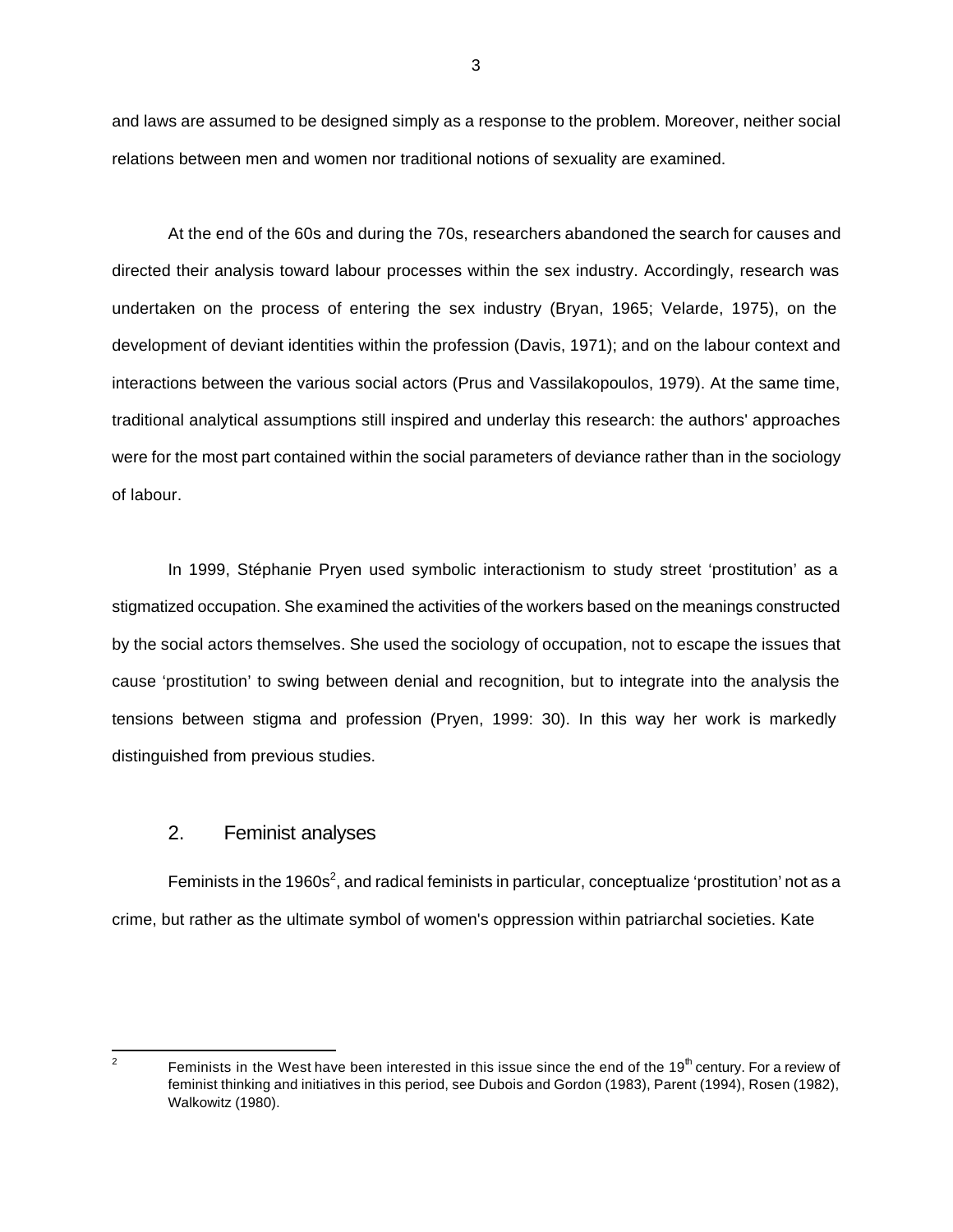Millet (1972), for example, sees 'prostitution' as a "paradigm… the very heart of women's social condition" (1972: 62). The 'prostitute' therefore becomes the ultimate victim. These feminists take issue with male privilege which allows men, as a gender, to oppress women and hold clients, pimps, and the police accountable. They condemn the laws and demand the decriminalization of 'prostitution' and seek the cooperation of sex trade workers in the struggle. However, most feminists do not consider 'prostitution' a profession; they see it as a textbook case of men appropriating women's sexuality. Nor is the meanings of sexuality challenged; it is simply defined as a dimension of life that women are attempting to reclaim for themselves.

#### 3. Sex workers, feminist activists, and "sex radicals"

At the end of the 1970s, sex workers in many countries such as Canada (CORP), the United States (COYOTE), England (PROS) and the Netherlands (The Rode Draad) started to organize, discuss their work and defend their interests $^3$ . These groups assert that sex work is neither a vice nor a symbol of women's social and economic inferiority. They define themselves not as victims but as workers, and argue that 'prostitution' is a profession that is, for the most part, voluntarily chosen by women. They see neither clients nor pimps as the fundamental problem but the actions of the criminal justice system that penalizes them and makes their profession difficult and dangerous. They are therefore petitioning for the decriminalization of prostitution-related activities.

At the same time, some sex workers are defining themselves as "sex radicals" and challenging traditional social constructs of sexuality (Aline, 1987; CORP, 1987; Chapkis, 2000)<sup>4</sup>. They argue that they are genuinely liberated women in that they refuse male control of their sexuality through marriage and the family, and instead choose to offer sexual services as a business transaction. They maintain

<sup>-&</sup>lt;br>3 For an overview of the stance of sex workers' associations, see, among others, Delacoste and Alexander (1987), Jaget (1980), Pheterson (1989).

<sup>&</sup>lt;sup>4</sup> Some writing (McClintok, 1993; Califia, 1994) seeks to go beyond liberal and libertarian feminist parameters of sexuality, based on individual interviews and analyzes.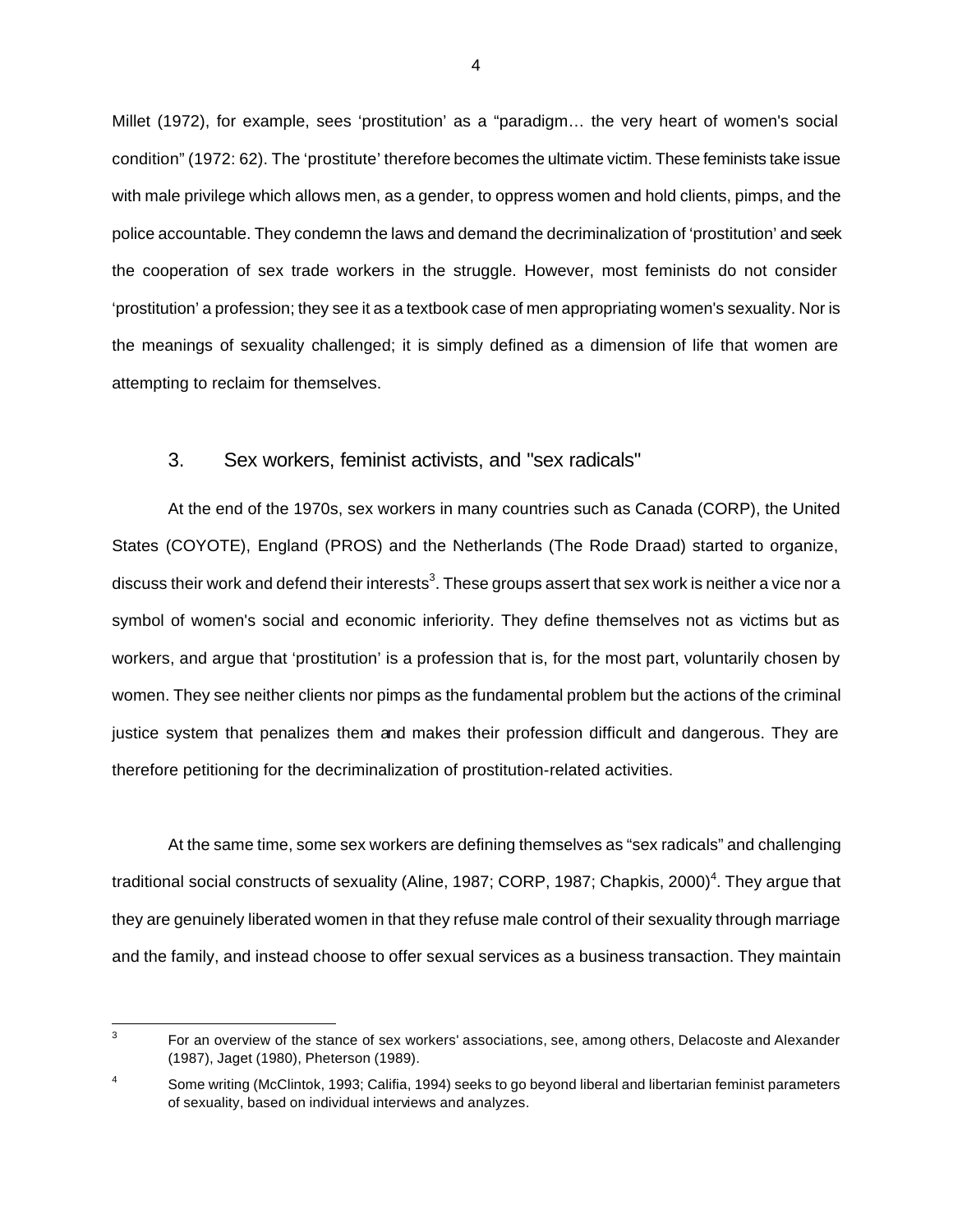the right to control their own bodies, to define their sexuality outside traditional moral discourse and feminist discourses that connect women's sexuality to love and affection.

Some feminists have also begun to present research on sex work as a profession (Parent, 1994, 2001; Chapkis, 1997; Brock, 1998; Brewis and Listead, 2000; Lever and Dolick, 2000, Coderre and Parent, 2001), further legitimizing the approach of sex worker organizations. Other authors associate sex work with subversive practices and join with sex workers in challenging dominant values and customs (Williams, 1993, Bell, 1995).

### B. Massage parlours/brothels

#### 1. Criminology until the 1980s

During the 1970s, massage parlours entered the universe of sexual services available in North America. Brothels again emerged as a subject of public debate and criminological interest, and several researchers undertook investigations specifically on this arena. Although some of them dwelt on developing a classification of massage parlours (Valde and Warlick, 1973; Bryant and Palmer, 1975), most of the studies focussed on questions of workers and their clients.

In the case of the former, authors highlighted diverse aspects of the profession: training and acquisition of skills, including sexual techniques, client management, solicitation and interpersonal relationships (Heyl, 1977,1979); self identity and mechanisms for neutralizing social stigma (Velarde, 1975); initiation into the occupation, reasons for the choice and the negotiation of identity (Bryant and Palmer, 1975); subjective understanding of the profession (Rasmussen and Kuhn, 1976); and personal and social implications of labour location (Farley and Davis, 1978). Although these studies distanced themselves from research on causes, and based their analysis on surveys, questionnaires and interviews with workers, the authors did not question the deviant designation imposed on the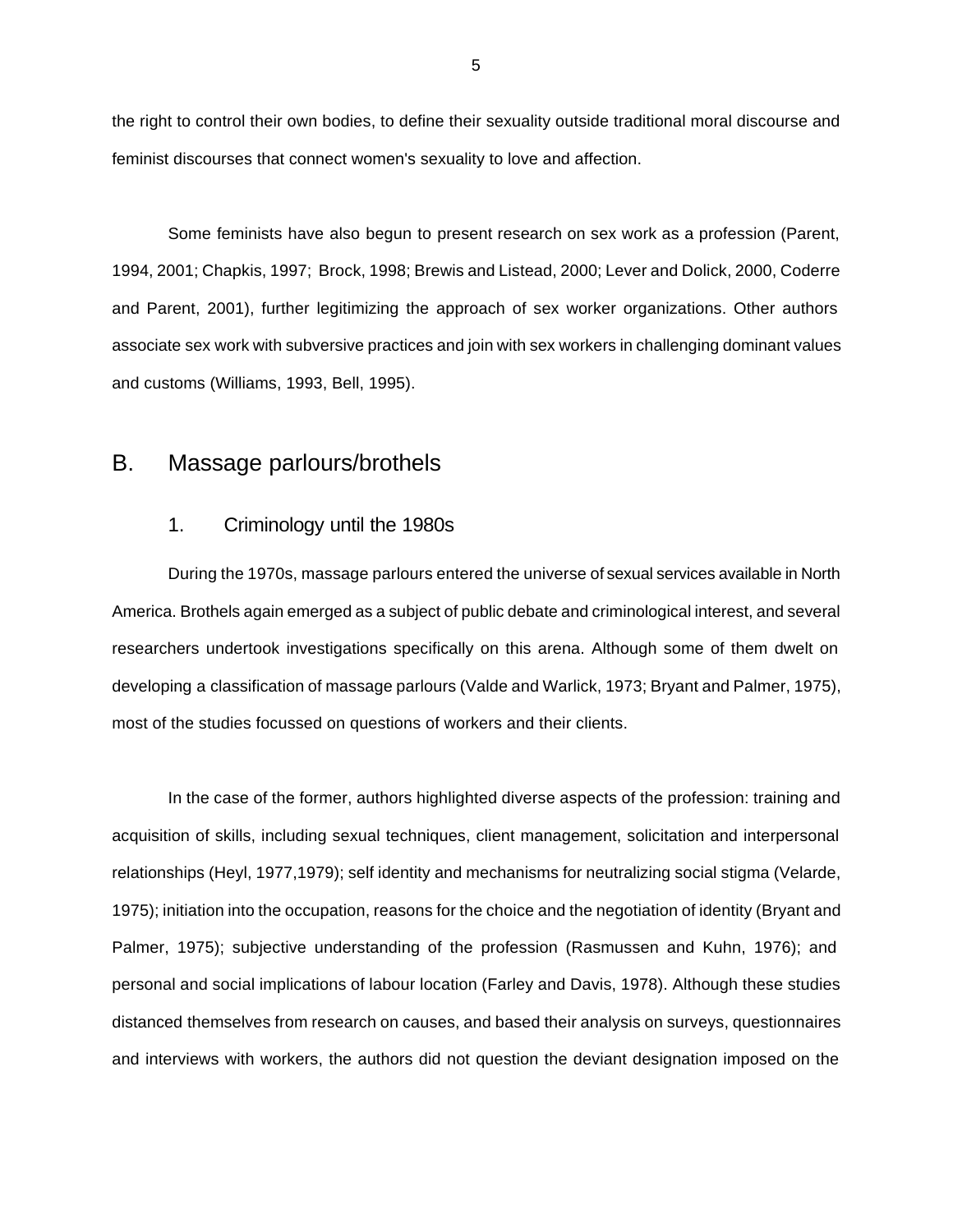activities. Furthermore, some of them adopted a condescending tone, thereby reproducing traditional judgments about sex work.

During the same period, one also finds research on clients. Initially, these authors presented a traditional analysis of clients either they labelled patrons as suffering from sexual fixation and/or delayed sexual development (Valde and Warlick, 1973), or they adopted a functionalist explanation that sexual services allow men to meet their sexual needs outside of prevailing social rules (Simpson and Schill, 1977). Later studies however suggested that clients, mainly white men from the middle or lower middle classes, are not sexual perverts but 'normal' individuals (Bryant and Palmer, 1975; Simpson and Schill, 1977; Armstrong, 1978). A normalization that is notably absent in most research and theories on sex workers.

#### 2. Feminists and the regulation of sex work

Although feminists have not focussed their attention on sex work in massage parlours and brothels, they have taken a position with respect to policies regarding criminalization of sex work and, for the most part, favour deregulation.

The majority of feminists, especially radical feminists, believe that 'prostitution' should be eliminated, and thus disagree with these practices being controlled by the state. Such control would position the state as pimp and undermine women's pursuit of equality. Moreover, according to Barry (1979), accepting brothels would have the effect of hiding "the moral double standard, which encourages and protects prostitution, sexual violence and sexual slavery. Women could be used, abused and forgotten" (1979:133). These feminists favour decriminalization in order to counter the victimization of "prostitutes".

In addition, feminists examine the abusive practices against workers in brothels in several countries, and specifically in Nevada, U.S. (Barry, 1979; CCCSF, 1984). They speak out against the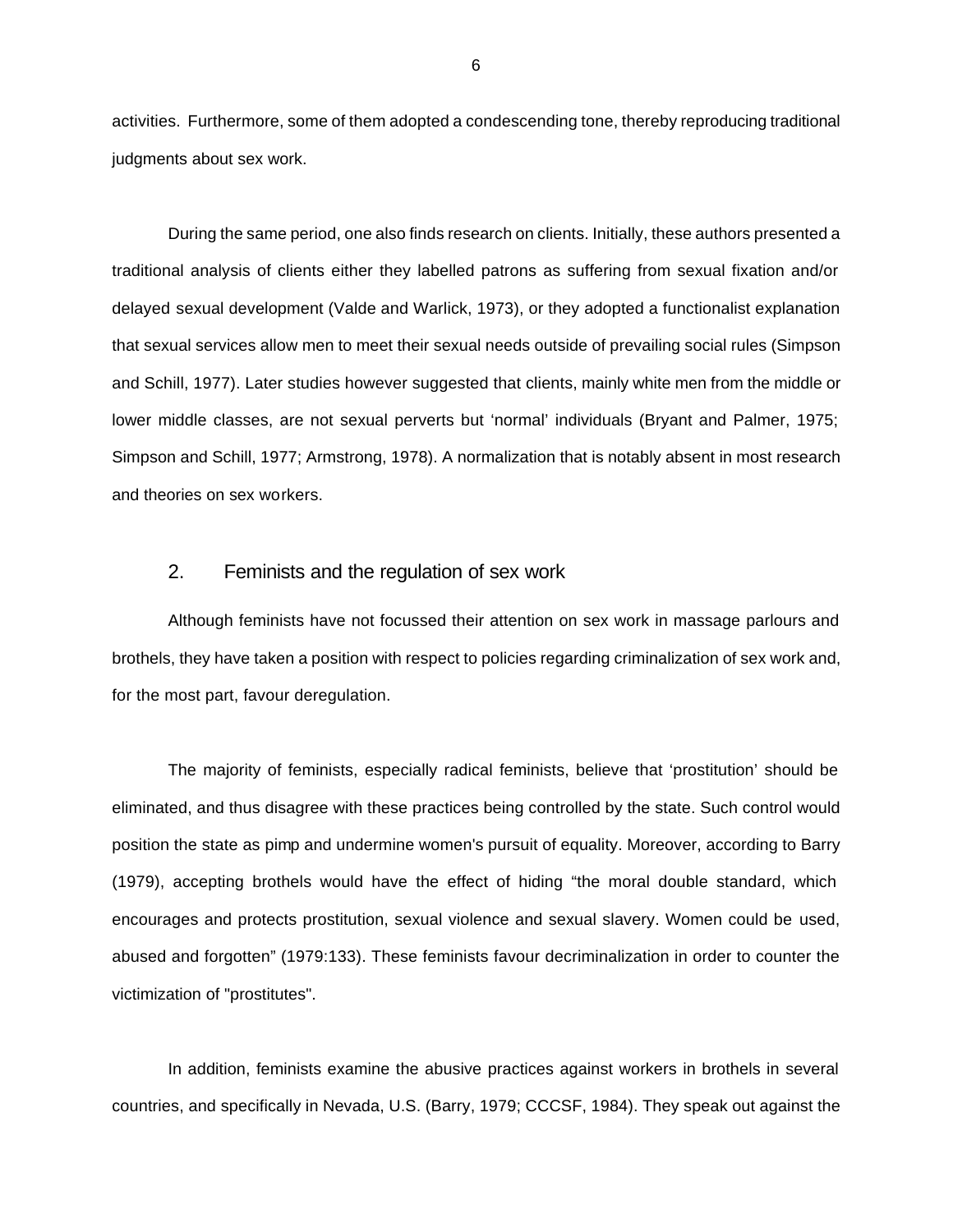working conditions to which these sex workers are subjected: in Nevada, for example, women are required to work 14-hour shifts, six days per week; they are not permitted to refuse clients; they are required to undergo medical examinations; they are required to share half their income with the "house". These feminists also highlight that these workers do not enjoy the same civil rights as other citizens; they are, among other things, prohibited from going to restaurants.

In short, for the majority of feminists, regulation does not represent a solution, and for radical feminists, it *cannot be* one.

#### 3. Sex workers, their feminist allies and the regulation of sex work

Sex workers' organizations also decry working conditions in brothels such as those in Nevada. However, they are not fighting for the decriminalization and eventual abolition of "prostitution," but for its decriminalization and the implementation of laws to protect the rights of sex workers (Osborne, 1987). They argue that, until their profession is considered socially legitimate, they cannot be considered on par with other workers in the labour market. Until that time, the laws and regulations in place will continue to tend toward the protection of the client and the community, and not the workers (Chapkis, 1997: 164).

Moreover, sex workers' organizations do not unequivocally endorse the regulation of sex work, regardless of the social context, as *the* ideal solution. In their campaign for the decriminalization of prostitution-related activities, they support the withdrawal of criminal laws against brothels (Boutellier, 1991). Ultimately, the issue for them is not about ensuring that women can work in one location or another, but that they are able to work safely, free from harassment and as full citizens (Tong, 1984: 57).

4. Major themes in the literature on brothels since the 1980s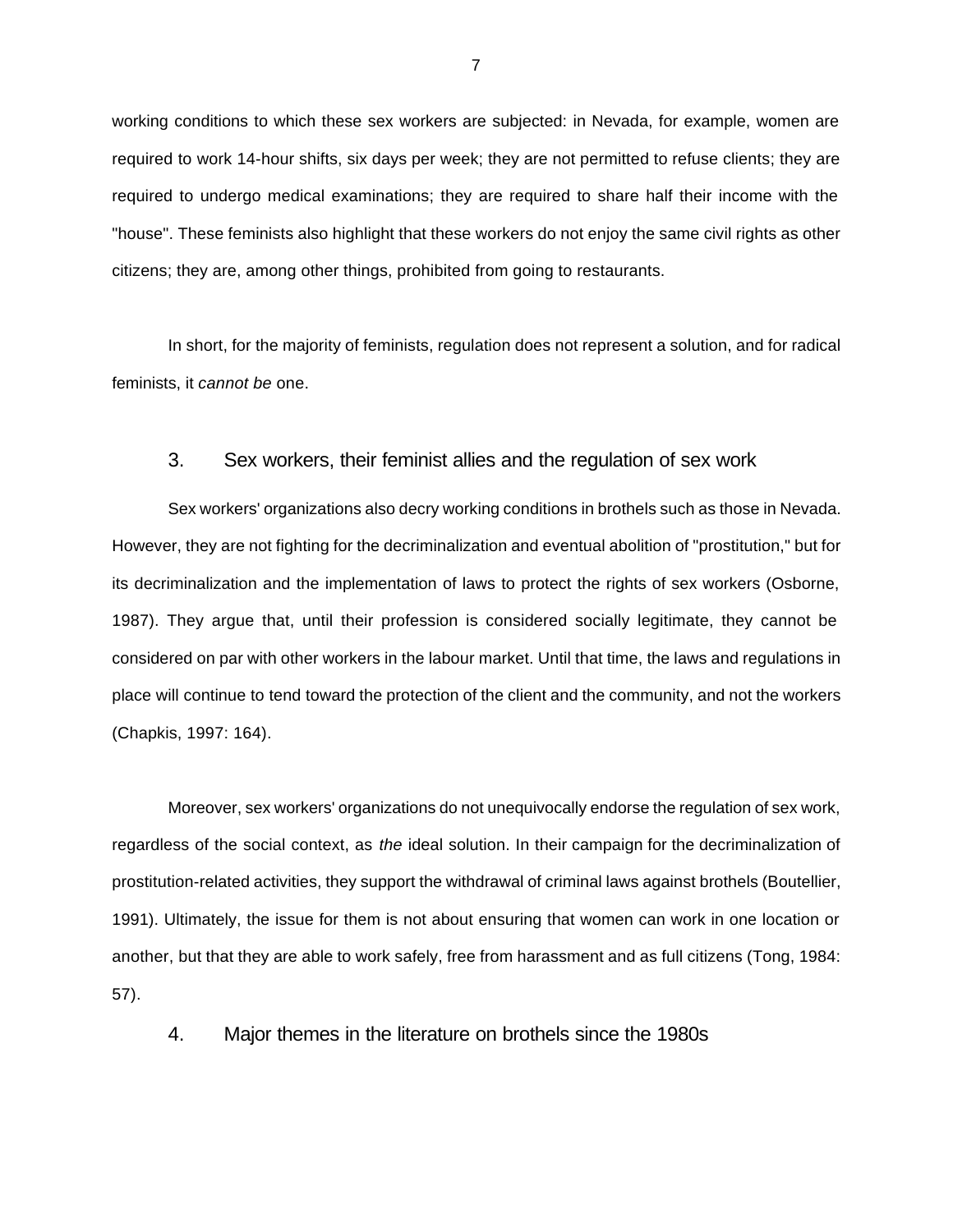The issue of regulation has continued to interest researchers in recent decades (Brents and Hausbeck, 2000; Outshoorn, 2001). Notable is Outshoorn's (2001) recent publication which address the legalization of brothels and the recognition of 'prostitution' as labour in the Netherlands. There is also some research that highlights the dynamics of brothel life and the impact of public and media discussions about the workers' identity and business success (Albert, 2001; Skibrwei, 2001). Another study showed considerable disagreement among sex workers as the to desirability of working in brothels: more than half of the sample reject this option (Sharpe, 1998).

In Canada, the Fraser Commission, which was charged with the task of inquiring into pornography and 'prostitution' in this country, funded six projects on 'prostitution', but only Crook (1984) placed any emphasis on brothels<sup>5</sup>. She concluded that protective measures are in place for potentially violent clients (bouncers and walkie-talkies), however, in this profession which is controlled by men (pimps, brothels owners, etc.) the labour is very demanding and the women are exploited.

A database search, specifically of *Women's Resources International*, revealed that during the 1980s and 1990s, the main research themes catalogued with respect to brothels were related to the historical context and to sexually transmitted diseases. Historical research covers diverse time periods and geographic locations. There are, for example, studies on brothels in medieval Europe (Karras, 1999), in Shanghai in the 19th and 20th centuries (Henriot, 1999), and in the United States during the 19th century (Best, 1998). In Quebec, the issue of brothels has been the subject of a number of historical studies (Lévesque, 1987, 1989, 1995; Lacasse, 1994; Proulx, 1997). We note, in particular, Lévesque's contribution on Montréal bordellos in the 19th century, *Le bordel milieu de travail contrôlé* [Brothels: controlled labour environments] (Lévesque, 1987, 1995). She demonstrates how sex work is controlled by outside agents for the purpose of either making money or protecting society from the moral corruption associated with 'prostitution' activities (Lévesque, 1995: 124). As part of this

 $\overline{5}$ 

8

<sup>5</sup> Gemme *et al.* (1984) and Fleischman (1984) also briefly address brothels/massage parlours.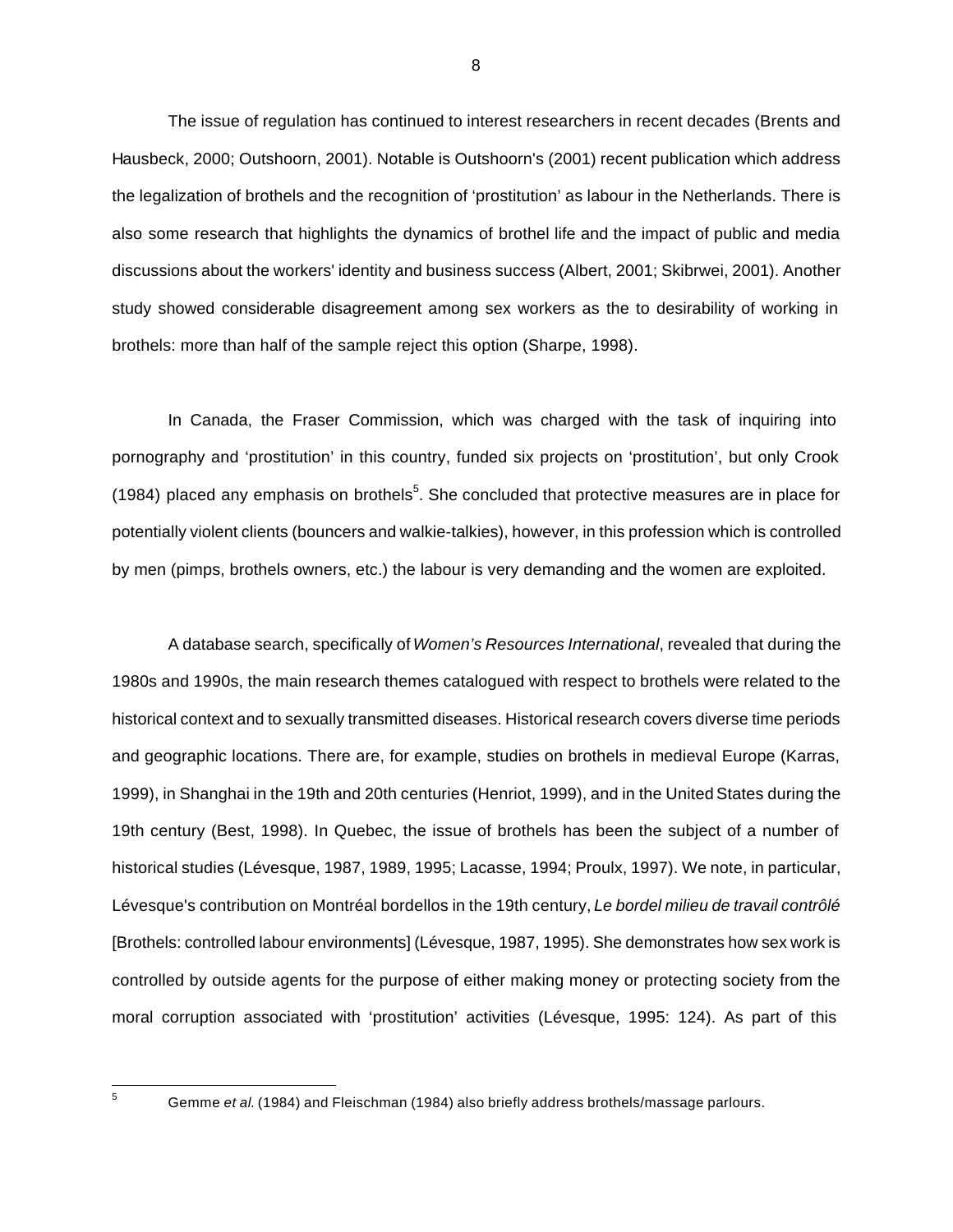organization, "prostitutes" are located at the bottom of the scale and are subject to control by brothel operators, police, doctors and social reformers (Lévesque, 1995: 125).

During the 1980s and 90s however the predominant theme was the subject of sexually transmitted diseases. In the wake of the AIDS epidemic, the finger was quickly pointed at sex workers, the traditional scapegoats for sexually transmitted epidemics and infections. Brothels, therefore, became the subject of investigation the world over (Albert *et al.*, 1998; Hanenberg and Rojanapithayakorn, 1998; Prybylski and Alto, 1999, Sedyaningsih-Mamahit, 1999), although regions where the infection was particularly prevalent were more often targeted for research<sup>6</sup>.

### C. Erotic dancing

Strip bars where clients can consume alcohol and watch nude dancers are a relatively recent phenomenon in North America. Bars that offer these services opened their doors in the 1960s and were very quickly designated as a social problem. As with 'prostitution' and "prostitutes," strip bars and strippers themselves were targets of moral condemnation and subject to a number of laws and regulations.<sup>7</sup>

<sup>-&</sup>lt;br>6 For an overview of the many publications on this theme, search the *Women's Resources International* database using the keyword *brothels*. Our search results provided 280 entries.

<sup>7</sup> For an analysis of this issue, see Bruckert and Dufresne (2002).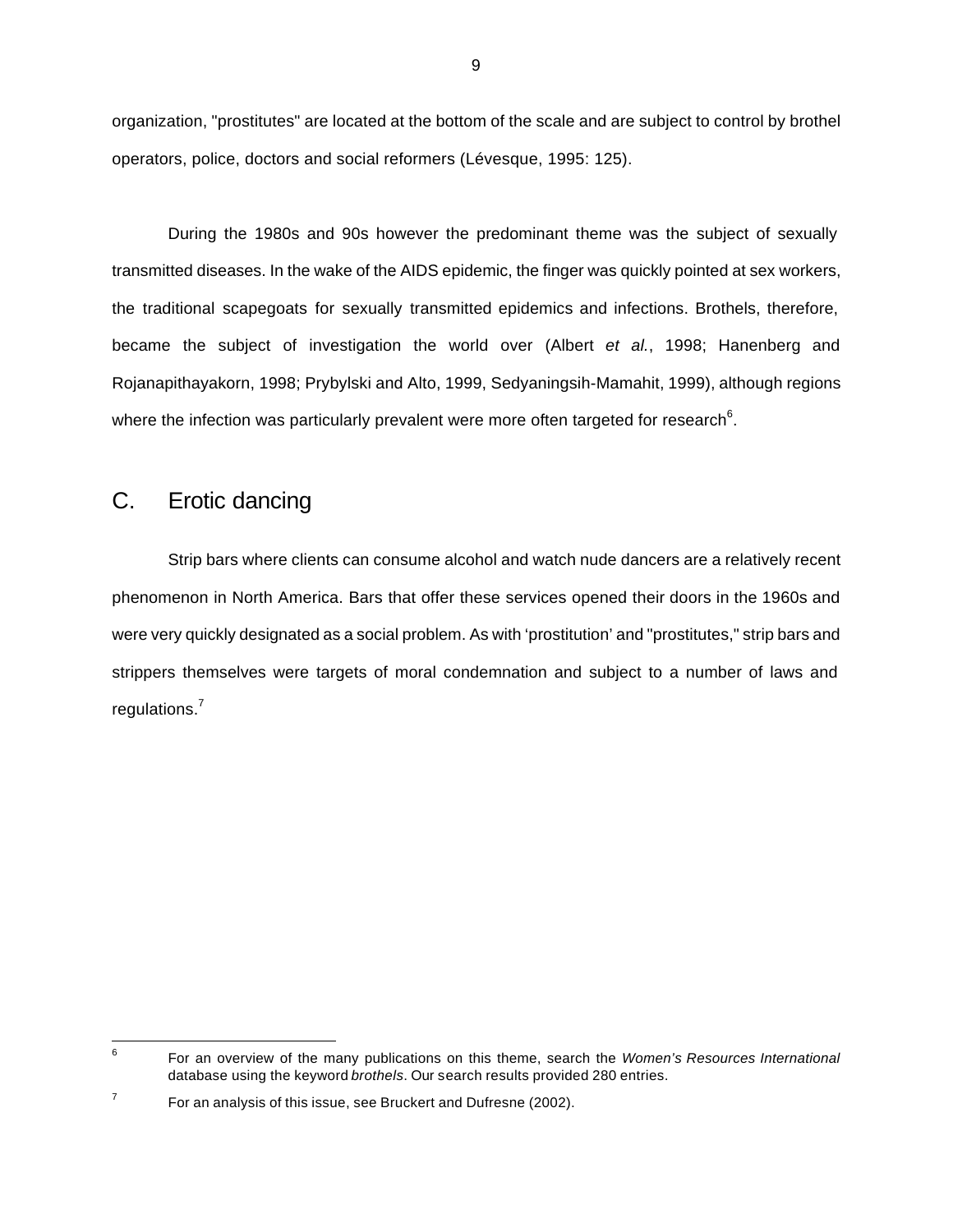#### 1. Criminology

At the end of the 1960s and during the 1970s, a number of researchers employed the sociological symbolic interactionist approach to frame ethnographic research on crime as labour. Several researchers examined women who worked as strippers. Early studies focussed on erotic dancers as lesbians (McCaghy and Skipper, 1964), issues of self-definition (Boles and Garbin, 1974), deviant lifestyles (Salutin, 1971) and on unforeseen career circumstances (Skipper and McCaghy, 1970). At the end of the 1980s, a new flurry of research appeared using this perspective and exploring the management of deviant identities (Thomson and Harred, 1992), emotional stability (Peretti and O'Connor, 1989), deviant culture/sub-culture (Forsyth and Deshotels, 1997, 1998), "false intimacy" (Enck and Preston, 1988; Sijuwade, 1996), the socialization process (Lewis, 1998) and the risk of contracting AIDS (Lewis and Maticka-Tyndale, 1998).

Unfortunately, although this literature embraces the language of work, the analysis nonetheless continues to rely on assumptions of deviance. For example, the perspective of workers are invalidated when their explanations are defined simply as rationalizations (Thompson and Harred, 1992; Lewis, 1998). The researchers also employ linguistic codes that are 'othering' referring for example to subcultures rather than to work cultures (Forsyth and Deshotels, 1996, 1997; Lewis, 1998). In practice, the boundary between legitimate and illegitimate workers is not eliminated. Thus, we find analyses of careers in deviance rather than in deviant careers.

#### 2. Radical feminists

Feminists, for the most part, have undertaken limited analysis specifically of stripping. Instead this form of work has been integrated into more global discussions on 'prostitution'<sup>8</sup> or pornography. In the case of the former this conflation of the occupations does not allow for a consideration of strippers'

8

10

We note that some of these discussions adopt a critical position with respect to moralizing analyses of sex work and pornography (Bell, 1987; Delacoste and Alexander, 1987; Silver, 1993).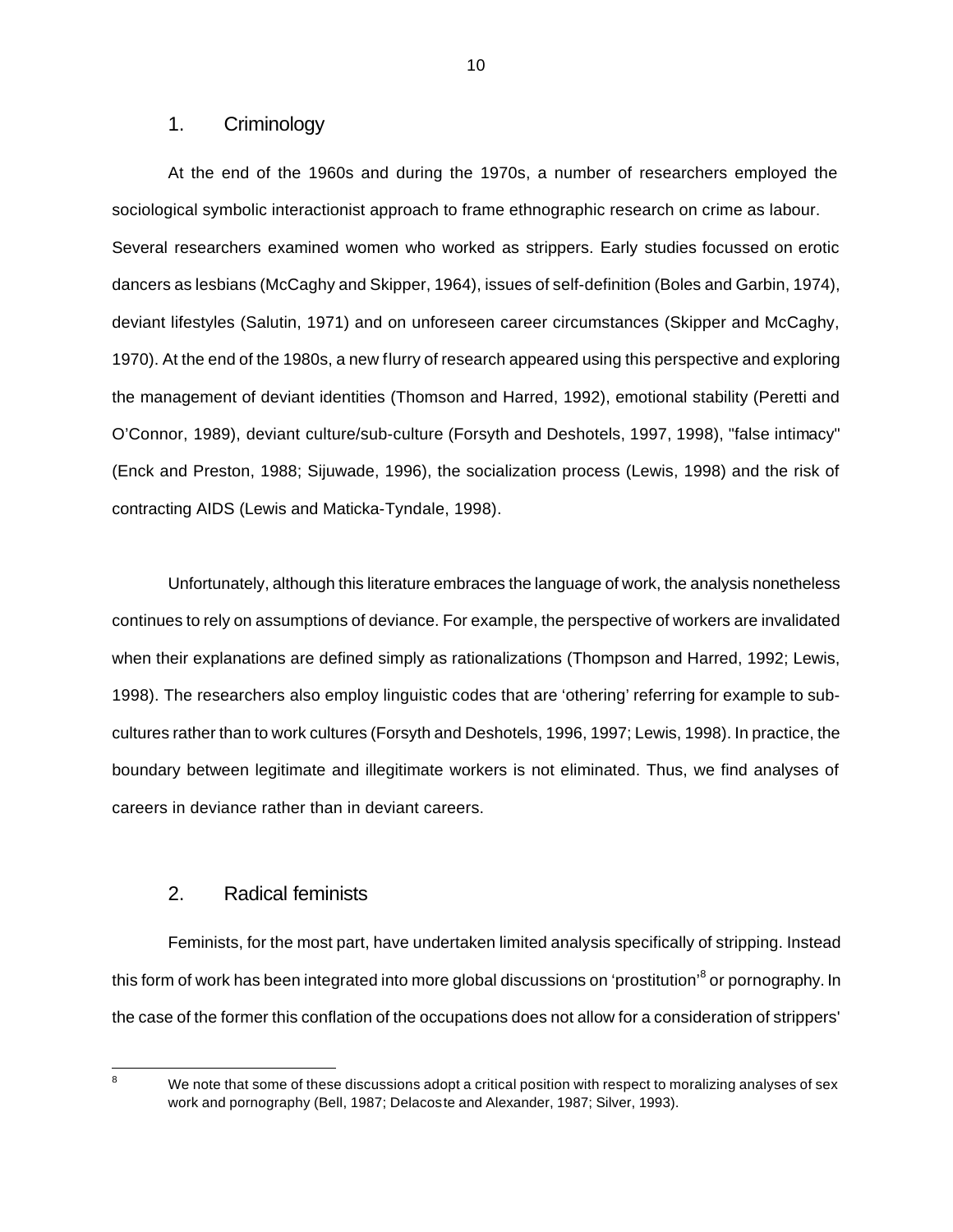points of view or of the fact that they distinguish themselves from sex workers (Cario, 1968; Cooke, 1987; McDonald *et al*, 2000). It also obscures the need to explore the labour processes associated with each category of sex work.

Alternately, anti-pornography feminists specifically identify stripping as the "soft end" of pornography (Klein, 1982). This perspective emerged within the women's liberation movement of the 70s, which emphasized women's oppression, the appropriation of their sexuality by men, and the violence exercised against women. This approach relies on a universal female understanding and anecdotal material to argue that pornography reflects violence, causes violence, and finally is violence against women (Dworkin, 1979; Lederer, 1980; MacKinnon, 1987; Cole, 1989). This perspective negates the subjectivity for sex workers (Lacombe, 1994 : 62); they cannot develop their own discourse about the conditions of their lives, nor can they be recognized as being able to make appropriate choices for themselves. Worse still, women who claim to choose sex work are dismissed as agents of patriarchy. In summary, the understanding of workers themselves is ignored, or, worse, appropriated and used as proof of their subjugation and lack of political consciousness (Cole, 1989; Price, 1989).

#### 3. Erotic dancers

In the late 1980s and during the 1990s, several autobiographies or semi-autobiographical narratives of former dancers were published in Canada and the United States. In these publications, some workers criticize the radical feminist discourse, taking particular issue with their silencing. "you're not giving legitimacy to our story…you sit on your little pedestal…you don't like my definition of who's doing it, so you don't want to hear my story" (Bell, 1987: 138). They reject any responsibility for oppressing women: "women in the sex industry are not responsible for the oppression of women, nor are they accomplices to it" (Sundahl, 1987: 176). Others present narratives that challenge the assumptions of deviance and immorality that are the hallmarks of media, social and political discourse on sex workers (Snowden, 1994; Atkinson, 1995; Tracey, 1997). Some of the workers define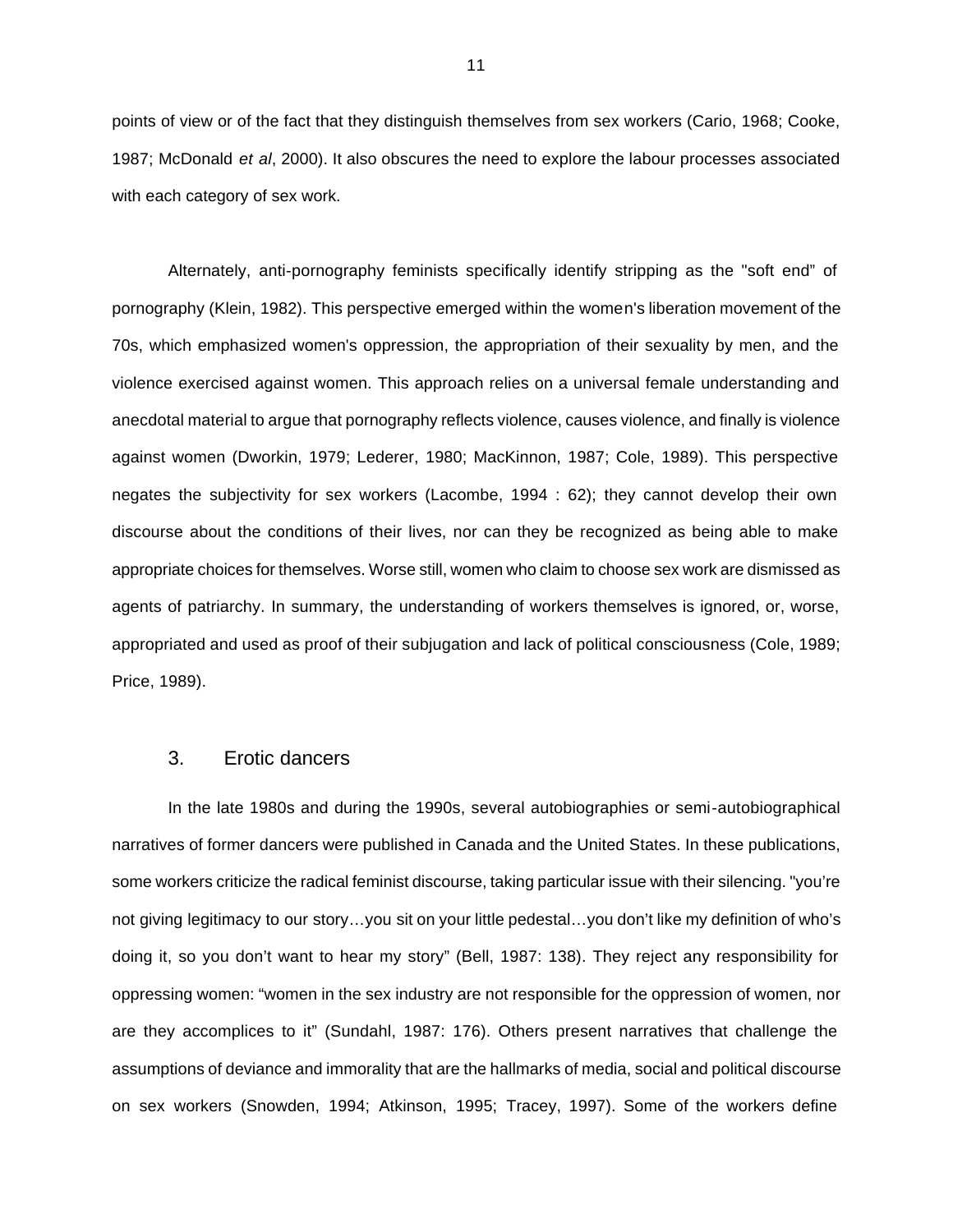themselves as sex radicals and glorify the emancipatory nature of the sex industry (Sundhal, 1987; Dragu and Harrison, 1988). Others emphasize the exceptional nature of their story (Ample, 1988; Mattson, 1995). These narratives are important in that they allow the reader to enter the world of the sex industry and shed valuable light on the life experiences of erotic dancers. Moreover while not analytic they do provide an important point of entry into developing new ways of understanding the industry.

Fortunately, toward the end of the last decade, some feminist research began to address these limitations. Ross (2000) presents a history of the regulation of stripping; Wood (2000) and Bruckert (2002) suggest a consideration of emotional work and power relations; Romai and Cross (1998) analyze the discourses of resistance and Lewis (2000), Bruckert and Dufresne (2002) examine the implication of regulation on this sector of the sex industry. Although very diverse, this literature shares a commitment to emphasizing that strippers are social actors, is attentive to what they say, suspends moral judgement and applies feminist and sociological tools to make sense of the marginal space and experiences of erotic dancers.

In conclusion, we would like to direct the reader's attention to an unavoidable observation: research that considers sex work within the theoretical framework of the sociology of labour, and that gives voice to the workers involved, is scarce and that there is a clear need to develop knowledge based on this framework.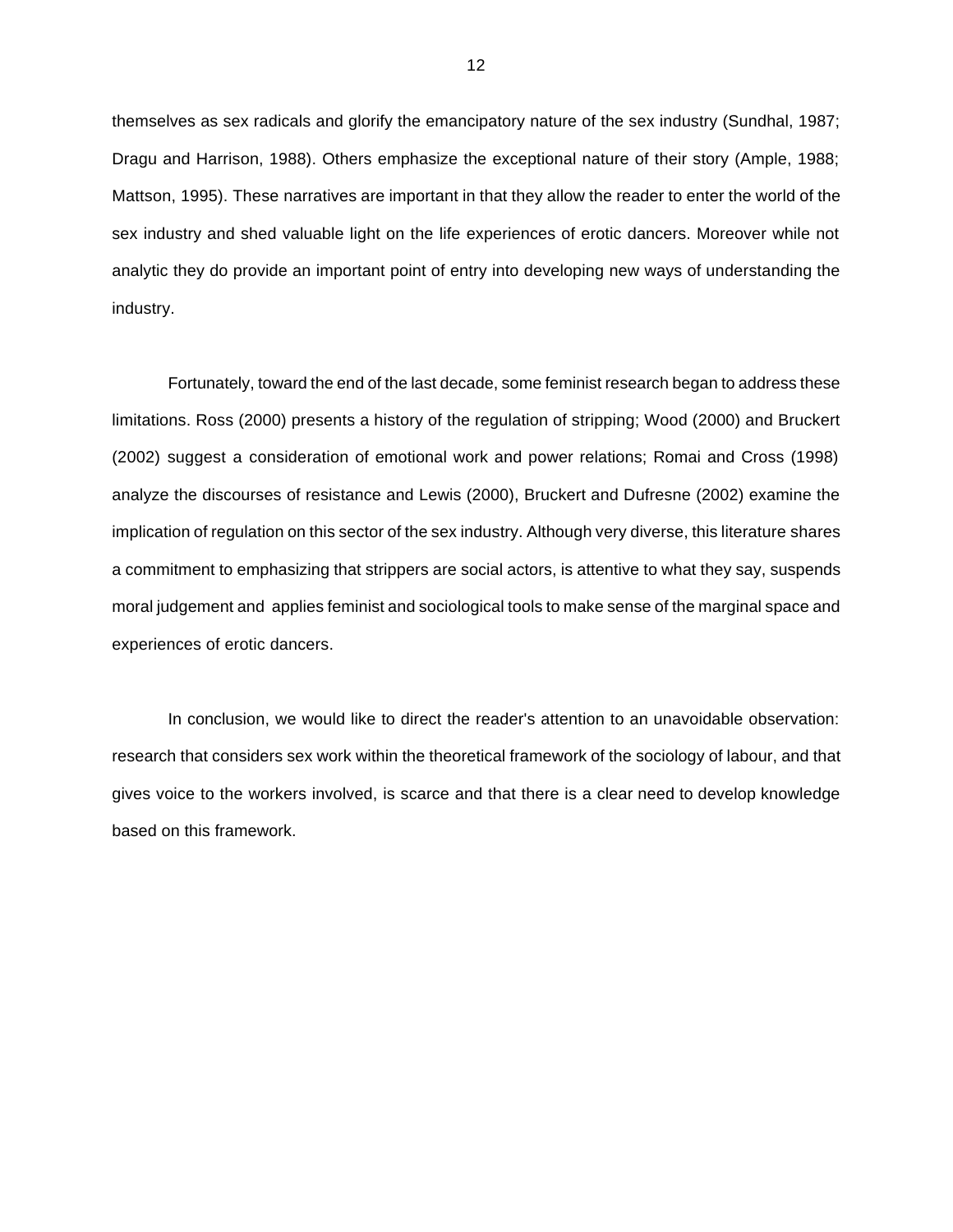## III. Theoretical Framework

Consistent with some of the papers we reviewed in the previous section, we will examine the sex industry and erotic dancing as forms of marginalized labour. Using the conceptual framework of the sociology of labour informed by feminist analysis not only immediately positions our discussion outside of questions of deviance but opens up a series of fruitful avenues of inquiry and positions us to explore commonality without obscuring specificity.

At the level of the economy this theoretical approach draws our attention to the implications of economic decline and the recognition that, although marginal, the strip and sex trades nonetheless operate in relation to broader market processes and practices including the restructuring of the labor market, the steady expansion of non-standard labor practices and the exponential growth of the consumer service sector (Phillips, 1997; Luxton and Corman, 2001). Appreciating that the skin and sex trades are largely Awomen=s work@highlights the need to situate the labor within the broader context of womens eroding economic position, continued ghettoization in sales, service and clerical occupations (Statistics Canada, 2000), increased domestic responsibilities (exacerbated by the dismantling of the social welfare net) (Maroney and Luxton, 1997). When we shift from labor structure to labor process specificity emerges and we can begin to consider the nature and organization of the labor and labor site and the characteristics specific to each labor site. We are also able to identify skills and competencies, examine social and work relations, and reflect on how workers experience the physical, emotional and sexual dimensions of the labor.

This theoretical lens also facilitates an analysis that acknowledges the unique configuration of challenges, problems and difficulties confronted by women working in stigmatized and/or illegal sectors of the labor market. In particular by attending to the ways social and legal discourses and practices impact on the organization of the labor and labor process, increase the danger and stress negotiated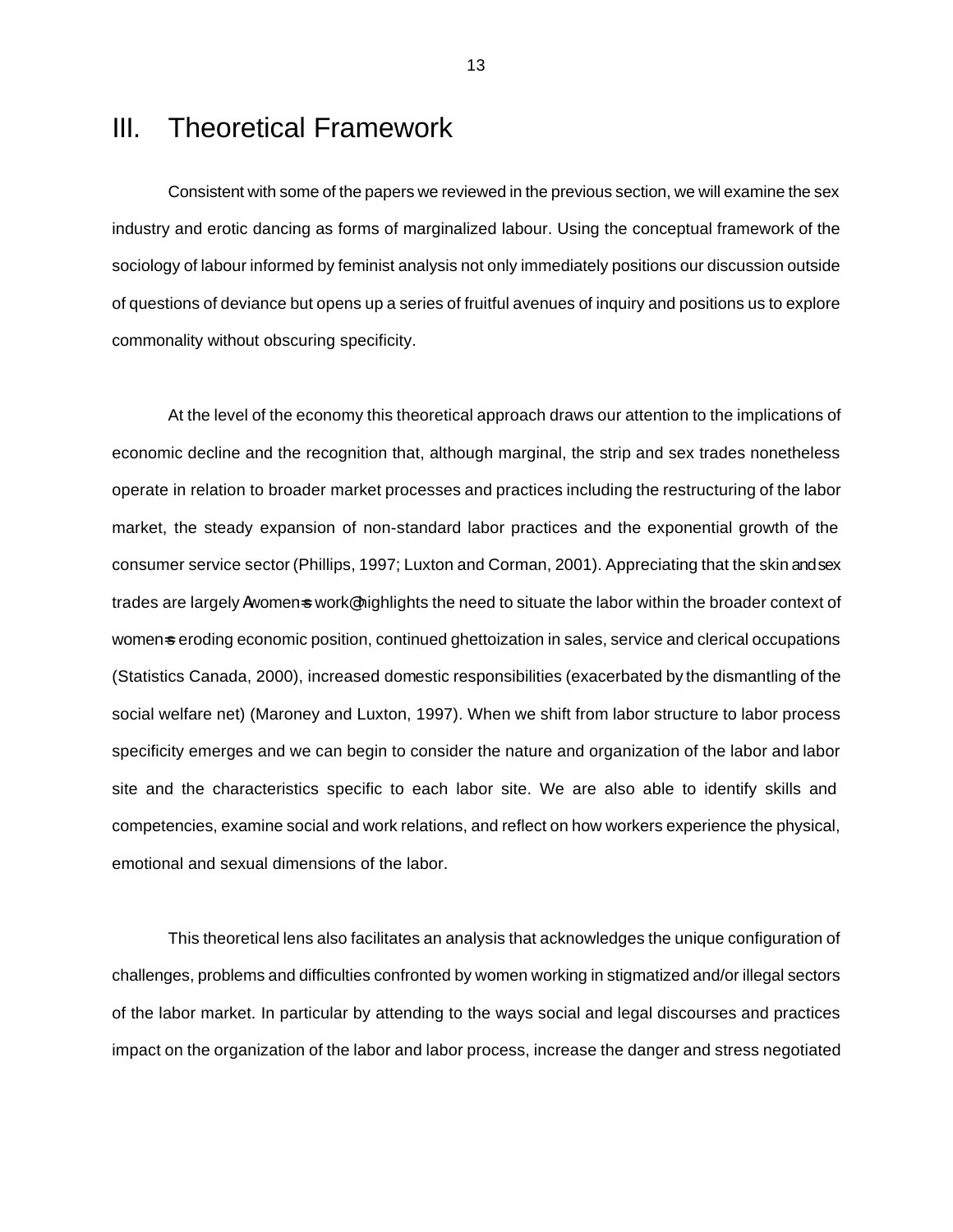by workers, and shape the relations of workers to their social and personal worlds we begin to see the complex interplay between labor, subjectivity and law.

### IV. Methodological Approach

Our approach falls within the (diverse) framework of feminist research: from the outset, we recognize the significance of social gender relations in all areas of life, including the production of knowledge. We also believe it is important to give voice to sex workers, allowing them to occupy a place in the discursive space. It seems equally necessary to prevent the research from having negative effects on the participants. We therefore adopted a research approach based on empathy with our respondents. This approach is no less scientific, since it recognizes the position of the researchers on the one hand, and on the other hand, is based on the maintenance of a critical and dialectic distance between the researchers and the women participating in the research. In addition, we endeavour to produce knowledge that can be useful to sex workers and that can open the way for social change (Harding, 1987, 1991; Barnsley and Ellis, 1992; Parent, 1998). Central to our approach was collaboration with workers at all stages of the research process: not only initially, in establishing the partnership with Stella (the Montréal organization by and for sex workers), but also through sustained exchange with the organization during data collection and analysis. The three of us who conducted the research and signed the report participated jointly in the horizontal and vertical analysis of the interviews. We challenged each other's readings and interpretations, taking care to reproduce the women's voices as faithfully as possible.

Our objective was to interview 14 sex workers in erotic establishments or massage parlours, the first half in the Greater Montréal area and the second half in Greater Toronto. We did not wish to compare situations in these two regions but to ensure a sufficiently large sample to permit qualitative analysis of our material. In addition we endeavoured to supplement this data with interviews with four representatives from sex workers' advocacy organizations: two representatives from Stella in Montréal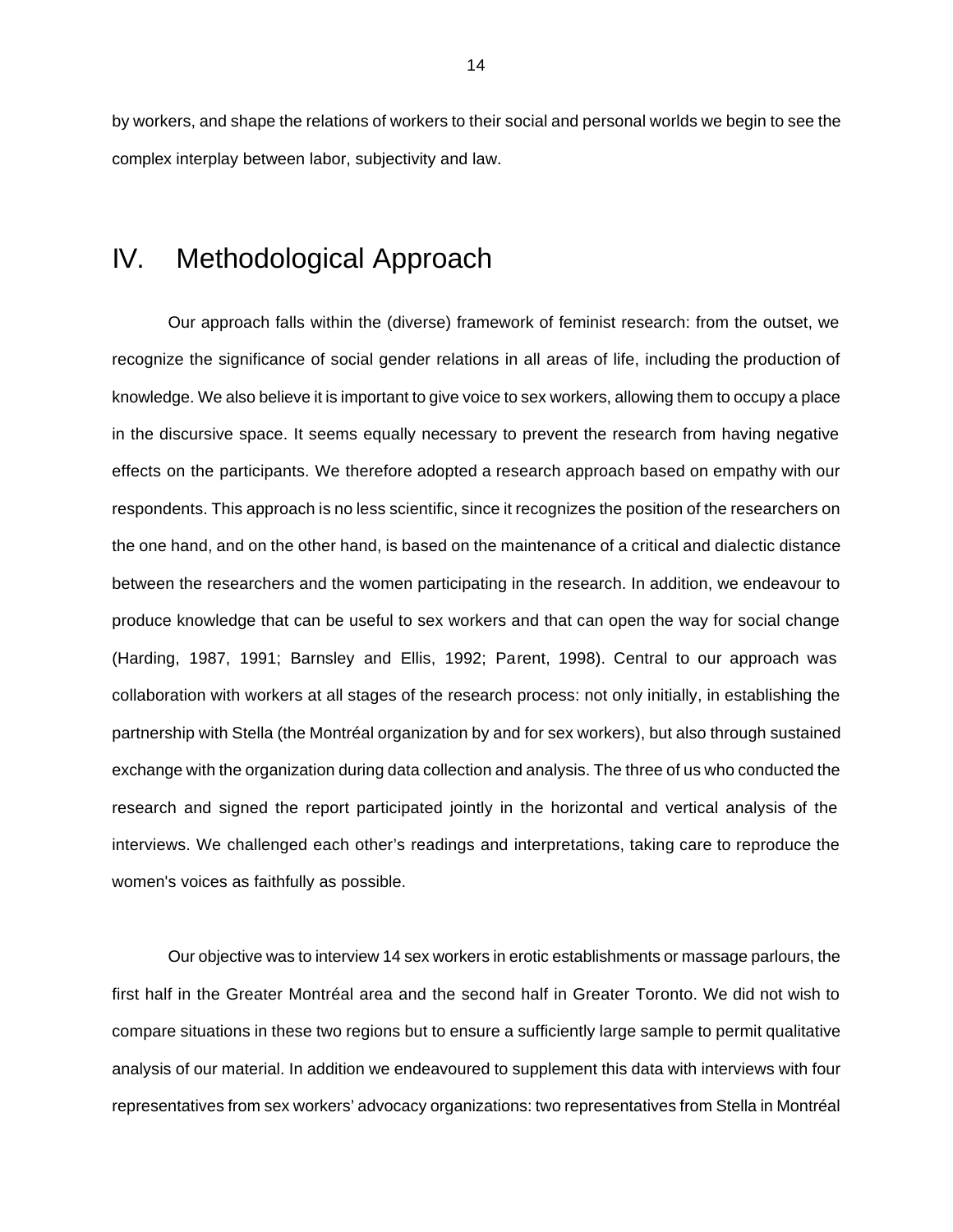and two representatives from Maggie's in Toronto. We therefore developed two interview protocols and two consent forms, which ensured, among other things, participant anonymity. These documents can be found in Appendices I and II of this report.

Since access to this field is difficult and resistance is often encountered from workers who want to protect their anonymity in order to avoid problems with the police or their employer, we used the "snowball" sampling method (Pires, 1997). We first established contact with sex workers' service organizations: Stella (Montréal), Projet Vénus (Laval) and Maggie's (Toronto). We posted a recruitment letter (Appendix III) at Montréal community organizations such as *Stella*, *Passage*, l'*Anonyme*, *Cactus*, *La cohorte des jeunes*, We posted this same recruitment letter on Web sites (The Big Doggie-Montréal (TBD), The Red Zone, Demimonde). We also visited various massage parlours and distributed the recruitment letter.

The recruitment letter (Appendix III) posted in massage parlours, community organizations and on the Web did not provide any results. A sex worker who worked in one of these massage parlours and who was referred to us later by another informant advised us that she did not recieve the letter. It is likely that the information did not get past the reception desk. In short, the only recruitment method that bore fruit was referrals from the sex workers' organizations: Stella (Montréal), Maggie's (Toronto) and Project Vénus (Laval). We therefore recruited by word of mouth, asking each person interviewed to refer us to other workers and in this way we built a "snowball" sample. But given these difficulties, our data collection took several months and we experienced significant delays in meeting our deadlines. Our experience suggests that erotic establishments are very closed environments; even sex workers' organizations have difficulty gaining access to them.

We were finally able to complete 14 interviews with sex workers, eight in the Greater Montréal Area and six in the Greater Toronto Area. We also conducted four interviews with representatives of sex worker organizations. Regrettably the cassette for one of the interviews proved to be completely

15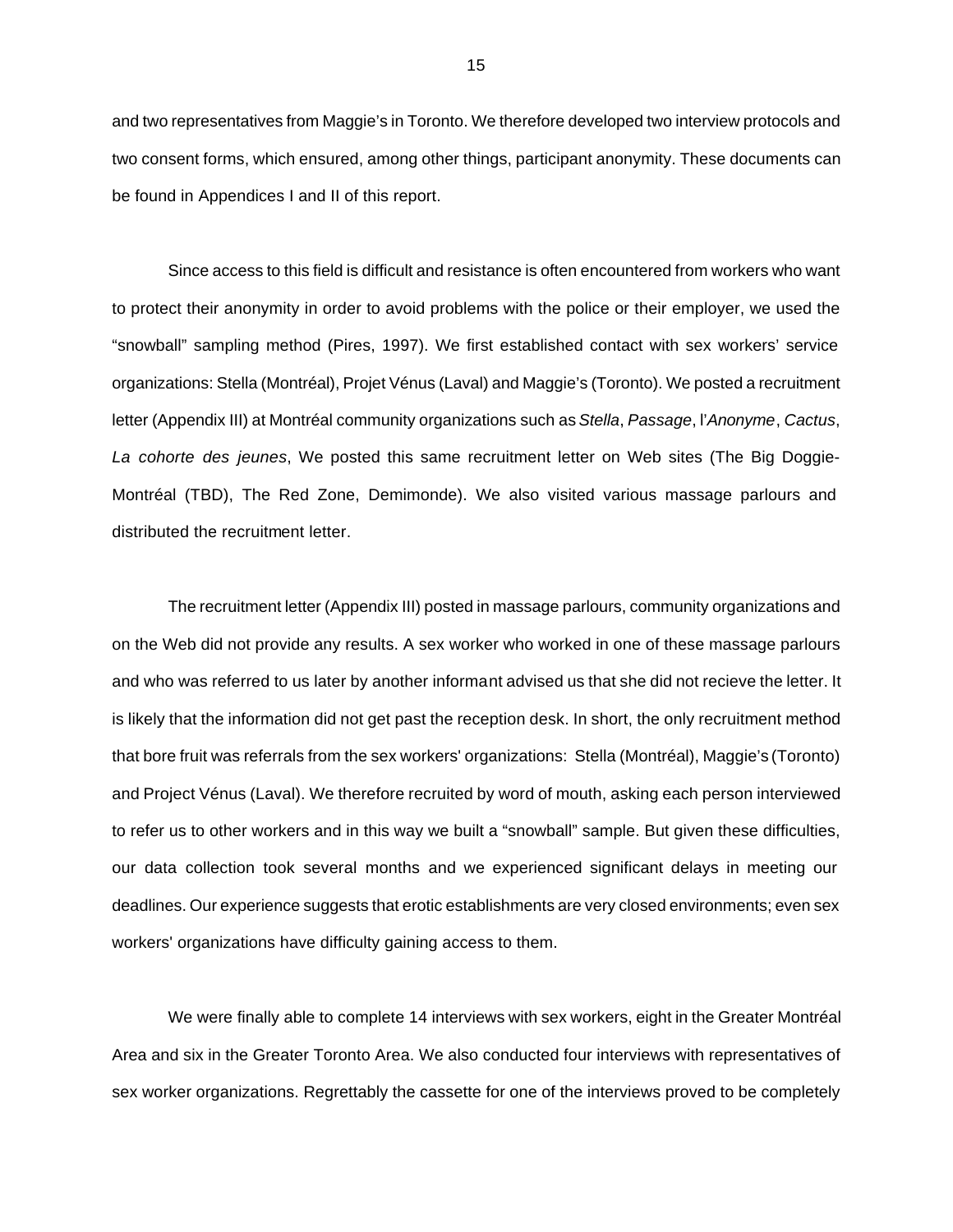inaudible. We therefore were able to analyze three of these interviews, which were in effect used to complete information drawn from the other interviews. The sex workers we interviewed generally had more than one year of experience in the field. One worker was however in her first month of work and this factor was taken into account during analysis. The others had between four months' and eight years' experience.

The respondents were between 21 and 40 years of age; most were in their twenties. Their educational background varied from secondary school to university. All had varied experience in the labour market. Before choosing the sex industry, they held different jobs: restaurant server, sales person, business manager, public service employee, masseuse, landscaper. Half of them had work experience in other sex work, mainly as escorts or erotic dancers.

The research information (recruitment letter and consent form) for the sex workers, as well as for the workers at the service organizations, was available in both French and English. The interviews were conducted in the interviewee's language, and to protect respondent anonymity, we present their statements using pseudonyms.

# V. Laws and Regulations

In this section relevant federal, provincial and municipal statutes are examined to provide and overview of the regulatory context of women working as either exotic dancers in bars or as in-call sex trade workers in erotic establishments in the Greater Montreal and Toronto areas.

### A. Erotic dancers

Since the 1950s when burlesque came to Canada, dancers have sporadically been charged with appearing in an Aimmoral theater performance@ contrary to section 167 of the *Canadian Criminal*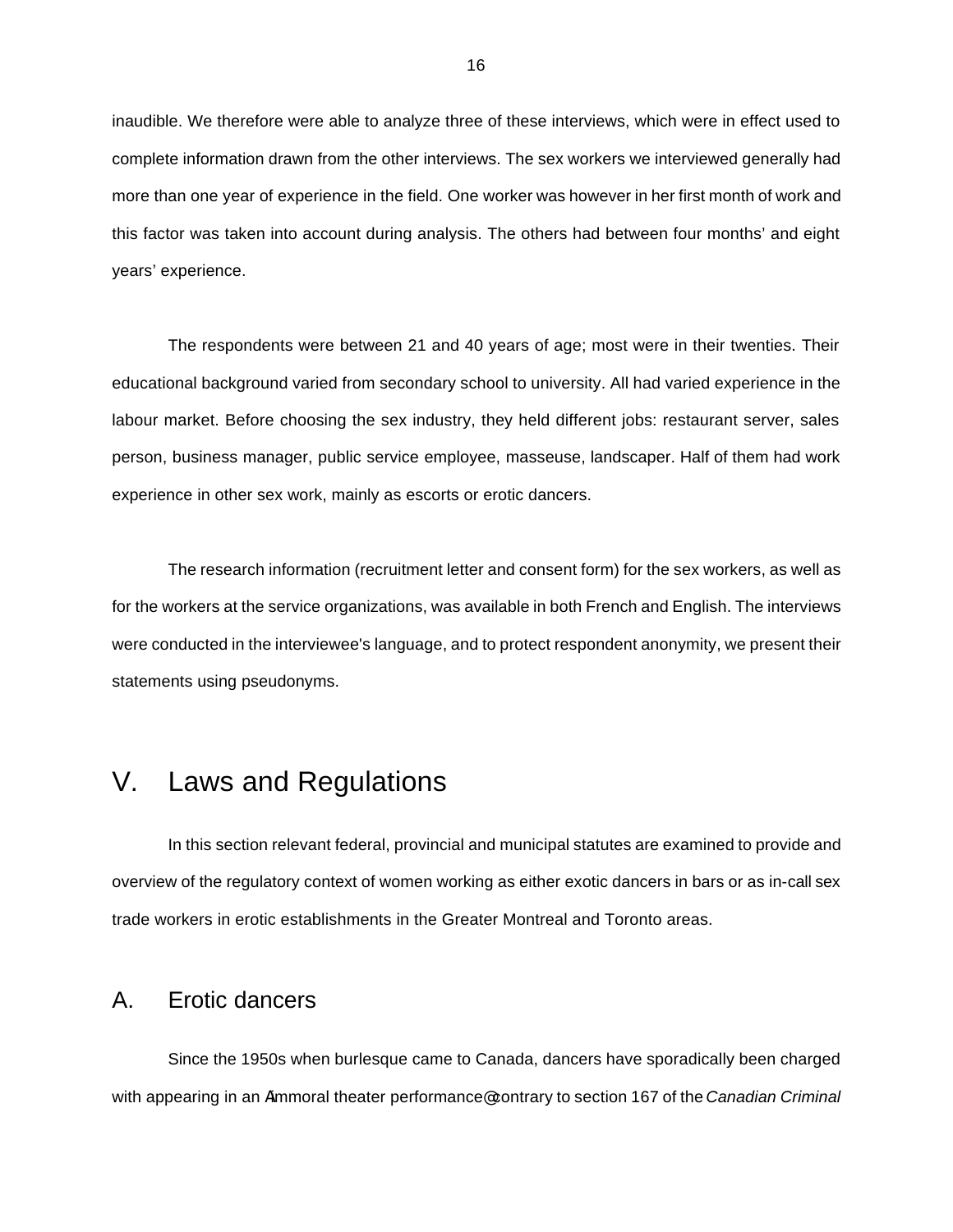*Code* (hereinafter *code*), Aindecent acts@ (*code* 173) and with public nudity Awithout lawful excuse@ (*code* 174).

The emergence of ten-dollar private Achampagne@ (or VIP) rooms in the early 1990s engendered considerable public outcry. It also rendered dancers vulnerable to charges under the bawdy house provisions of the *Criminal Code* (*code* 210). In March 1997, the Supreme Court of Canada ruled in *R. v. Mara* that lap-dancing represented the undue exploitation of sex, and relegated it to the ranks of illegal behavior<sup>9</sup> In December 1999 the Supreme Court added further complexity to the issue when it upheld a Quebec Court of Appeal ruling in *R. v. Pelletier* that touching between patrons and dancers in private cubicles does not contravene community standards of tolerance (*R. v. Pelletier*, SCC, 1999).

In the 1980s, going beyond the controls exercised under the *Criminal Code*, some municipalities in Ontario and Quebec applied city planning principles to enact zoning restrictions. For example many communities have banned clubs from residential areas, restrict clubs to commercial (and sometimes industrial) zones, sometimes stipulate no strip-club parameters around churches and schools as well as carefully dictating the nature and extent of outside signs. In addition, since 1990, Ontario communities are authorized under section 151.1 (a) of the *Ontario Municipal Act* to limit (but not ban) the number of strip clubs, Toronto has limited the number of adult entertainment parlors to 63 (34- 574-200.33). Toronto limited the number of adult entertainment clubs within its borders to 63 (Bylaw 34-574-200, Section 33).<sup>10</sup>

<sup>-&</sup>lt;br>9

In R. v. Mara, Chief Justice Sopinka citing the 1992 ruling in R. v. Butler that behavior that degrades or objectifies women is socially harmful and, therefore, beyond community standards of tolerance.

<sup>&</sup>lt;sup>10</sup> Ironically, these zoning regulations, the primary goal of which is to control the industry, also very often serve the interests of the establishments, to the detriment of the dancers. In addition to limiting competition, these regulations can decrease dancers' job opportunities. The subsequent lack of work thus means dancers have to compete within a buyers' market and deal with all the disadvantages inherent in this reality.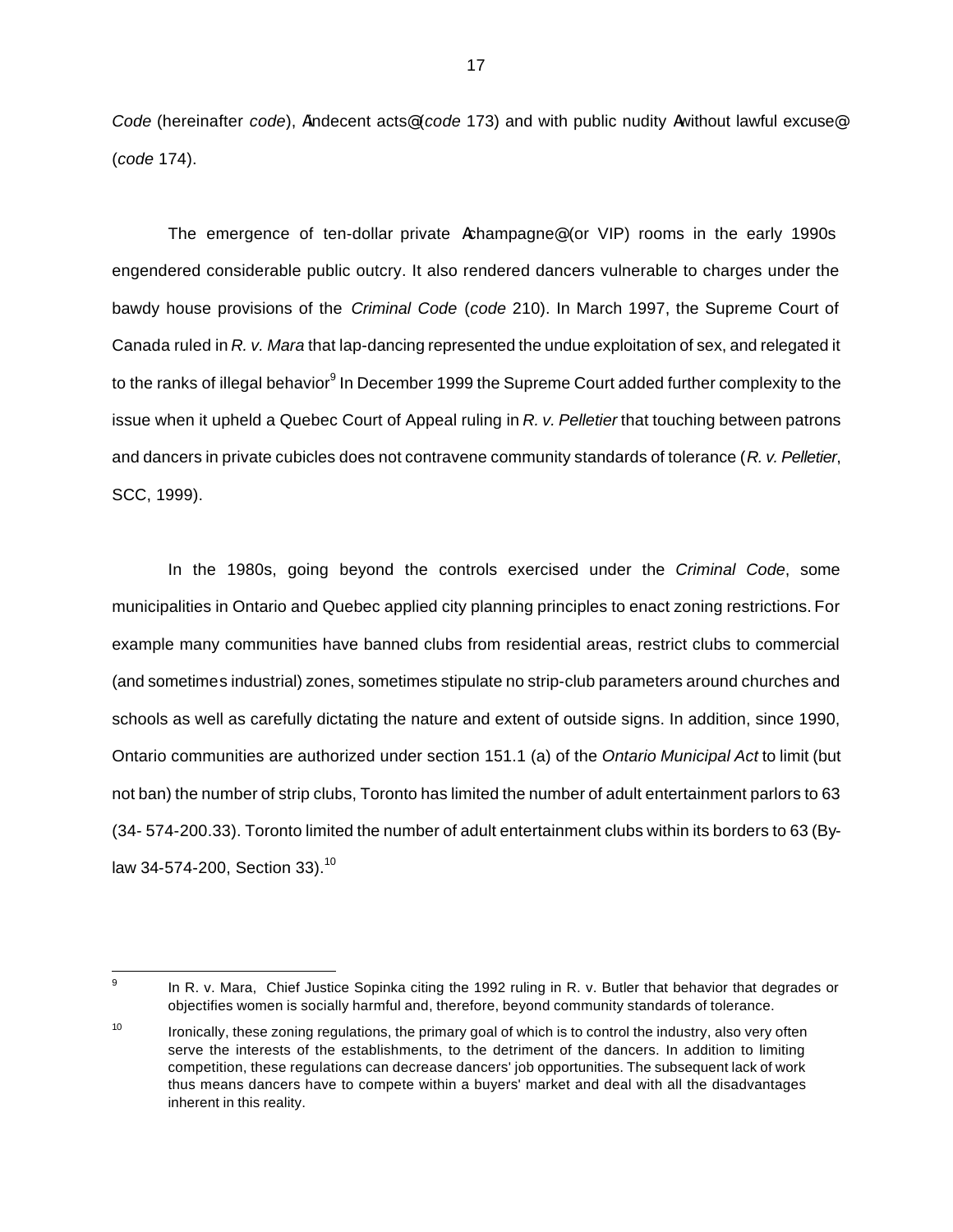However, only Ontario cities are actively involved in the regulation of this industry's practices (Bruckert and Dufresne, 2002). ). In 1995, Toronto exercised its jurisdiction over workplace health and safety (*Ontario Municipal Act*, 150.2.1). In order to circumvent federal jurisdiction over morality and revise its adult entertainment by-law (32-574-2000) the city relied on the possibility that lap dancing could expose workers to fatal illness11. Under the by-law dancers are not allowed, in the course of providing services, to Atouch, or have physical contact with any other person in any manner@ (32-574- 2000.34). Moreover, the privacy of champagne rooms have (in principle) been eliminated through the stipulation that attendants can provide or perform services only Awithin the plain and unobstructed view of the main stage@ (32-574-2000.36.1). Other aspects of the law speak to moral condemnation - unlike other entertainers dancers in Toronto are required to purchase licenses at an initial fee of \$186.00 and annual renewal fee of \$85.00. Moreover, not only are dancers= licenses more expensive but, unlike applicants for other comparable licenses (i.e. hairdressers), they are required to furnish health and police reports for their application to be considered (32-574-2000.8).

It would appear that, while dancers in either province are regulated through the federal criminal code, Toronto dancers are subject to an addition form of control. The extent to which these regulations operate in the interests of Toronto workers is unclear. On the one hand it neutralizes judicial intervention for permit holders who comply with the conditions. Some have even affirmed that issuing permits in some way legitimizes the industry (Cooke, 1987). But on the other hand, the parameters associated with obtaining a permit create a number of problems, above and beyond monetary considerations: increased control, marginalization with potentially long-lasting stigmatizing effects, and the prevention of some women (those with criminal records) from joining the profession. Furthermore, while in principle these municipal by-laws give dancers tools with which to challenge a requirement to lap-dance, it seems that few of them have sufficient power to use them. In practice, this creates a protective legal space that is too precarious and too limited to respond effectively to the characteristics, needs and demands of this profession.

 $11$ 

<sup>11</sup> *Ontario Adult Entertainment Bar Association v. Toronto* [1995] O.J. No. 3219.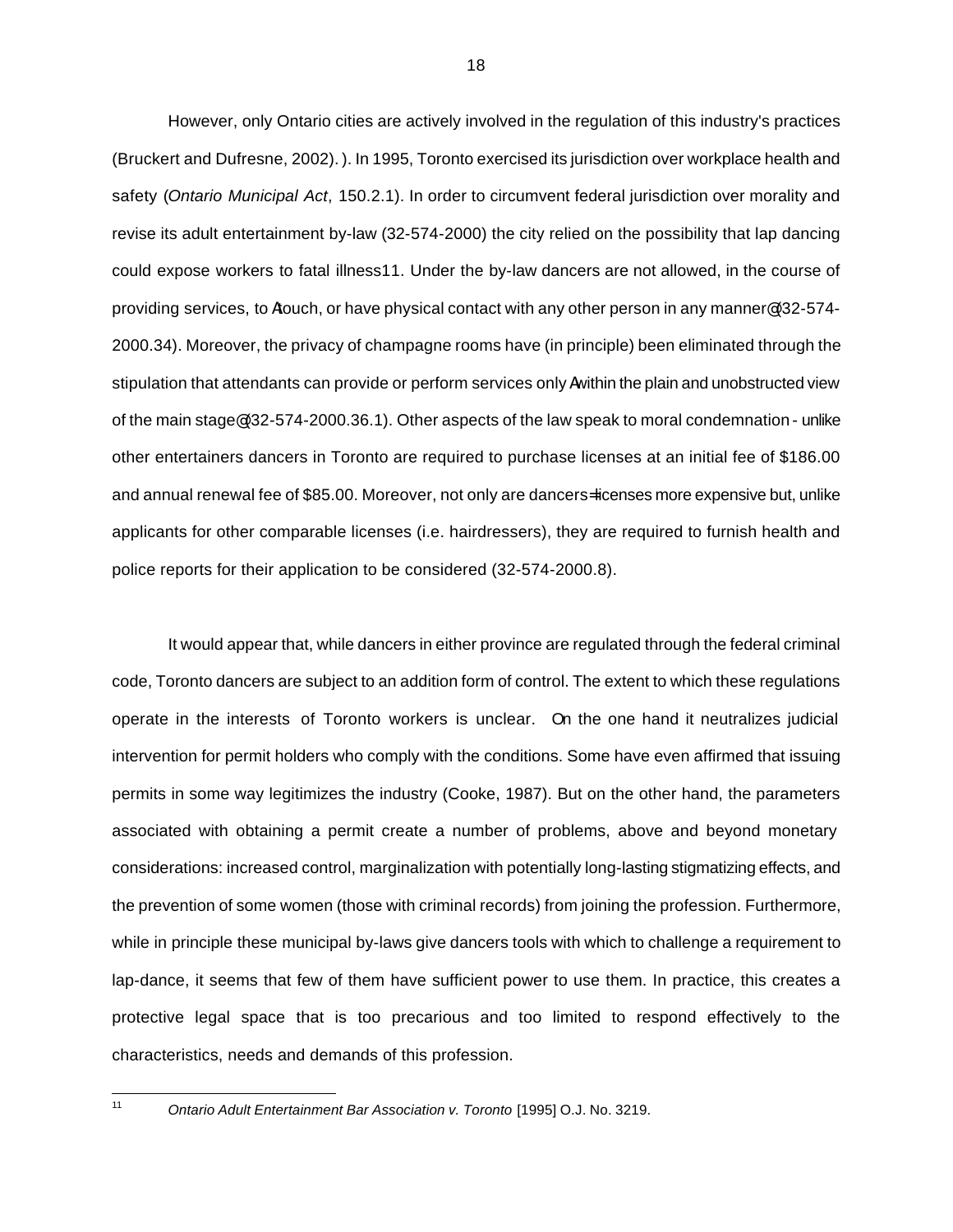### B. Sex workers

Women working in the sex trades generally are vulnerable to charges of communicating for the purposes of prostitution (*code* 213), procuring/living off the avails of prostitution (*code* 212) or under the common bawdy house provisions (*code* 210). Women xeceiving= in massage parlors, brothels or dungeons are most frequently criminalized under the latter offence which stipulates that being an inmate (a resident or regular occupant) of a common bawdy house as an offense punishable by summery conviction. The *Canadian Criminal Code* defines a common bawdy house as - Aa place that is a) kept or occupied or b) resorted to by one or more persons, for the purposes of prostitution or the practice of acts of indecency@ (*code* 197). Canadian jurisprudence specifies that the definition of 'prostitution' does not require actual sexual intercourse, nor need there be physical contact. The definition of prostitution merely requires proof that the woman offered her body for lewdness or for the purposes of the commission of an unlawful act in return for payment. The act of offering one's self as a participant in acts of indecency, for the sexual gratification, of the other is sufficient to find prostitution (*R. v. Tremblay* (1991), 68 C.C.C. (3d) 439; *Martin's Criminal Code,* commentary on section 197).

This very broad definition has led to recent convictions under section 210 of the *Criminal Code* of, strip clubs where dancers gyrated on the laps of fully clothed patrons (*R. v. Caringi*, O.J., 2002); massage parlors that offer full body massages (including manual masturbation) but no oral, vaginal or anal sexual intercourse (*R. v. Brandes*, O.J., 1997); and sado-masochism dungeons were neither intercourse nor masturbation was offered. In a finding supported by the Supreme Court of Canada when it dismissed the leave for appeal (*R. V. Bedford*, S.C.C., 2000), Justice Osborn of the Ontario Court of Appeal ruled that Athe phase  $\frac{1}{2}$  and enough to encompass acts that do not include genital touching but are intended to be sexually stimulating@ (*R. v. Bedford*, OCA, 2000).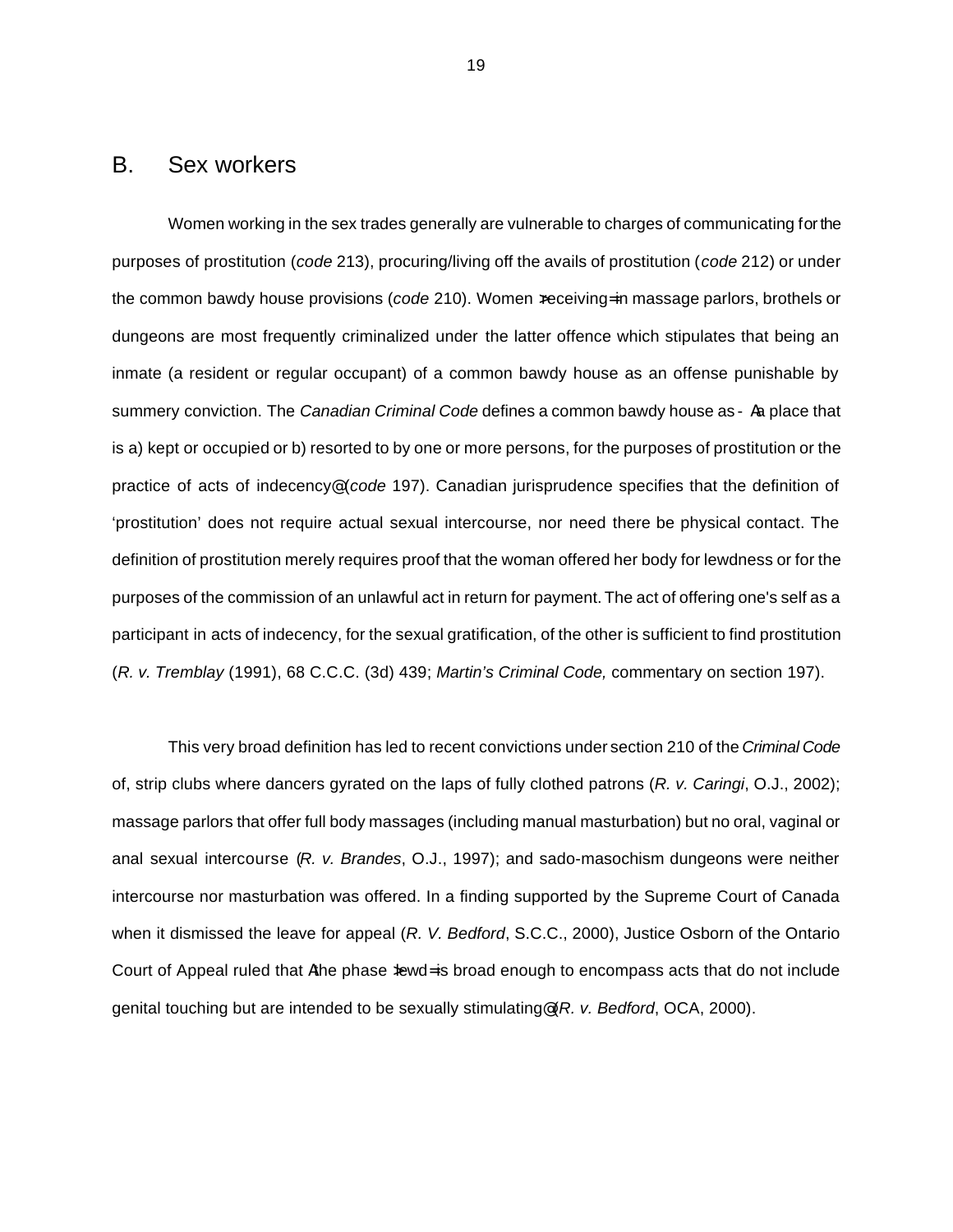Workers in Toronto massage parlours are also subject to municipal control under by-law number 1-274-200, which regulates the services offered by body-rub parlours. This municipal by-law defines a body-rub as the "kneading, manipulating, rubbing, massaging, touching, or stimulating by any means, of a person's body or part thereof, but does not include medical or therapeutic treatment given by a person otherwise duly qualified, licensed or registered so to do under to the laws of the Province of Ontario". Notably this by-law does not necessarily constitute a duplication of repression: or it may represent an alternative to the control of the *Criminal Code*.

According the by-law, those whose duty it is to carry out, give or solicit body contact in bodyrub parlours must acquire a permit, at a cost of \$186 (in addition to annual renewal fees of \$85). Applicants are required to fulfill a series of conditions: they must provide a health certificate stating that they are not carriers of infectious disease (by-law 31-274-2000, section 7.1); agree to a more comprehensive medical examination if the authorities have reason to believe that the applicant may suffer from an illness, injury or any other physical or mental disability rendering them unfit to carry out the required duties (section 7.3); and they must also submit to a police check (section 8). The by-law is careful to detail all the required health measures (section 19) and prohibits the possession of illegal drugs (section 30)*.* Although the by-law controls behaviour in body-rub parlours and prohibits all advertising other than a small sign on the door (sections 23.8-10), it does not explicitly refer to acts that may be sexually inappropriate, unlike some provisions of the provincial massage therapy act (*Massage Therapy Act*, S.O. 1991, C-27, Reg. 474/99).

The legal implications of the regulation of these establishments, which could well be defined as bawdy-houses under Canadian jurisprudence, are unclear. Although it is obvious that the by-law creates a certain safe and controlled space for the workers, several of its provisions are problematic. The health-control measures are very cumbersome, and the requirement to obtain a permit means that an administrative file must be opened and is likely to be ongoing. Moreover, a great many of the provisions may penalize the workers. One of them stipulates that the permit, which includes the birth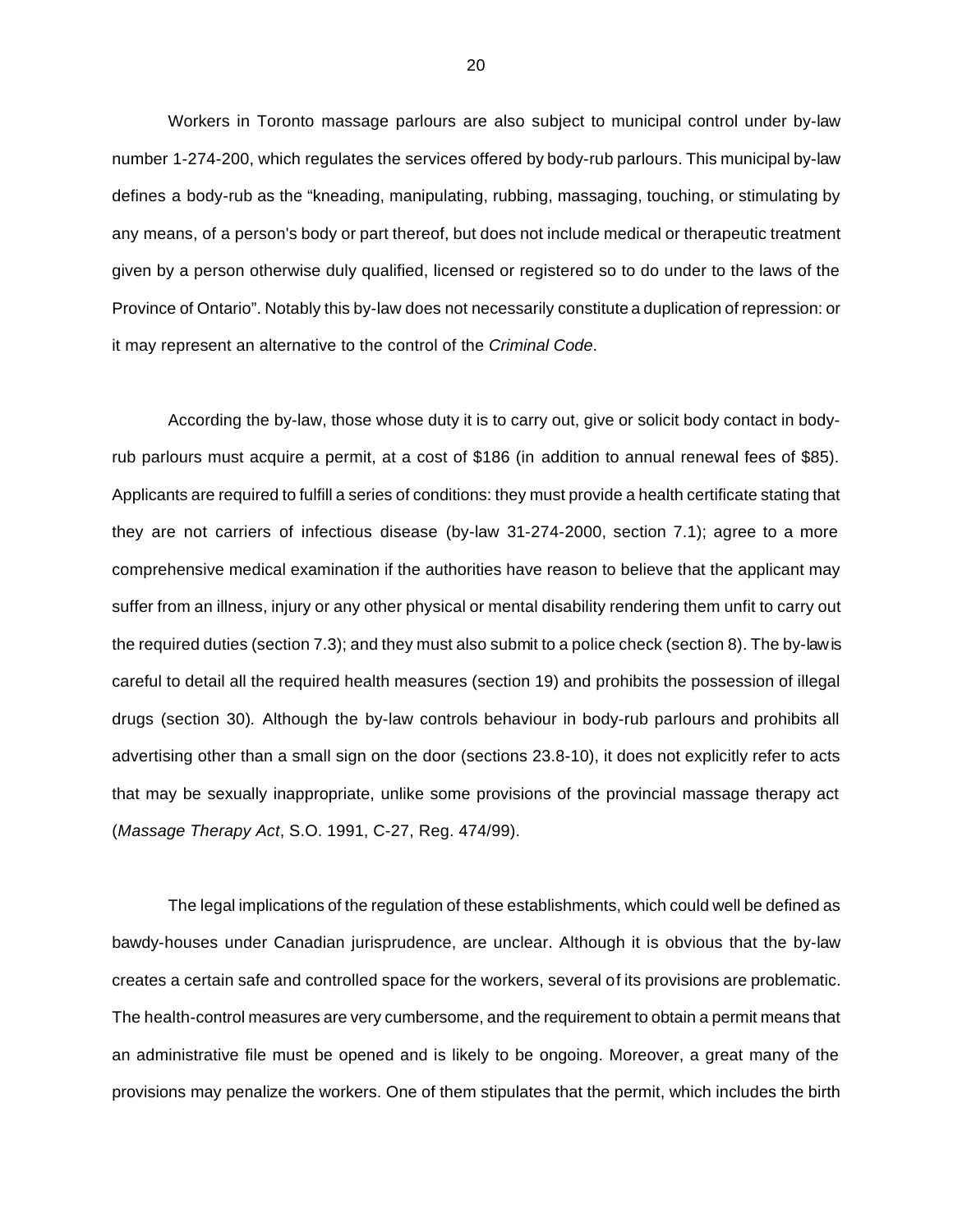name and address of the permit holder, must be displayed in a clearly visible location in the body rub parlour (section 12). In addition, the managers/owners of these parlours must initially pay the city \$6,577.00 to obtain an operating permit and \$6,381.00 for renewal. These fees are substantially higher than those required to operate, for example a holistic health care centre, (\$143.00 to obtain a permit and \$45.00 to renew), and appear to be discriminatory.<sup>12</sup> Obviously, for many people and more particularly for marginalized women, these fees are prohibitive.<sup>13</sup> The fee schedule therefore means that most sex workers cannot be owners. Finally, as it is applied, this municipal by-law increases the sanctions that can have a direct effect on sex workers. In Toronto, when police lay charges under section 210 of the *Criminal Code* dealing with bawdy-houses, they are accompanied by municipal officers who, at the same time, lay charges under the municipal by-law (e-mail exchange with a representative of the City of Toronto police). Between September 2001 and September 2002, 482 charges were laid and revenues of \$16,305.00 were received under the municipal by-law (City of Toronto, *Prosecution Statistics - Body Rubs*, 2001–2002).

It is evident that there are a number of grey areas in the laws governing sex work. It can also be noted that there is considerable provincial disparity. That being said, *all* women working in the skin and sex trades are not only vulnerable to criminalization but are, by virtue of the organization of the labor (own-account) and/or the illegality of their labor site (bawdy house), denied the protection afforded by federal or provincial laws: They cannot take advantage of, among others, the provisions of the *Employment Insurance Act.* Nor are they protected by the *The Occupational Health and Safety Act* in Ontario, or the *Industrial Accidents and Occupational Diseases Act* (*Loi sur les accidents du travaill et les maladies professionnelles*) and the *Occupational Health and Safety Act* (*Loi sur la santé et la* 

 $12$ Having said that, Montgomery J. of the Ontario Superior Court of Justice stated that "the fee disparity between body-rub parlour [*sic*] and other licensed endeavours was not sufficient to render the by-law void for being discriminatory or non-regulatory". *Re Delesie and Municipality of Metropolitan Toronto et al.* (1987), 43 D.L.R. (4th) 308). The Supreme Court rejected a request for appeal of this judgement (*Re Delesieand Municipality of Metropolitan Toronto et al.*, [1989] S.C.C.A. No. 390).

<sup>&</sup>lt;sup>13</sup> But the issue is perhaps a false one, in that the regulation limits the number of establishments to 25 and this has already been reached (correspondence with a representative from municipal Licensing and Standards, City of Toronto). So, even at a lower cost, permits would still not be available.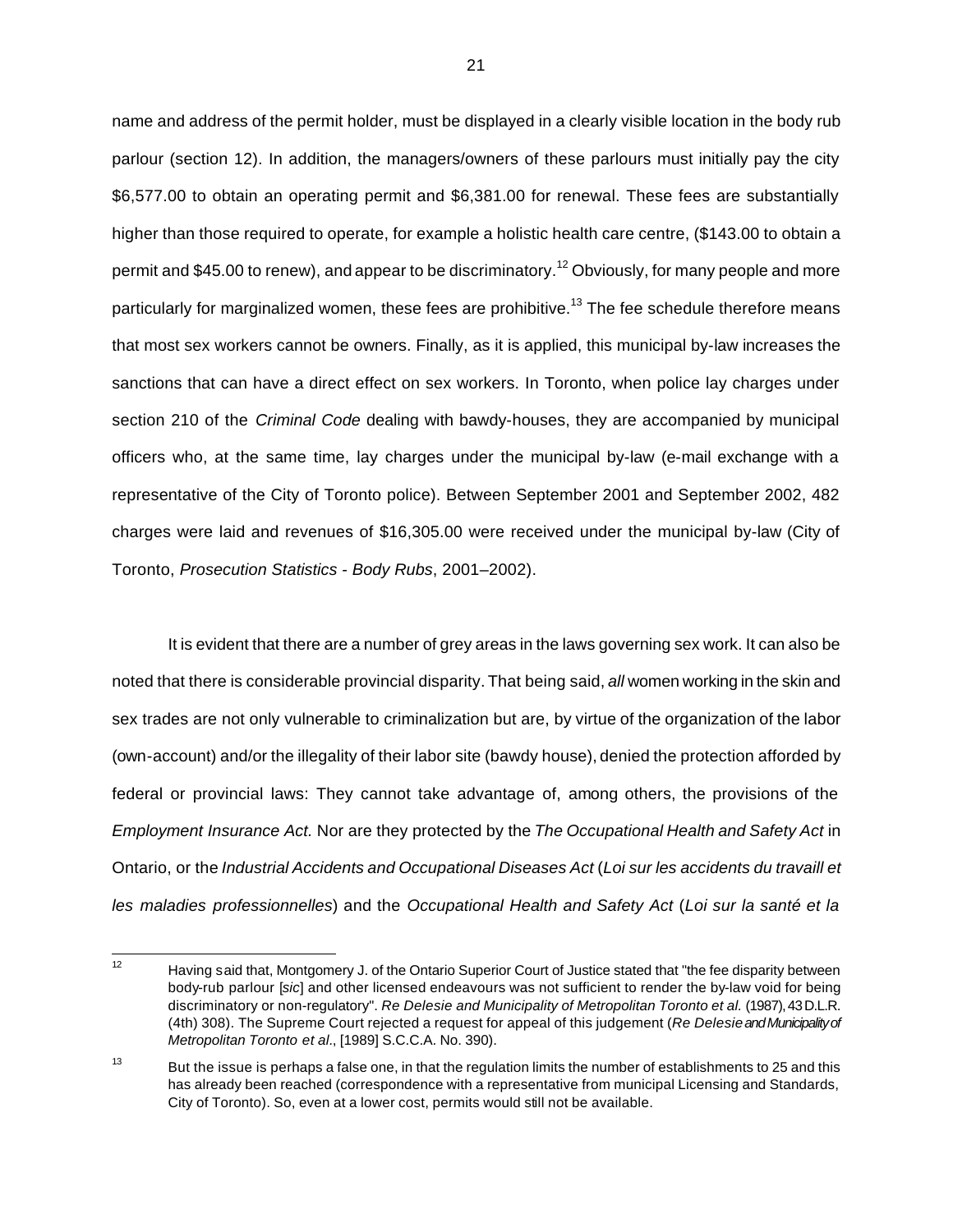*sécurité du travail*), in Quebec. Moreover, unlike other professions (ie realtors, massage therapists), they are not afforded validation through provincially-authorized professional associations. The implications of this particular marginal and vulnerable position will be explored in the coming section of the report.

# VI. Sex Work in Erotic Establishments

### A. Workplaces

The sample of workplaces represented in our sample of workers was more diverse than we had anticipated: we found women who work in massage parlours; women who provide sexual services in houses or establishments designated as in-call escorts (as opposed to out-call escorts, who travel from one location to another in order to provide their services); women who work in dungeons and provide domination or submission services; and even women who work in establishments providing private erotic shows.

#### B. The reasons for their choice

For half of the workers, their current labour situation was their first experience in this profession. For the remainder it was a change to a new direction within the industry.

Why decide to enter the sex industry? Contrary to common beliefs about work in the sex industry, it is neither duress nor despair that led these women to make this choice, but rather reasons very much like those motivating the choice to enter other professions. The main reasons provided relate to the need to meet people, to be able to provide basic necessities, to experience an enjoyable social life and/or explore sexuality. Annabelle, for example, who had been living on social assistance and had to stay home with her little girl, justifies her choice with the need to escape her isolation and to participate, as do her other friends, in the consumer society. Karen needed to save money in order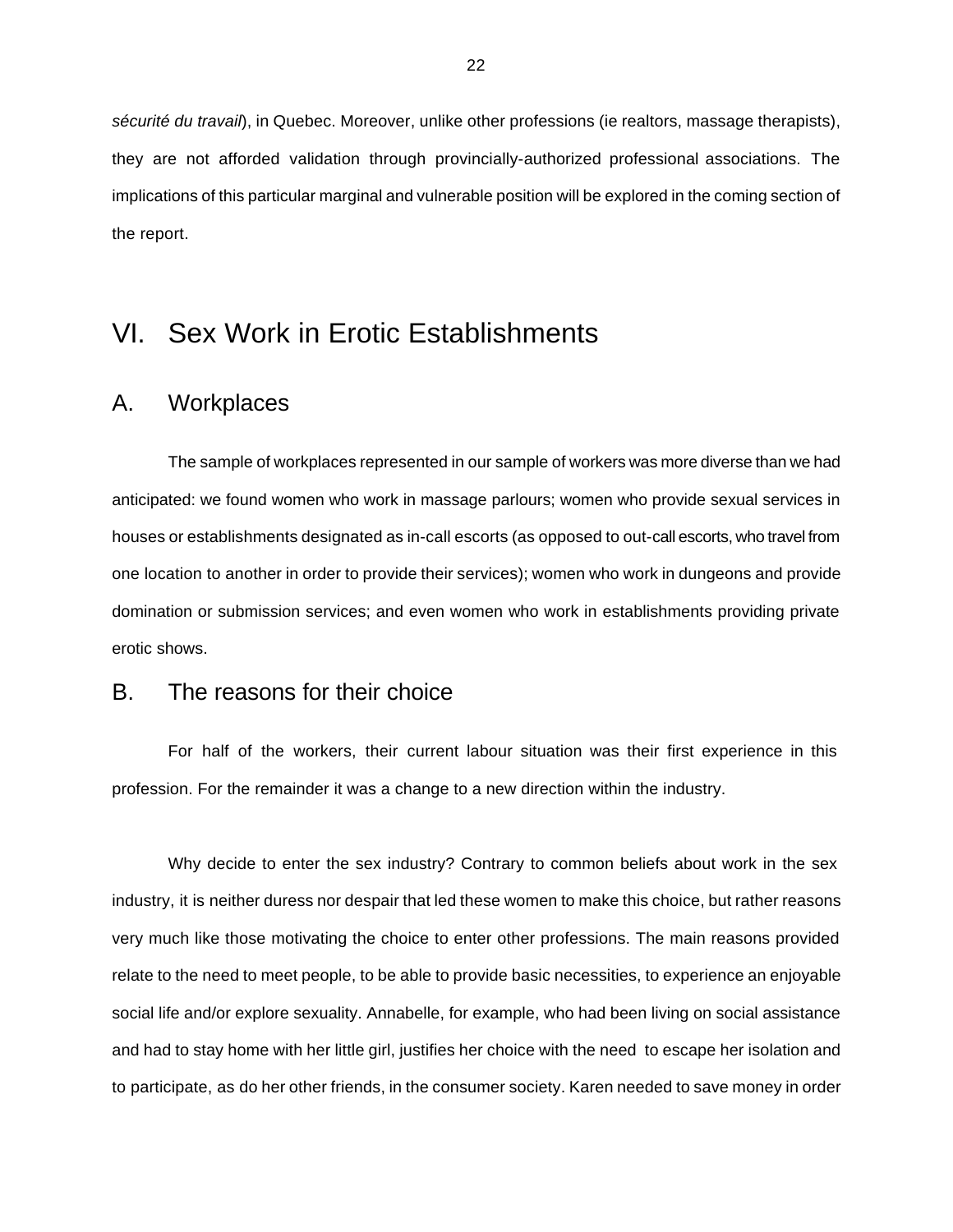to be able to afford an apartment and regain custody of her child. Maud explained that she had always been attracted by eroticism and sex work and made the decision to enter the trade when she found herself in a hostile labour situation.

Why choose this type of sex work? For many of those working in dungeons, this type of work is a natural extension of their lifestyle. Jacqueline said:

I was out of work, um, for about a month, and I saw an ad (...) that, uh, the Dungeon was looking for girls to play dominate, dominate and submissive, and that there was no sex involved, so... and I was kind of into S&M personal...in my personal life, so I thought it wouldn't be so bad, so I went in, checked it out and it seemed okay, and started doing it (Jacqueline, p. 2).

Other workers explained their choice with specific reference to the benefits associated with working in erotic establishments compared to other types of sex work. Several explained their decision based on their personal taste and interests: they do not have any affinity for public performance, so they prefer work in massage parlours or in-call agencies rather than as dancers in a bar. Lea feels this type of work suits her personality well:

[Translation:] Well, with respect to my personality, I am someone who is not too public. And working in a small space and you are one-on-one with just the person, and all that, I think, it suits my personality (Lea, p. 33).

For some of them their decision to work in this type of sex work was engendered by their desire to not to have 'sex' with clients which, for the most part, meant that they did not want to offer full sexual services. These women express their choice in comparison to the work of an *out-call* escort*.*

Legal issues also have an impact on their choices. Two of the participants chose to work in erotic establishments in which the services were restricted by legal parameters, another indicated that she initially thought that all aspects of her work were legal although she has since received conflicting information. Several mentioned that work in a massage parlour or in-call agencies ensure their anonymity more than other forms of sex work (erotic dancers or escorts). Angelica raised this issue: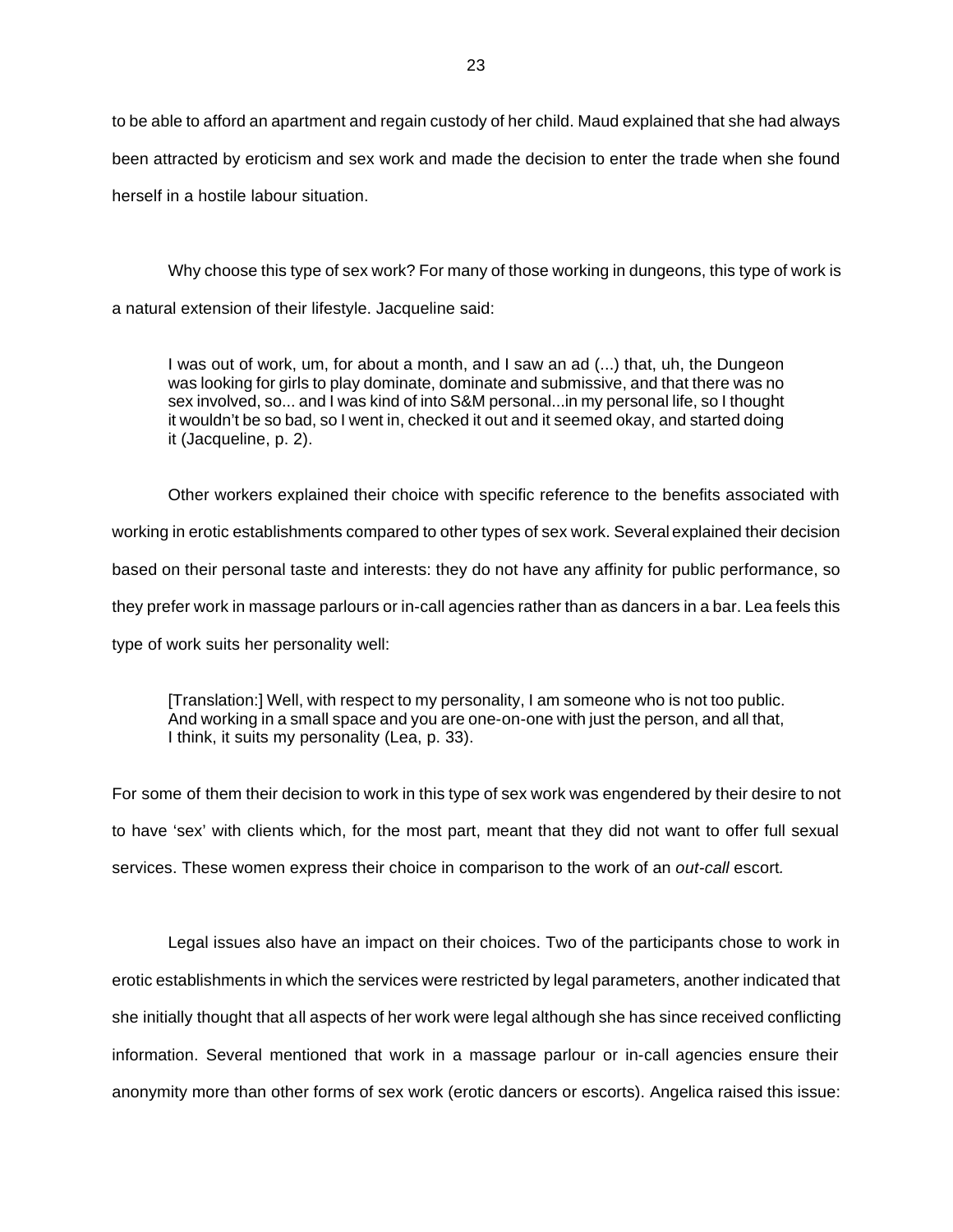I think massage seemed easier to me because I didn't want to work as a dancer because of too much, uh, exposure, like I think it's easier to work one-on-one with a client (...) (Angelica, p.1).

They also noted that this type of work afforded greater protection from physical assault then did the out-call escort trade. Notably, although the women explained their choices in relation to other forms of sex work, none mentioned street sex work as a potential option.

In short we see how laws that regulate sex work and the social stigma that affects the workers motivate some of them to elect labour locations that minimize their visibility and mitigate their risks of violence.

### C. Organization of labour

The interviewees reveal that there is no clear boundary between the sexual services available in the various types of erotic establishments, be they massage parlours, *in-call* agencies, dungeons or erotic performance establishments. For the purposes of clarity, we used the following categories: massage parlours mean establishments where the services primarily include massage with masturbation; notably these locations, rarely offer sexual services with penetration. *In-call* escort agencies offer various sexual services, including intercourse and, should a client request it, an erotic massage. Dungeons offer domination and submission services. As a rule, with domination services, complete sexual services, masturbation and fellatio are excluded. With submission services, workers may offer sexual services. In erotic performance establishments, workers provide nude erotic performances and the client may also select the option of touching certain parts of the dancer's body, her thighs, buttocks or breasts, within the parameters of the law.

In massage parlours and erotic services establishments, services are generally offered by the half-hour and hour; in dungeons, the minimum duration is an hour, with some sessions lasting up to six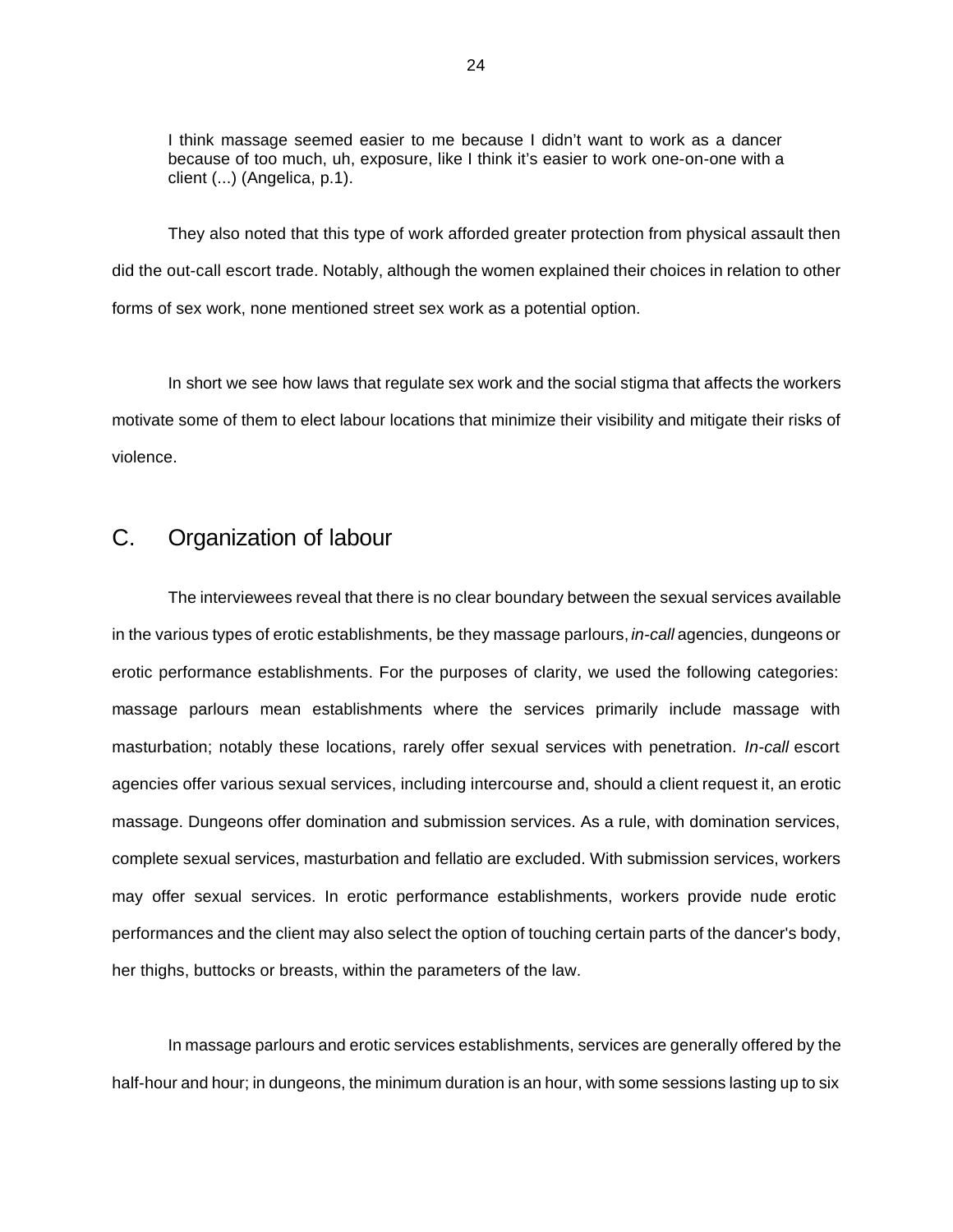hours. Most appointments are during business hours. Massage parlour workers who participated in our sample are paid between \$20.00 and \$100.00 per hour. Some workers also charge for additional services. In the erotic service establishments we identified, fees vary between \$40.00 and \$80.00, to which additional charges are invariably added. In the dungeons listed, rates vary between \$25.00 and \$100.00. Daily income fluctuates enormously from one worker to another; it also differs greatly day-today or week-to-week for the same worker. On average, the women earn a net income of between \$200.00 and \$1,200.00 per week.

It should be noted that the organizations which in which our sample of workers laboured, are very small (two to five workers) or of average size (five workers and more). Moreover, although services offered vary from one establishment to another, they may also fluctuate somewhat from one worker to another within the same establishment. Some will offer some extra options in addition to the basic services, while others will not.

Consistently we found that in addition to providing the sexual services for which they are hired, the employer requires the women to perform a number of unpaid duties. In almost all of the establishments the women are expected to also, alternating with other workers present during their shift, to fulfill the function of receptionists. As part of these duties, the women must present services available in code, match the client with a worker according to the client's expectations and the worker's skills, deal with difficult clients, screen out undesirables (aggressive or drunk clients, representatives from police forces), and identify bogus customers. In a number of cases they must also perform maintenance duties, including washing sheets and towels and disinfecting equipment. In dungeons, experienced workers assist in training newcomers.

Shifts are generally very long (10 to 12 hours) and in a number of locations, workers are expected, although they are not being compensated for their time, to remain on-site between clients. Some of them pass the time in activities such as watching television, reading, studying, cooking. They

25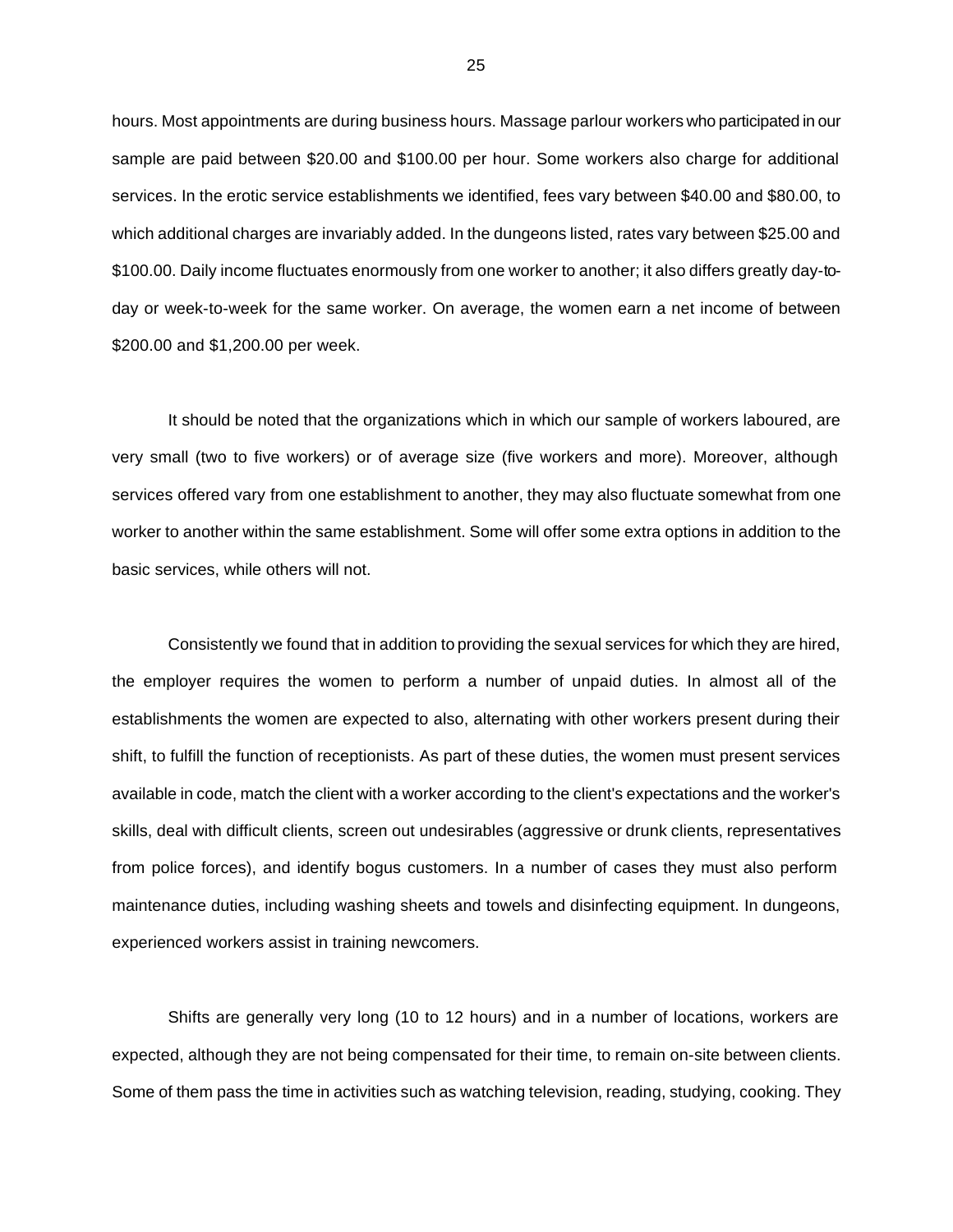are however able to choose to work three or four days per week and then have days off for other activities. Annabelle, for example, has custody of her son and can devote four consecutive days to him. During the other three days, since her shifts are very long, he sleeps at the babysitter's. This organization of work is not very different from other jobs such as hairdressing, but since some aspects of their work are illegal, the women have little recourse for negotiating their working conditions, and can lay a complaint neither with a potential union, nor with the labour board.

In other locations, the organization of work is different and imposes other types of expectations. Women work on-call seven days a week for 12-hour shifts. When a call from a client is received, the employer gives him an appointment with the worker of his choice or another worker who is available during that time. He then contacts her, and she must be able to come to the worksite within an hour. If she goes out, she must take her cell phone and her work paraphernalia with her. If she has a doctor's appointment, for example, she must suspend her on-call status for that time. If she does not respond to a call without notifying her employer that she is unavailable, she may be fined up to \$100.00. For some workers, this availability requirement makes it difficult to plan other activities. Anaïs identified this as a source of stress:

...the lack of structure, in a way, where...some days you don't know what's happening, if you're gonna have a client or not, so planning the rest of your life can be difficult (Anaïs, p.21).

Charlotte, on the other hand, simply fits it into her life without too much difficulty. By the same token, almost all the workers emphasize that this type of work allows them to earn enough money and still leaves sufficient time to participate in other types of activities.

It is evident here that while shift work provides more opportunities for support from colleagues, on-call work allows workers to avoid the tensions of having to work closely with colleagues they do not like.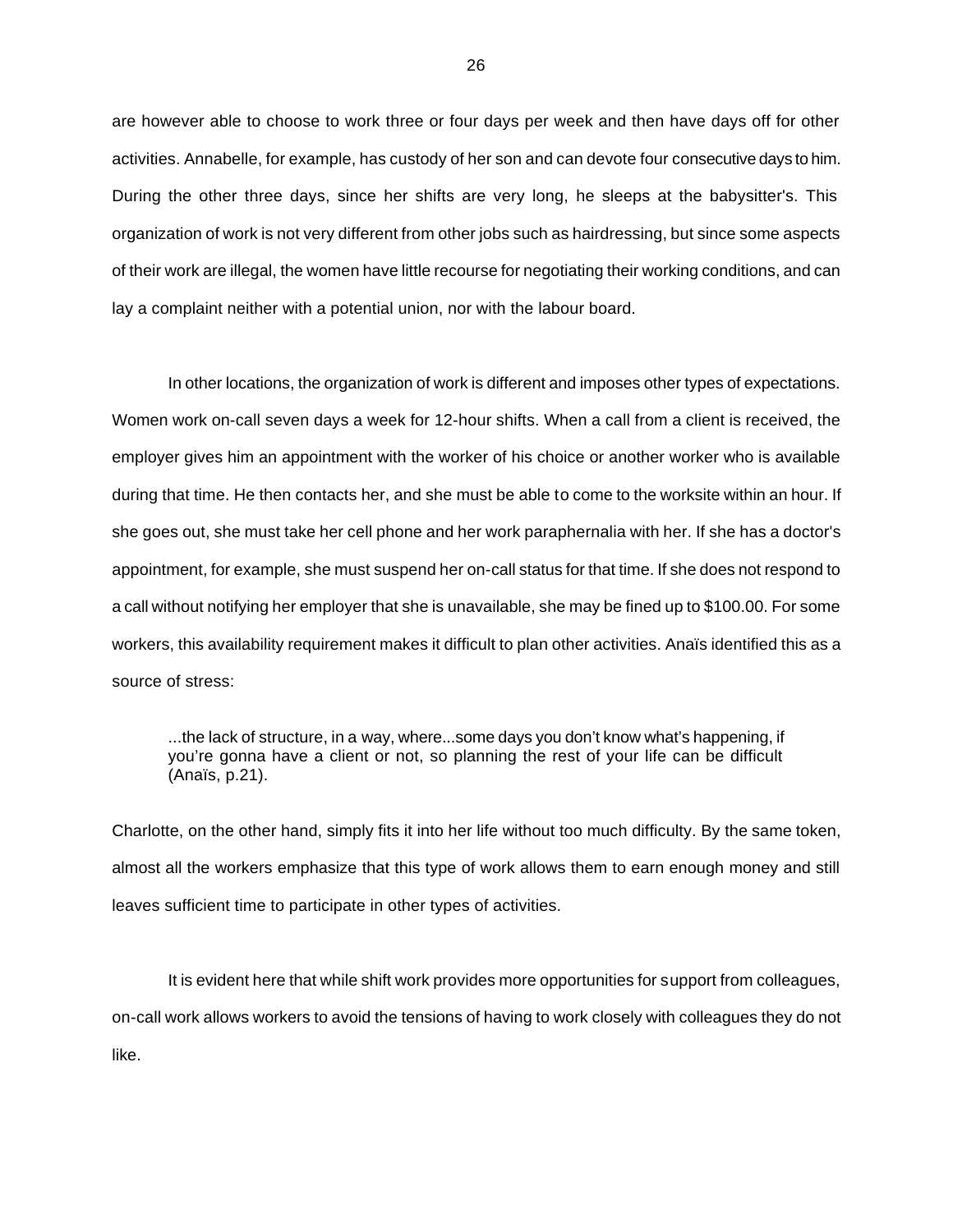#### D. Labour relations

In general, workers share the fees with the owner (50% each; or 40% for the workers, 60% for the boss) and keep additional fees for themselves. In principle, the women can set their own fees for additional services but, for the most part, must adjust their rates and services to those of the other women in the same establishment or even neighbouring ones. A number of the women suggested that the income distribution worked in the favour of the owner, but few of them think of negotiating changes, and simply opt to move to a different employer in order to obtain a better income. Overall, it can be said that their relationship with the boss ranged from good to very good. Several of the women made particular reference to the professional nature of the association. In these cases, the employeeemployer relationships resemble those found in many small, service-based businesses.

The relationships with work colleagues are also extremely significant. First of all, a newcomer learns the house rules and the skills of the trade with her co-workers. Lea says:

[Translation:] And sometimes, sometimes, there are not many clients, so you spend most of the time with another girl who is working and you develop a kind of bond. That's pretty much how I learned, talking with the girl, and with clients (Lea, p. 5).

In dungeons, as previously discussed, new employees receive their training from the more senior workers.

In their daily work, the woman can also rely on support from their colleagues. Maud's words attest to this:

...It was a regular habit of ours after one person left the room with a client to ask how it went, to talk about anything that might have been unpleasant or disturbing....this sort of ongoing house therapy (Maud, p. 4).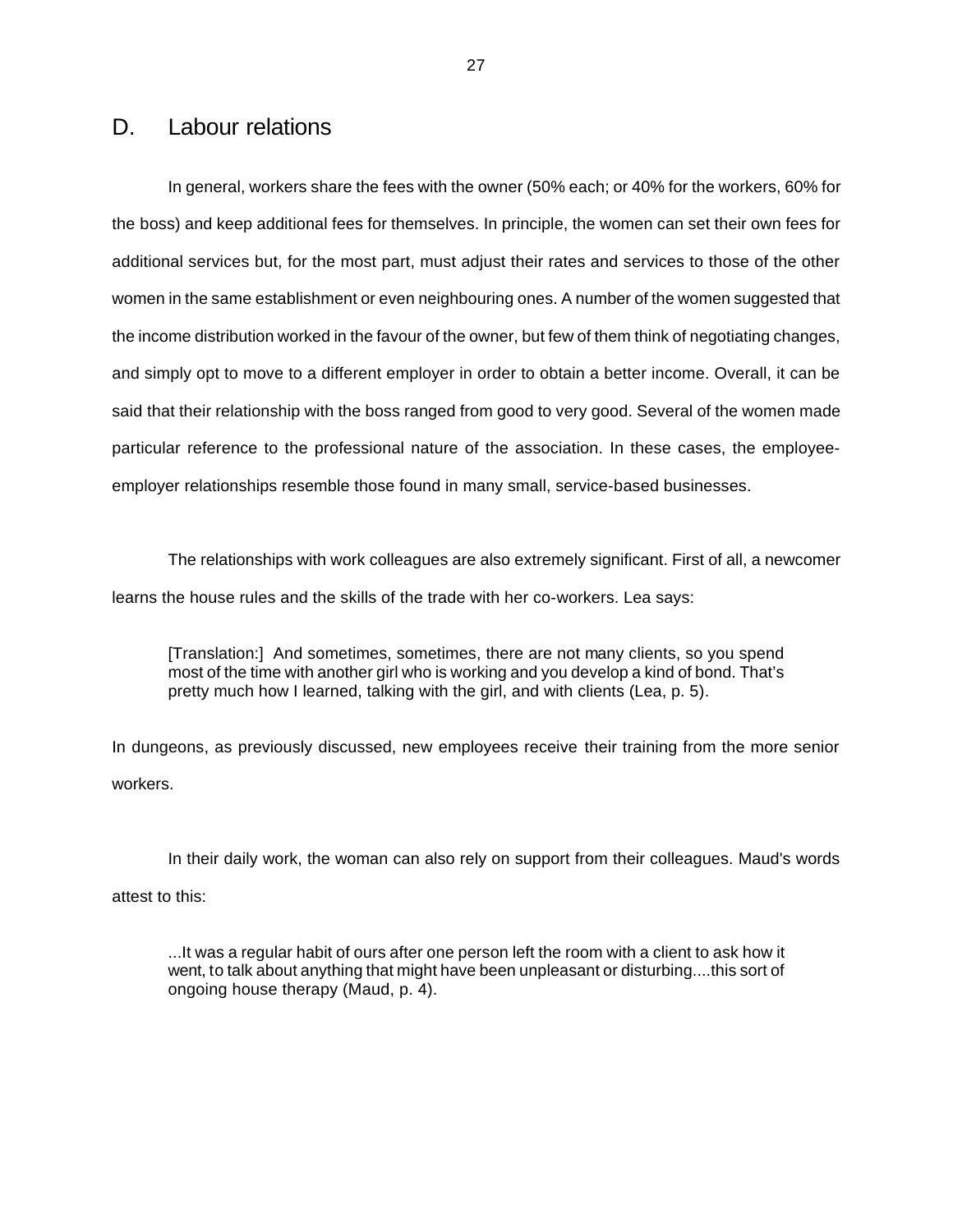In general, these relationships are limited to the professional sphere; few of the women exchange personal phone numbers. However some workers were already friends prior to becoming coworkers, while others develop friendships within the work environment.

At the same time, workers ability to support each other in the workplace depends in part on the organization of the labour. When the massage parlour does not officially offer sexual services, talking about that aspect of the work must be done very discreetly and is therefore likely to be quite limited. When women work on-call, they generally only come to the worksite for their appointments, arrange their shifts by telephone and, for the most part, leave the workplace shortly after completing their duties. This restricts their opportunities to interact with colleagues.

Most of the workers made reference to the competition between women: this is not surprising since, in order to generate earnings, workers must be chosen by the client. In this context, colleagues are also competitors. To ensure that work is equitably distributed, a rotation system may be used, or the client may be required to select a worker based on a physical description of the women given over the phone. This latter method however confers a great deal of power to the receptionist or the worker who answers the telephone, and sometimes creates tension. The workers must also deal with frequent, relatively lengthy 'down times'. While, in this respect their work conditions are similar to those of, for example, firefighters, it is nonetheless notable that this type of organization keeps the women in a context of forced intimacy and encourages gossip, creating another potential source of tension.

Most workers are fond of their clients, and find them generally pleasant and respectful. Jade, however, in contrast to the other workers asserts, several times, that she hates the clients. She prefers to provide the services expeditiously and to minimize her social interaction. Most workers try to build a regular clientele. Annabelle has succeeded in establishing good relationships with her clients:

[Translation:] I like to work, but you have to, have to, but I know them, anyway, my regular clients, and I always have fun with them, it always goes very well with them (Annabelle, p. 4).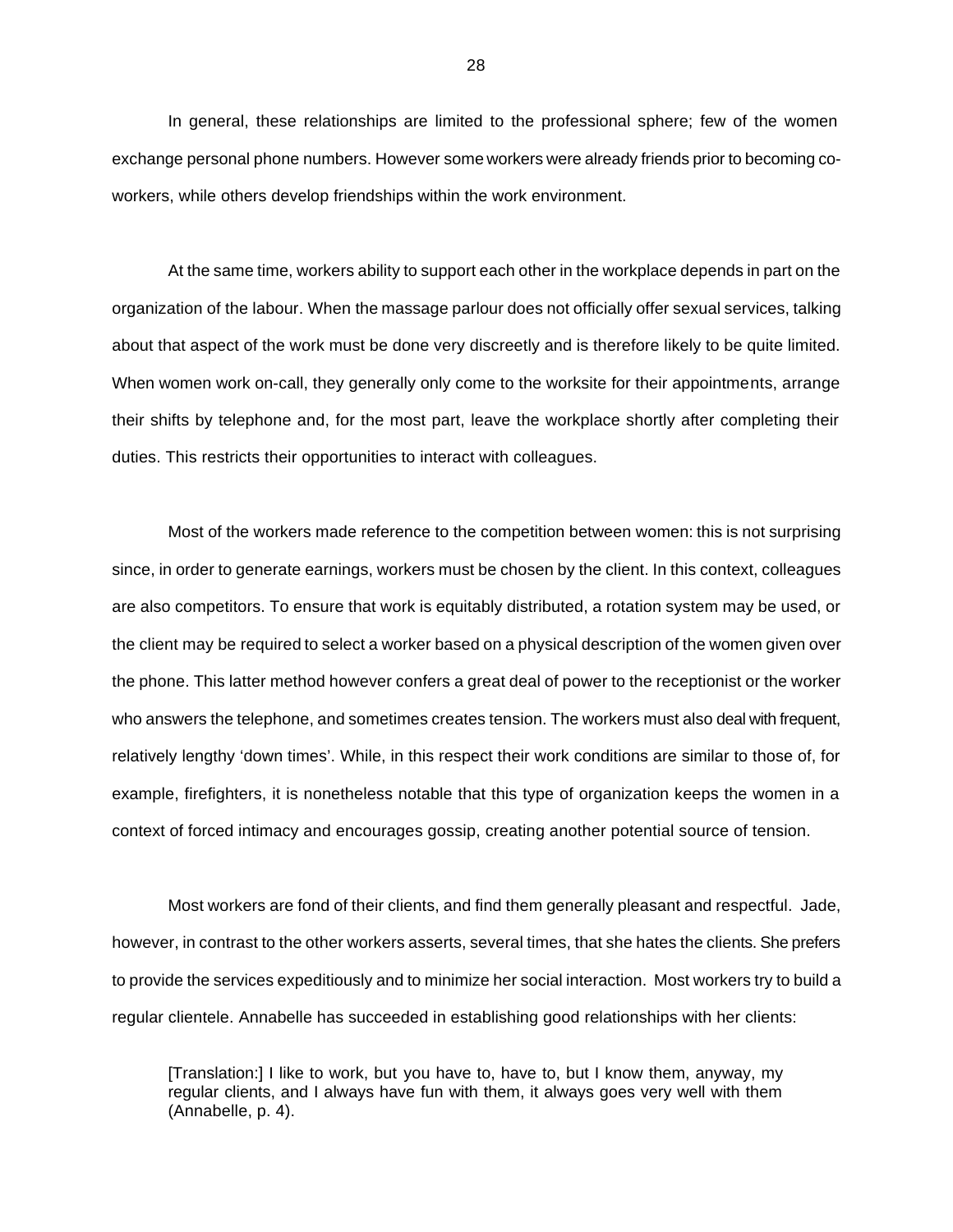In the professional relationship between workers and clients, some workers integrate elements of fantasy according to their interpretation of clients' expectations.

The illegal nature of the work affects the relationships of workers and employers with clients. First of all, the business cannot openly and publicly advertise its services. The employer is thus faced with a difficult choice. Either he favours fairly provocative advertising and runs the risk of being reported, or he uses caution and risks losing clients. The information offered on the telephone must be given in coded language. Thus, the new client really does not know what services he will be receiving before he comes to the location and has paid his money. Even on location, the sex worker does not, at the onset, necessarily clarify which services are offered and which are excluded until they are assured of the client's identity. Consequently there is a risk that the client will be frustrated, which in turn may lead him to lay a complaint.

In addition, all the workers report having to deal with some clients who attempt to push their personal boundaries. Some ask for services that are not offered such as sexual services without a condom. Others are manipulative: sulking, flattering the young women, or threatening to use the services of another worker at the establishment or at another parlour. The client can also rely on his economic power to influence the worker's resolve, as well as the ever-present spectre of the potential complaint to police. The workers therefore face the difficult task of maintaining their boundaries while trying to avoid alienating the client. In domination services, the workers must also manage the demands of clients who erroneously believe that they will be receiving severe domination services. In the case of submission, activities that surpass eroticism and slip towards cruelty must also be avoided.

#### E. The everyday spectre of the law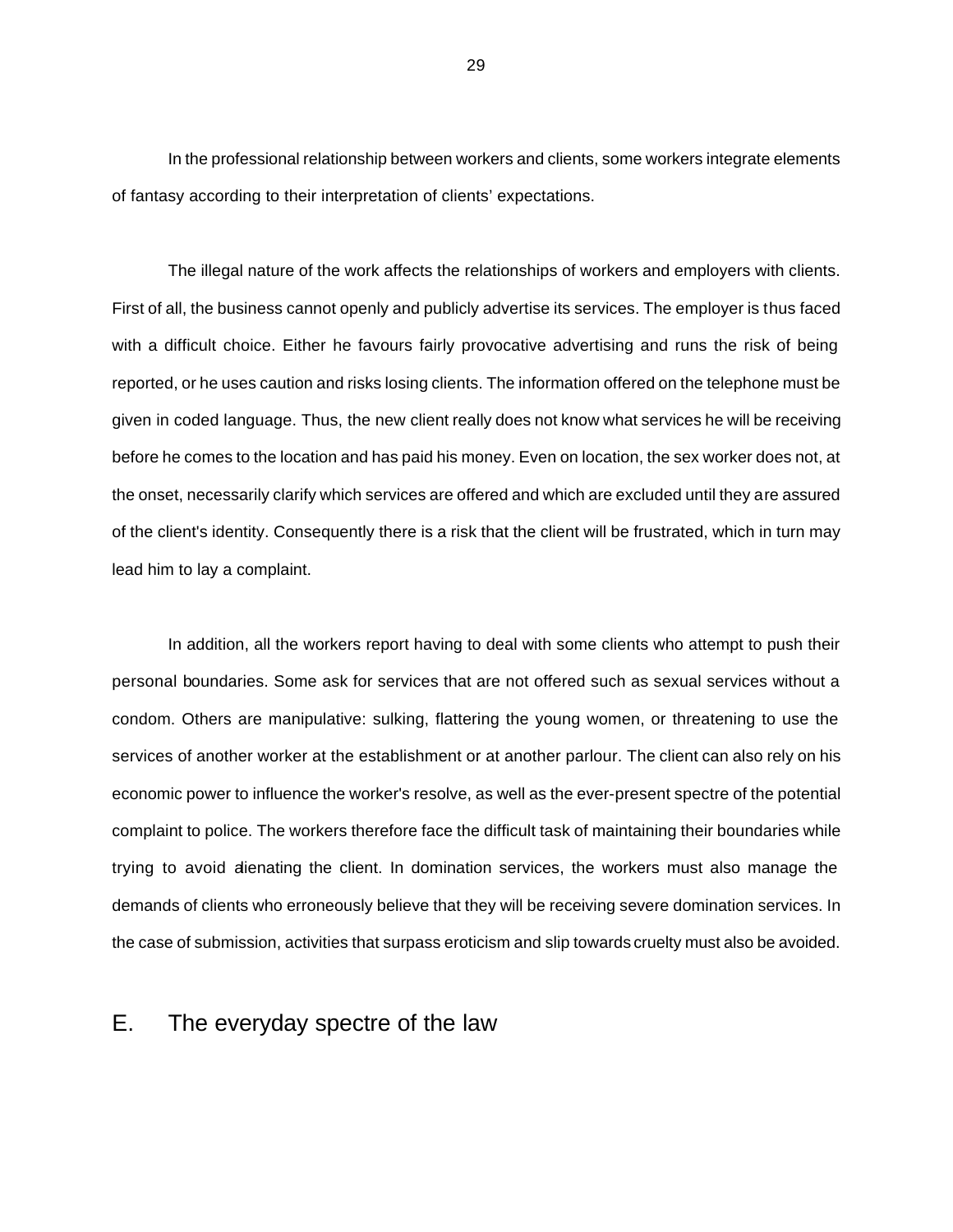Workers do not have a great deal of information available to them with respect to the laws on 'prostitution' (Sections 210 and 213 of the *Criminal Code*) and our inquiries revealed their knowledge to be, for the most part, incomplete. This is not surprising considering the complexities of the issues such as this one. Twelve of the fourteen women in our sample work in establishments that provide services which include elements that violate criminal laws. In general, while they are cognizant that some of the activities related to their work are illegal and are, for example, very discreet on the telephone, they are largely unaware of the specific laws relating to work in "bawdy-houses". They also have a number of misconceptions regarding the value of employing certain precautions in their exchanges with clients. Thus, some of them think that they are protecting themselves legally by, for example, asking the client to undress first; not touching the money, not offering full sexual services. Furthermore, workers believe that respecting certain laws, such as prohibiting the presence of minors and the use of drugs, gives them immunity. Although adopting those measures may decrease the likelihood of police attention or even encourage them to be less zealous, we know this strategy to be completely unreliable.

The illegal nature of aspects of their work is also source of stress and anxiety for the workers and affects their ability to negotiate with clients. In addition, when the owner of the establishment feigns ignorance that sexual services are being provided, the workers are denied the opportunity to openly discuss their work and the difficulties they encounter. They are therefore deprived of a method of relieving pressure, and of receiving protection. Lea talks about this:

[Translation:] You know, he didn't really give a damn, what might go on in the rooms. When someone was, not violent, really, but a little bit too aggressive, you know, it was difficult to talk about it because you're not supposed to be doing anything with him. But I have talked about it, [to say] okay. He, um, I can't take it anymore, or he gave me trouble, or um (Lea, p.16).

Furthermore, when this is the prevailing strategy, the house does not provide condoms. Accordingly the workers must procure them for themselves, store them and dispose of them discretely.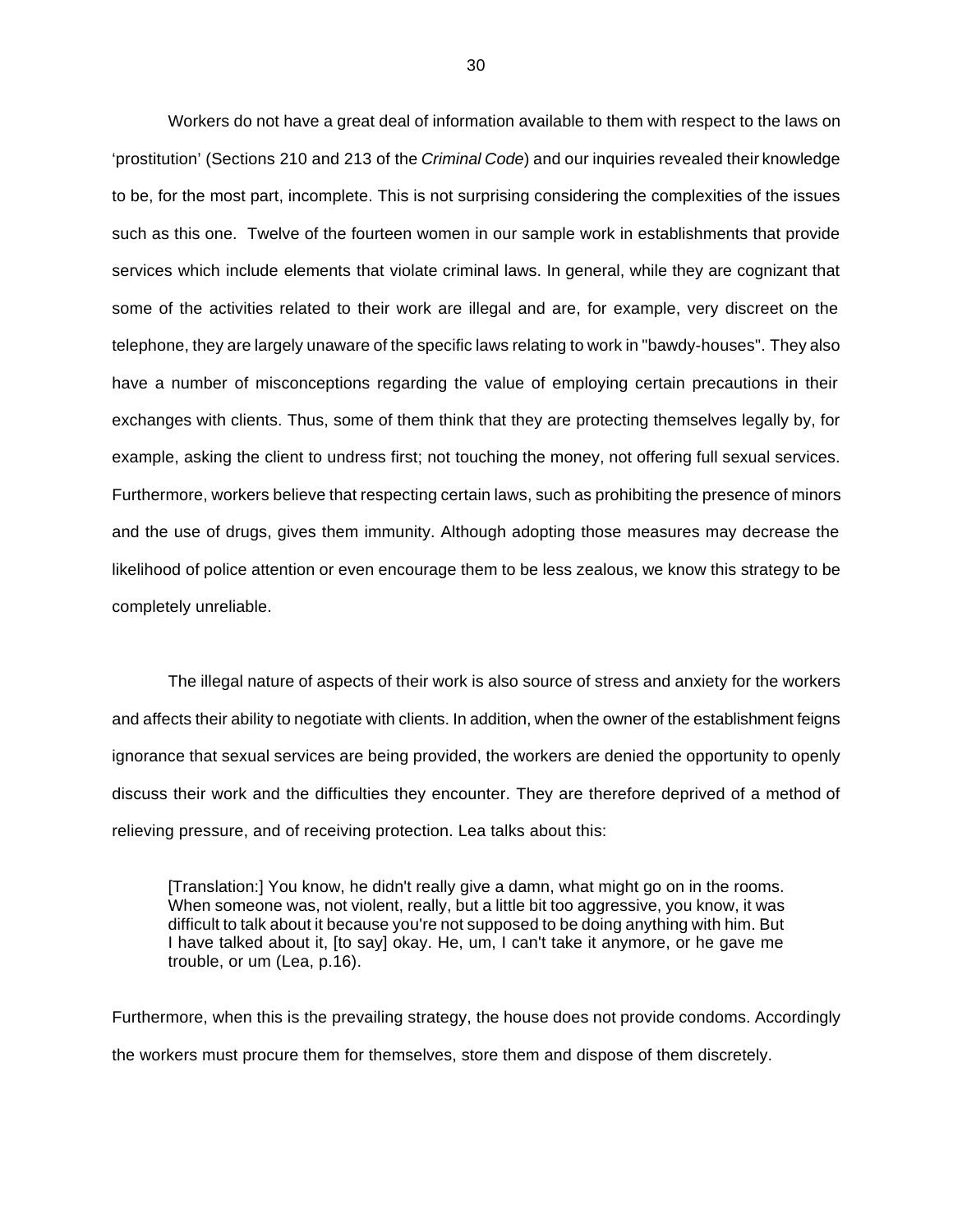The illegal aspects of sex work in erotic establishments also restricts the option of going to the police for protection from a client who is aggressive, harassing or threatening, or from individuals who disrupt the work by making endless obscene phone calls.

Finally, arrest causes significant trauma. Annabelle recalled the treatment to which she was subjected had her fear during arrest:

[Translation:] (...) I opened the door, I saw six of them in the doorway, coming in with flashes, cameras, they took my photo and everything, I was wearing only a g-string, I was 21 years old, I was shaking like a leaf, I had the fright of my life. The fright of my life, it's not complicated, they don't let up, and they take your photo, and they take your photo, and they don't let up. You try to get dressed, three or four of them are looking at you. They're all men, anyway, 21 years old, you know, I like getting clients, but I don't feel like having four or five guys looking at my ass all at the same time (...) (Annabelle, p. 18).

For women who have experienced arrest the process can also change their relationship to the work. After having been arrested in a massage parlour, Maud no longer felt safe providing sexual services in that environment and went into escort work.

In establishments providing erotic services that are within the boundaries of the law, the situation is very different. The workers must be vigilant (and their employers remind them of this) to keep their services within authorized legal limits.

## F. Risks and challenges of the profession and protective measures

Work in the sex industry exposes women to risks that can vary substantially in quantity and intensity. On the one hand they can be exposed to sexually transmitted infections (STIs), physical and sexual assault and, in some cases, to robbery. On the other hand, for workers who don't provide either vaginal or anal penetration, the risk of STIs is largely diminished. Moreover, condom use is widespread. When owners do not provide them, the workers are conscientious in obtaining them. Karen even ensures that the condom is sufficiently lubricated not to break. Some women wash their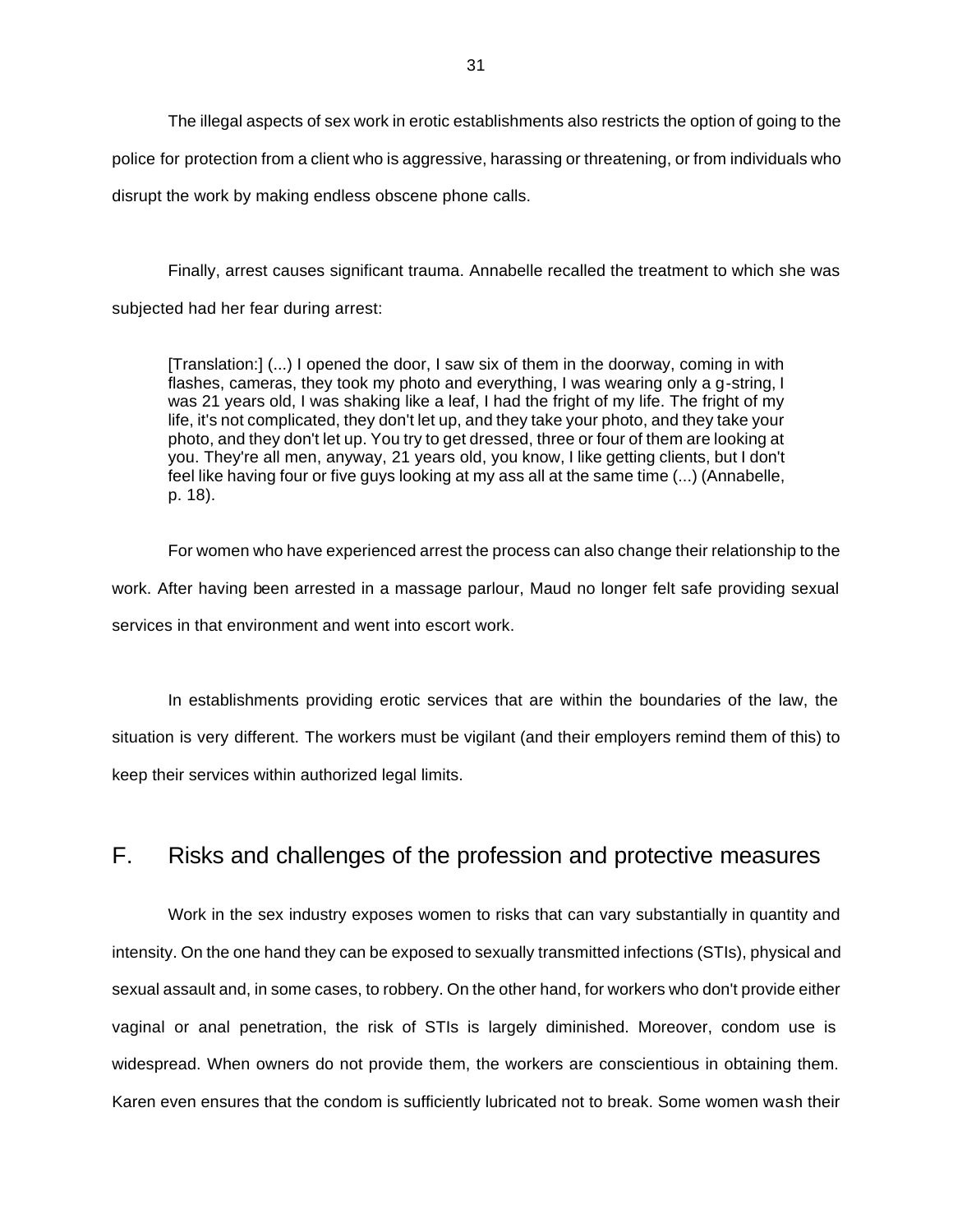hands with alcohol between each client, wear gloves or use some type of protective hand spray. The women also examine clients' genitals to ascertain that there are no signs of infection. They wash their equipment carefully and some of them supply their own equipment (vibrators).

It should be recalled that sex workers have chosen to work in erotic service establishments because they perceived them as affording greater safety than other forms of sex work. However, they are all conscious of the physical dangers of assault. Catherine explained:

[Translation:] Physical safety, well, maybe yes. When I have finished working… that's it… I go home, and um… you finish late, hurry to get into the taxi because you never know if there's a client waiting for you downstairs. Because there are clients who get really hooked. Who get hooked and who never really let go. You know, I mean… the client can just wait for you and well, decide that, well, I'm going to screw her tonight because she turned me on (Catherine, p. 15).

But this aspect of their work does not concern them all to the same degree. Many find the security strategies implemented by the employer and their own tactics reassuring. These include the protective measures taken by the parlour, agency or dungeon to prevent intruders: identity checks, by telephone or at the entrance, hidden cameras at the entrance, on-site alarm systems, or even observing the client from a distance prior to admittance. For the most part, the women rely on the presence of a bouncer, colleagues or sympathetic neighbours who can be alerted quickly. One of the workers keeps cayenne pepper with her and if necessary threatens the client with calling the police or a virtual bouncer. Generally, the women recognize they must be alert when they are at work and do not use alcohol or drugs. Some of them refuse to provide submission services or impose limits on the clients (refusing, for example, to be gagged). Others emphasize that they use intuition and that with experience they learn to quickly discern, on the basis of the small indicators from the client, that the situation could become volatile, and organize their service provision accordingly.

As is the case in other service sector jobs, such as restaurant servers, sex workers must perform work that is physically demanding. Although the majority of workers are still in their twenties, they are nonetheless aware of this fact. Natasha points out that she experiences cramps in her hands after having given several massages and often suffers from colds since she is continually in and out of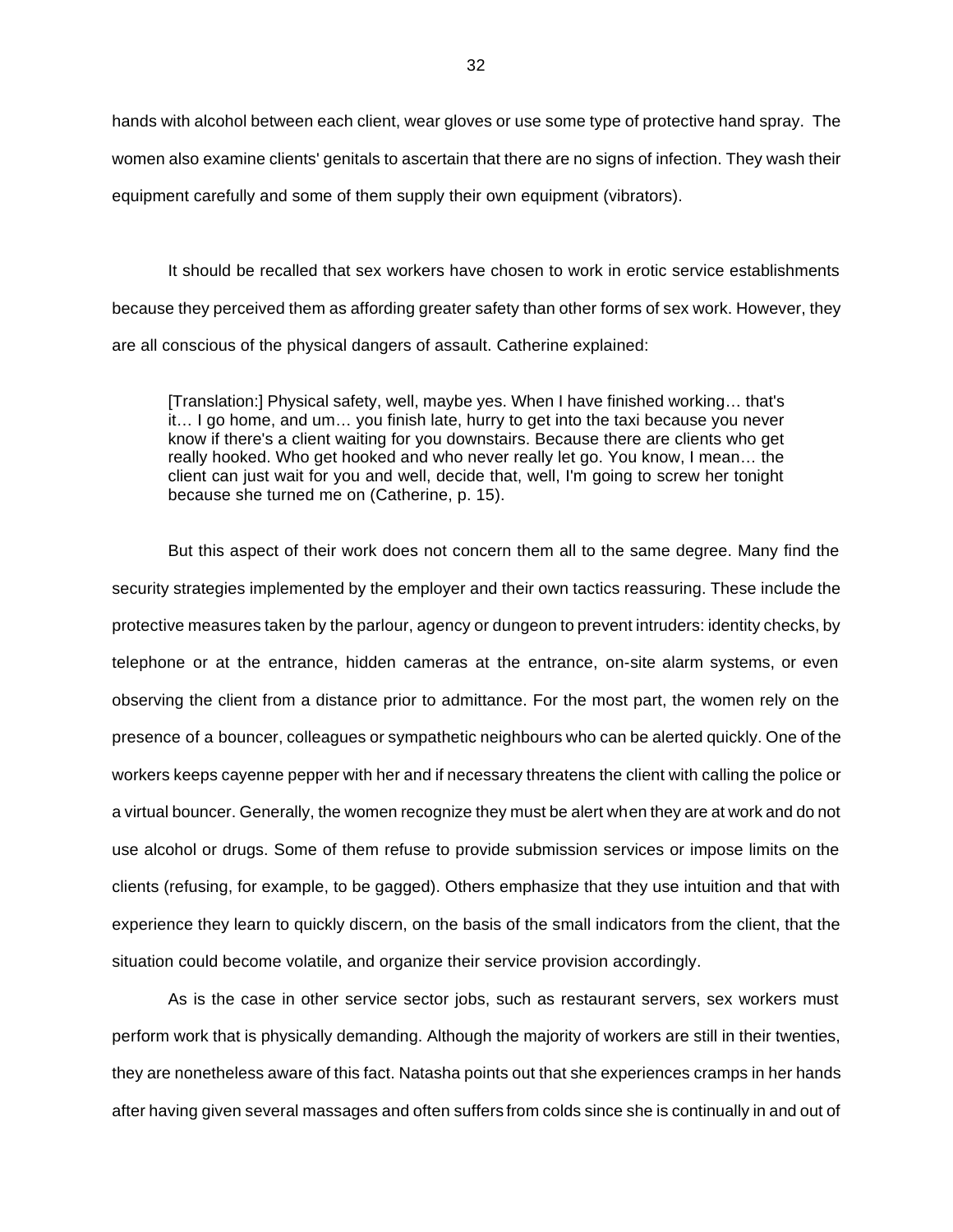the whirlpool bath and works with wet hair all day. Crystal notes that busier days, especially when she gives full sexual services, are hard on her body.

The workers also shared some of the challenges that they must face in order to maintain personal equilibrium and well-being. It is difficult for them to work and at the same time maintain a positive image of themselves and their self-worth. The sources of attack are many. First of all, this type of work relies in part on physical appearance and youth: women are therefore subject to rejection on this basis alone. In Catherine's workplace, the clients make the choice of worker on site, and in front of all the workers:

[Translation:] Physical appearance is the priority because you don't speak to your client until he chooses you. You have to be at the door first thing, so it really doesn't have anything to do with [speaking with them]. Certainly afterwards you can get regular clients if you're nice to them, if they like you and all that. But first it's really, you have to pay attention to your appearance (...) (Catherine, p. 12).

This is the one source of potential attack on their ego. They can also face very condescending and even contemptuous treatment from some clients. Angelica commented:

The massage clients, yeah, yeah, as if I'm an object or I'm not a person, so, not that they're disrespectful, but they can be condescending (Angelica, p. 9).

As previously noted, workers must repeatedly remind clients about the limits of the sexual services they provide. In some cases, clients manage to manipulate them so effectively that they succeed in causing a significant breach in the boundaries established by the workers – and then treat the worker contemptuously. It can take some time for workers to heal from such an insidious attack on their professionalism and on their self-esteem.

The fact that some aspects of their work are illegal also constitutes a constant source of stress,

to which is added stigma and social condemnation. Annabelle explains this difficulty well: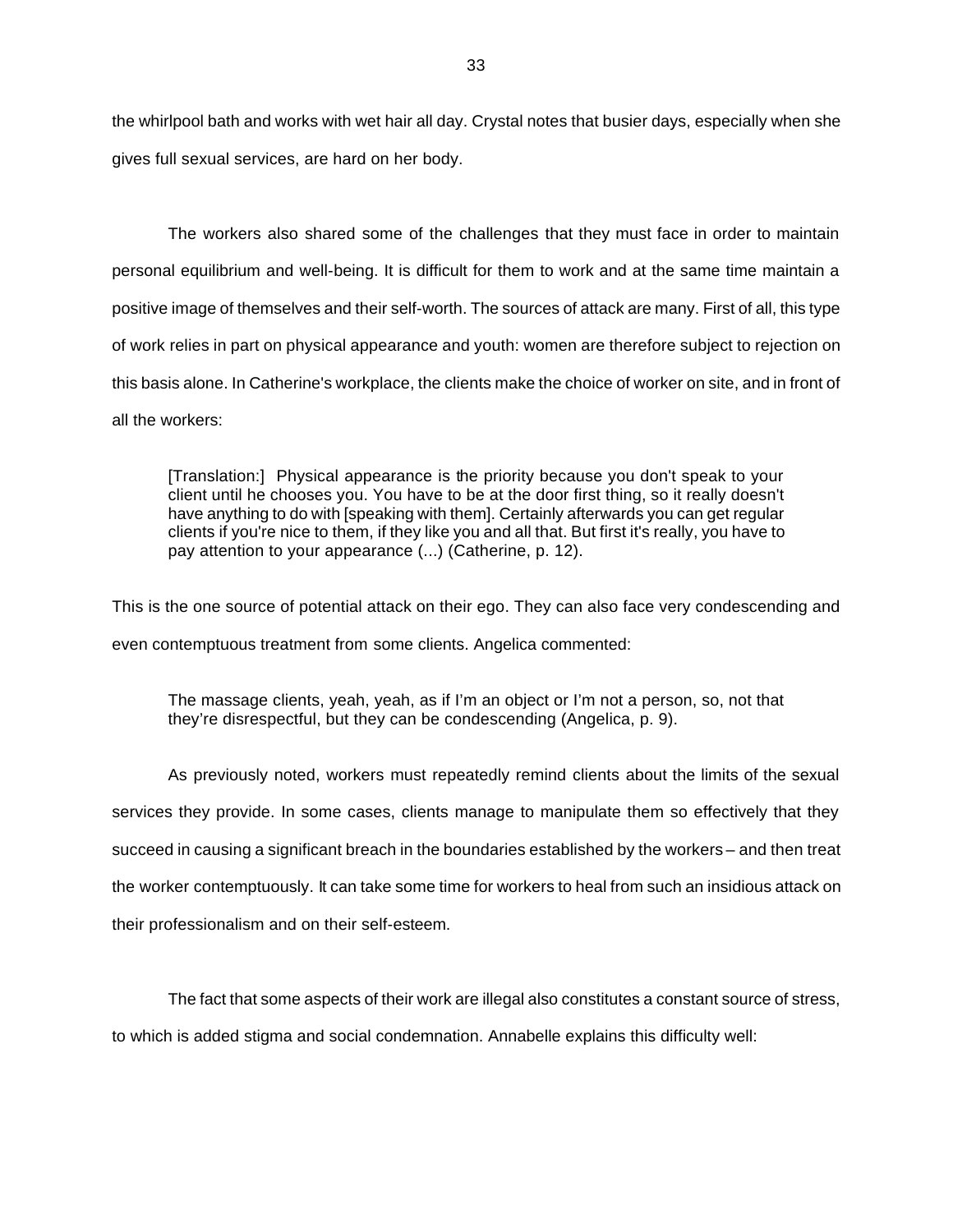[Translation:] But it's difficult to go against society, it's not easy, going against people's morality, we are a minority. It's not easy to fight against the whole population and against ideas that are so entrenched in people's heads… (Annabelle, p. 26).

Some workers identified the consequences associated with the various sources of pressure. Crystal who has been in the profession for five years notes that she has become cynical and has more and more difficulty feeling emotions. She even experiences difficulty trusting her partner. She, like Jade (who, it should be noted is in the profession despite the fact that she does not like it), commented on the danger of depression and burn-out.

Sex work can also have an effect on workers' sexual intimacy, but not necessarily in a negative manner. Several of the workers identify positive elements, whereas others express fears. In fact, a number of sex workers confirm that their experience in the profession makes them more comfortable with their sexuality; providing them with the opportunity to explore and develop confidence in their sexuality. Tamara, who was sexually very shy, now feels more at ease:

Yeah I guess I'm trying to, for me, to use it as a bit of therapy for myself, because I've always been so shy, um, and when it comes to sex, really, um, afraid, and especially with, even with my boyfriend, like touching, you know, it's like I have so much hesitation and thought before I can do, actually do anything. And so, I'm trying, like I opened up to be more comfortable with sex and with, um, bodies, so it has been, it is helping me with that, so...yeah (Tamara, p. 8).

Other workers identify different limitations. Annabelle and Angelica note that after a long day of work, they don't desire sexual relations. Angelica, who has only been working five months, expresses fears about her own sexuality: she doubts she will be able to work if she is having an intimate sexual relationship, and she is concerned that her professional life might interfere with her personal life. She suggests that she must be attuned to her feelings and ensure that she is emotionally balanced. Jacqueline, who provides submission and domination services, also has some concerns. She prefers not to provide services that are too similar to her personal sexual activities:

and I don't know, and it's sort of in my personal life I'm more, I'm more of a submissive at home anyway, not that I really particularly enjoy doing that for work because it's a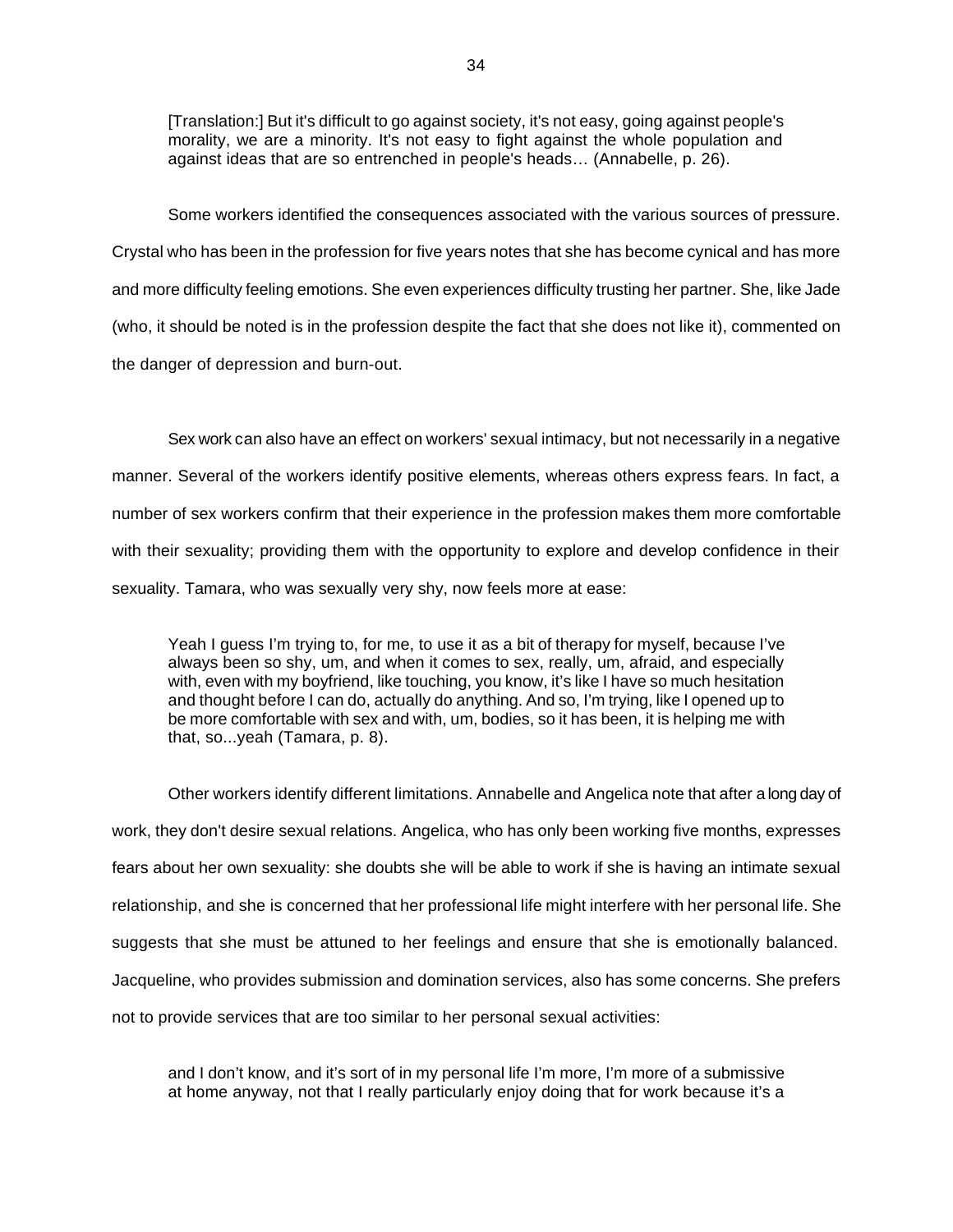little too close to sex for me. It's more, it's closer to what I do at home, kind of thing bondage and stuff like that (Jacqueline, p. 6).

To deal with this, workers in the sex industry, as in many other labour sectors, must remain cognisant daily that this is just a job and that it does not involve their entire being. Catherine identifies this requirement very well:

[Translation:] To work in this kind of field, yes. Listen, you really have to be mentally strong, not everyone can… listen, you see clients, you have to dissociate from your private life, you have to… see it as a job, you have to be really strong (...) (Catherine, p. 12).

This dissociation between sex work and personal intimacy is a crucial factor in the fight for recognition of sex work as a profession. But this is also a struggle, as we have mentioned elsewhere, which is a fundamental challenge to the association between sexual intimacy and a person's identity (Parent, 2001). Catherine fully understands what this challenge entails. Accordingly workers employ a number of strategies both at the labour site and outside of it, which enable them to neutralize these sources of tension and difficulty. A number of women emphasize that it is important to communicate and share their experiences with other workers at the labour site in order to maintain their equilibrium and well-being.

Outside of work, the workers use measures to manage work-related stress and the social stereotypes of which they are the target. Notably, that pervasive prejudice reduces their options for support and also generates its own day-to-day stresses. Their way of dealing with these challenges depends upon their personal situation, their needs, and the consequences associated with disclosing the nature of their work.

Some women elect to separate their work from their personal lives and for the most part live a double life. This is how Annabelle, who is a mother, chooses to protect her child and avoid any risk of losing custody. She also considers that this division allows her to "stay alive, to stay on the right path" (Annabelle, p. 31). Crystal has chosen the same type of strategy: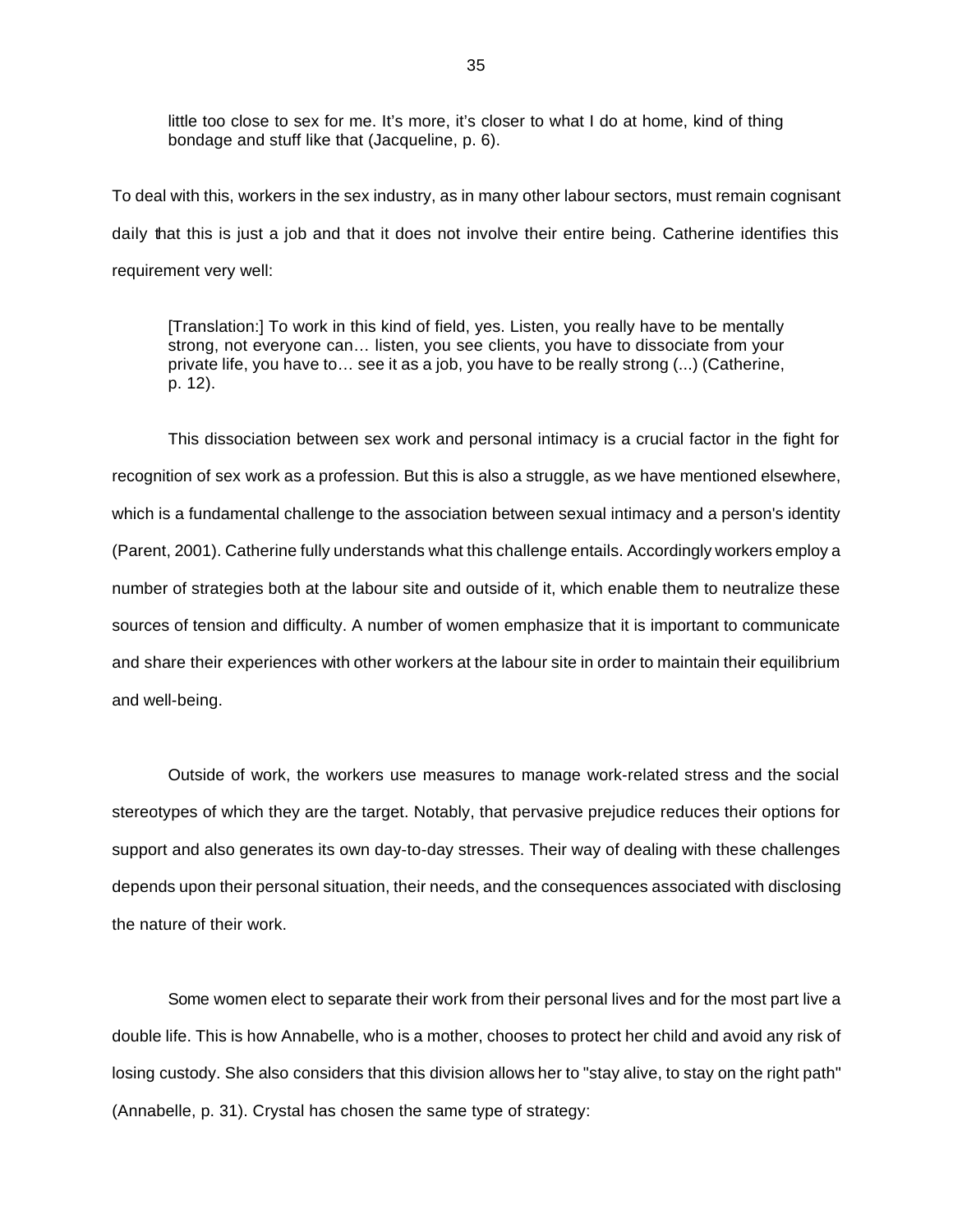[Translation:] Yes, yes, yes, it's like work ends and then there's my life, I don't mix them. Not at all, I don't mix them, I don't hang out with the girls, I try not to make friends, I really go there to work and when it's over, it's over, I go home and forget all about it (Crystal, p. 8).

But although this tactic provides protection from social stigma, it also tends to minimize the support available outside the workplace. In addition, this strategy does not work equally well for everyone. Jade tried to use the same strategy as Annabelle and Crystal but experienced very different results. When she is at work, she can set aside her personal life, but when she comes home, her work continues to resonated in her personal life:

[Translation:] A lot of them, when they get to work, it's work, and when they go home, it's not work, it's home. I am not able to do that, I bring everything with me (Jade, p. 28).

At the other end of the spectrum of adjustments to the profession, there are workers who prefer to integrate their professional and personal lives. Angelica, for example, identifies her need to include her identity as a sex worker as part of her daily life by establishing social relations with other sex workers and people who are able to accept her not only as a person but also as a sex worker. She also notes, as does Lea, that she is more personally balanced when she has a companion. This strategy offers support but opens up the possibility of facing social prejudice.

To summarize, most of the workers in our sample try to integrate their personal and professional lives to some degree, but they all choose not to disclose their occupation to some people who would be likely to disapprove and/or reject them. Moreover, despite their efforts, reconciling work and personal life is nonetheless usually quite a delicate exercise. The first source of support for the workers is, without a doubt, their colleagues in the sex industry. However, not all of the women work collectively, nor can they count on a significant number of colleague-friends. Of course they can make friends outside of the trade, however although these friends may not judge the workers, they are generally unable to listen to the workers without expressing fears about their health and safety. In addition, for each problem the workers share, their friends' solution is often the same: leave the sex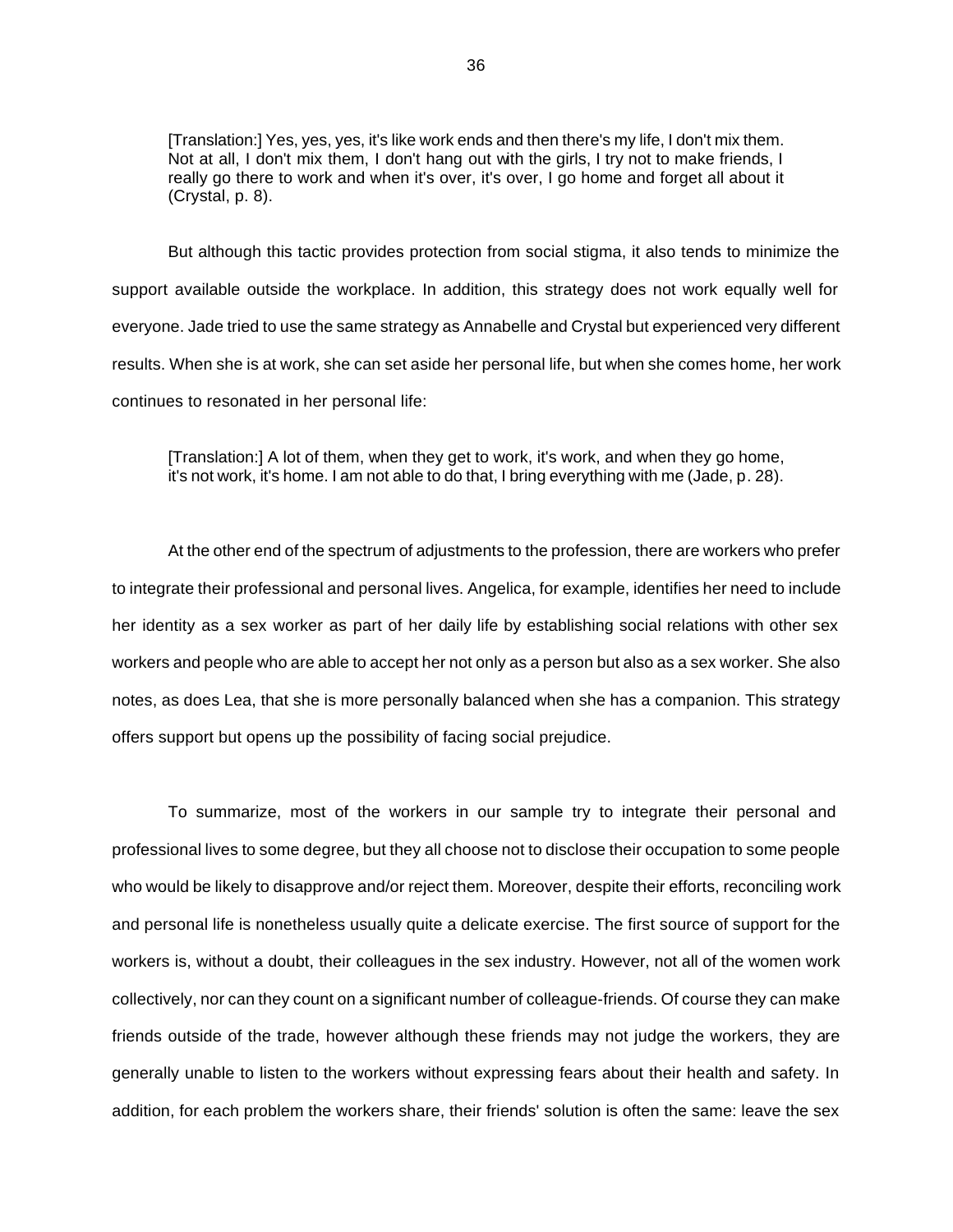industry. With respect to family, the issue seems quite complicated. Most of the workers disclose to some people but not all of them; some receive a degree of support but none receive unequivocal acceptance of their choice.

That being said, the organization of work for most of the women in our sample provides them with resources to succeed in reconciling work and personal life and maintaining their equilibrium. In fact, because they have substantial amounts of time off work they are able to take on other projects and become involved in other activities – they read, paint, write, travel and study. A number of women emphasize the need to take time off while others meditate and invest time in the spiritual dimensions of their lives in order to maintain their well-being and equilibrium.

It is interesting to note that few of the women identify drugs and/or alcohol as a strategy for coping with work. Several of those who mentioned the use of these substances did so in order to emphasize the importance of excluding their use during work. Annabelle is very explicit about this:

[Translation:] In other words, at our place, where we work, you aren't allowed drugs, this is very important.(...) Because you will draw the police there. Because sometime, pushers are spotted more, and that can attract the police, um (Annabelle, p. 17).

One of the workers, Jade, who appears to have employed drugs and alcohol as a mechanism for adjusting to her work in the past, talked about the effect this had on her health: she experienced serious sleep disturbances and, despite her youth, her liver has been affected. Faced with these problems and the concern of her partner, she elected not to use during work and to use only limited amounts during her free time. Nonetheless, sleep is still one of her strategies for dealing with work. Crystal's path has been a similar one, but, after losing a great deal of money, she assumed control and went through a detoxification program. The others stated that they use drugs and alcohol in moderation and did not perceive this to be a problem.

#### G. Qualities and skills required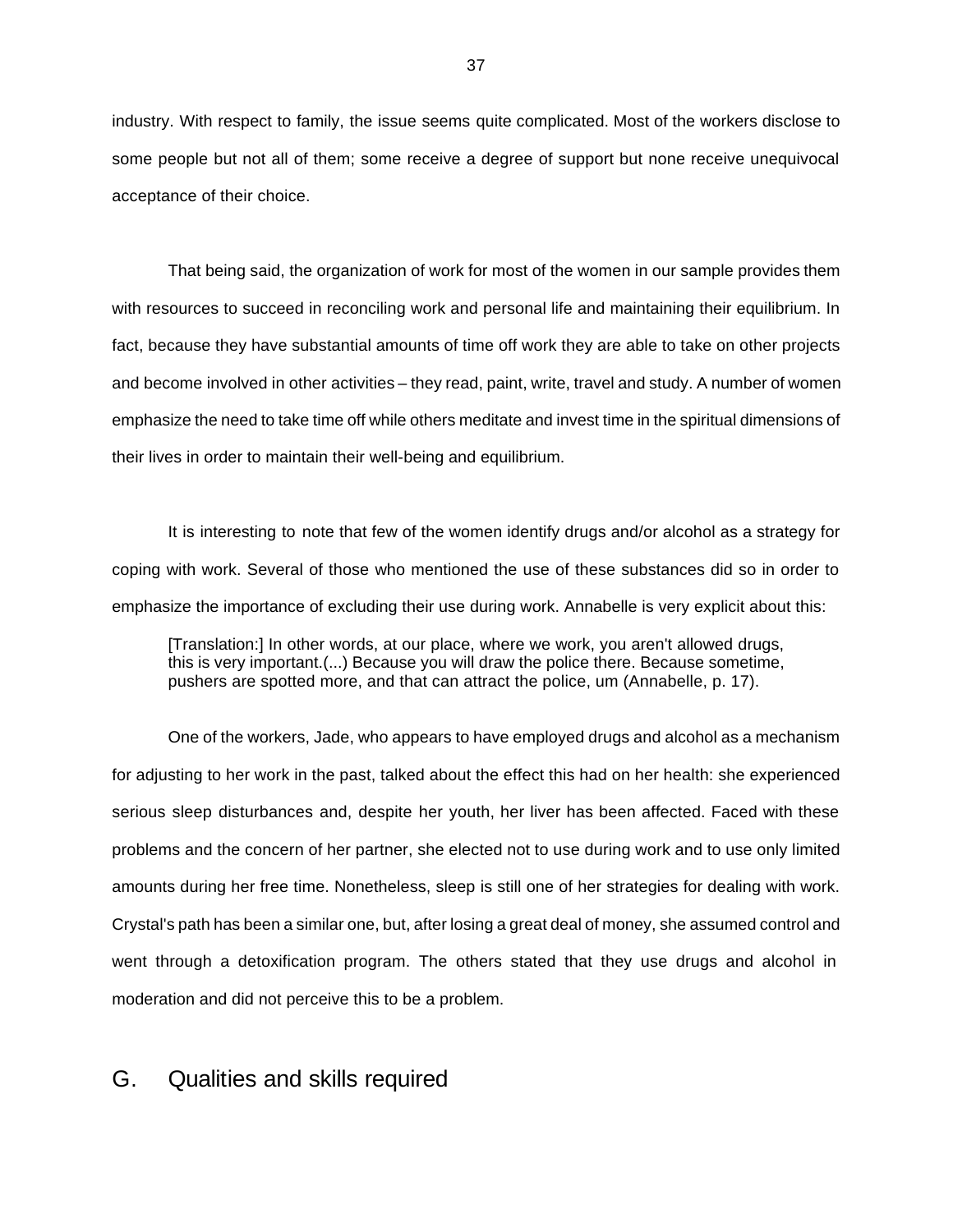Upon examining the qualities and skills necessary to perform this work, it is important to recollect that this is a service profession and as such, it has requirements similar to those of other jobs in this sector. In the first instance, whether you are a sex worker, a restaurant server, or a hairdresser, you must be sociable, patient, courteous, polite, a good listener and be able to deal with a variety of people. You must also be to project a confident, serene, positive and professional image to clients. To work well as an employee in an *in-call* agency, you must be open-minded about sexuality, and you must, as the sex workers remind us, "like men." Creativity and imagination are also significant assets.

The women also report that some physical qualities and skills are required such as projecting a pleasant, well-maintained body and an aura of sensuality. Physical strength and being in good shape are especially important for workers providing domination services. Women who offer submission services must have a certain tolerance for pain.

The workers emphasize the qualities and skills that must be developed as part of the work. Some of these are technical skills: knowledge of the male body, massage, and sexual stimulation techniques. In domination and submission, workers are required to become familiar with, and know how to use, the equipment safely. This is a complex aspect of the work, since workers must not only be familiar with the apparatus but they are also responsible for respond to clients' requests while at the same time assessing the patron's specific reactions to stimulus. The workers cannot always rely on the client's word; some of them do not know their own limits, especially when they are being initiated into domination or submission practices.

As in many other jobs in the service sector, interpersonal skills are essential. Workers have to be able to rapidly gauge a client, identify his needs, and put him at ease. Anaïs explains that this requires finesse and intelligence, and that these attributes are necessary in order to build a regular client base:

Well, you know, just do, whatever the client wants, you have to be able to provide for them, you have to be able to read them, and give them, fulfil the fantasy, whatever they're looking for and to put on a certain facade, (...) You have to be personable (...).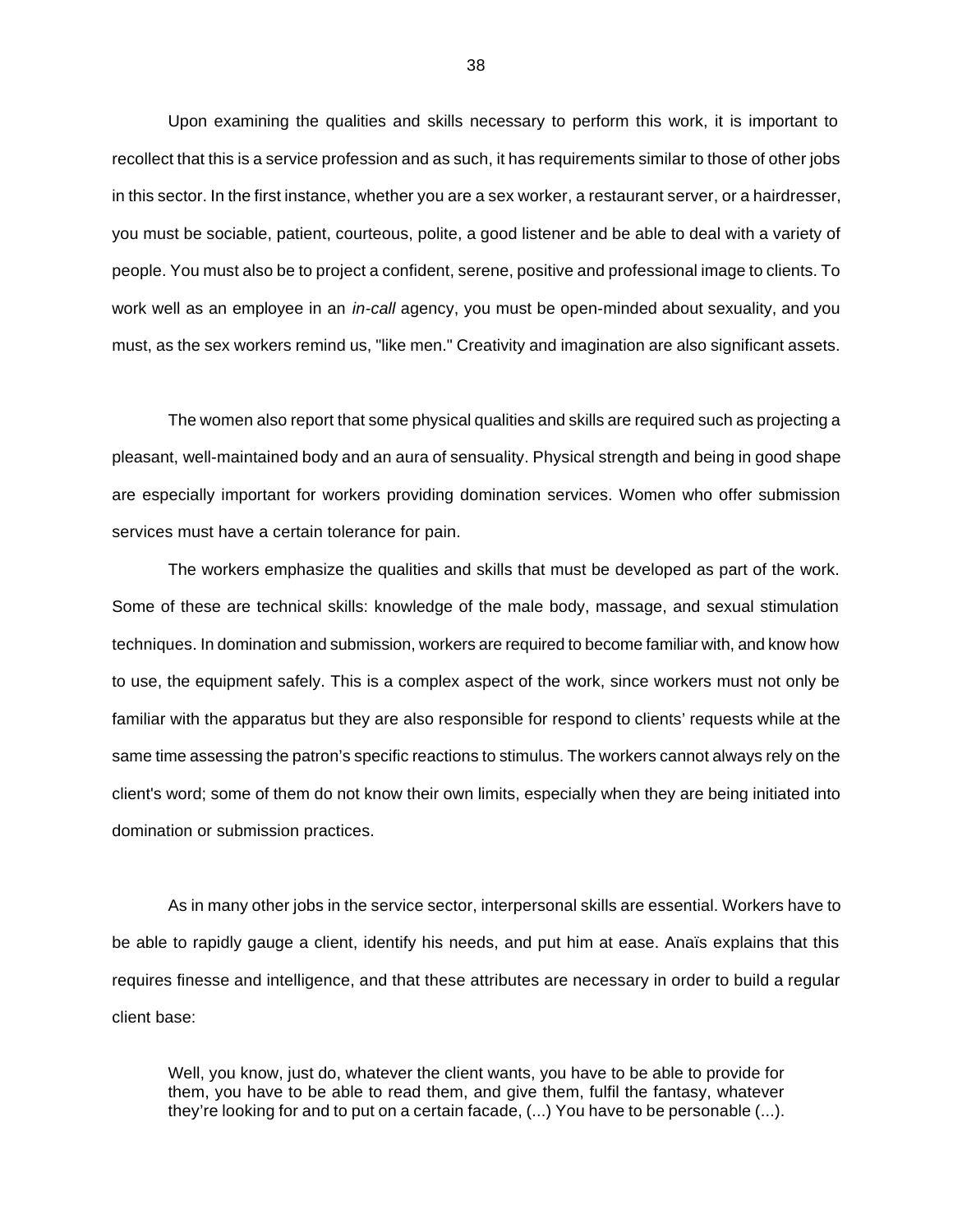You have to be intelligent, I think to a certain degree, hum...smart in how you manage your life and manage your profession so the clients come back (Anaïs, p. 19).

The women must also control interactions with the client and, as sex workers dissociate sex from intimacy. This boundary should not be crossed, as much for the workers as for the clients. Catherine understood this right away:

[Translation:] So finally, I tell them, straight out, listen, it's my job, you come here, OK, fine, we have some fun, some pleasure together, that's my job. I have clients, I have to respect… you know, there are things I have to respect, I cannot get into a relationship with the clients, I can't have relationships with clients outside [the workplace] afterwards. I explain this to them clearly (Catherine, p. 8).

This aspect of the work is especially delicate, given the requirements of the work, the traditional masculine authority or domination over women, and biases against sex workers. The sex worker must control the situation with clients, be vigilant with respect to any danger of assault, set her boundaries and impress her authority as a professional. At the same time she is required to create a sensual environment, establish a pleasant relationship with the client, and in some cases, carry out a sexual fantasy.

We can appreciate that, unlike other service sector jobs, the workers are expected to play roles, and must adapt their performance to the clients' inclination. Crystal takes ideas from pornographic films:

[Translation:] Yes, I play a role, I don't know, I, I watch a lot of porn films, to get ideas, (...), whether you like it or not sometimes you run out of ideas and um, I really play a role, what they did, I end up doing the next day at work (Crystal, p. 9).

Dominatrixes must truly demonstrate acting skills when they are expected to take on specific characters, such as schoolgirls or nurses, for the duration of the session.

Workers also develop business skills as a result of their clerical responsibilities and as they assume administrative duties. In addition they use strategies to develop and maintain a regular client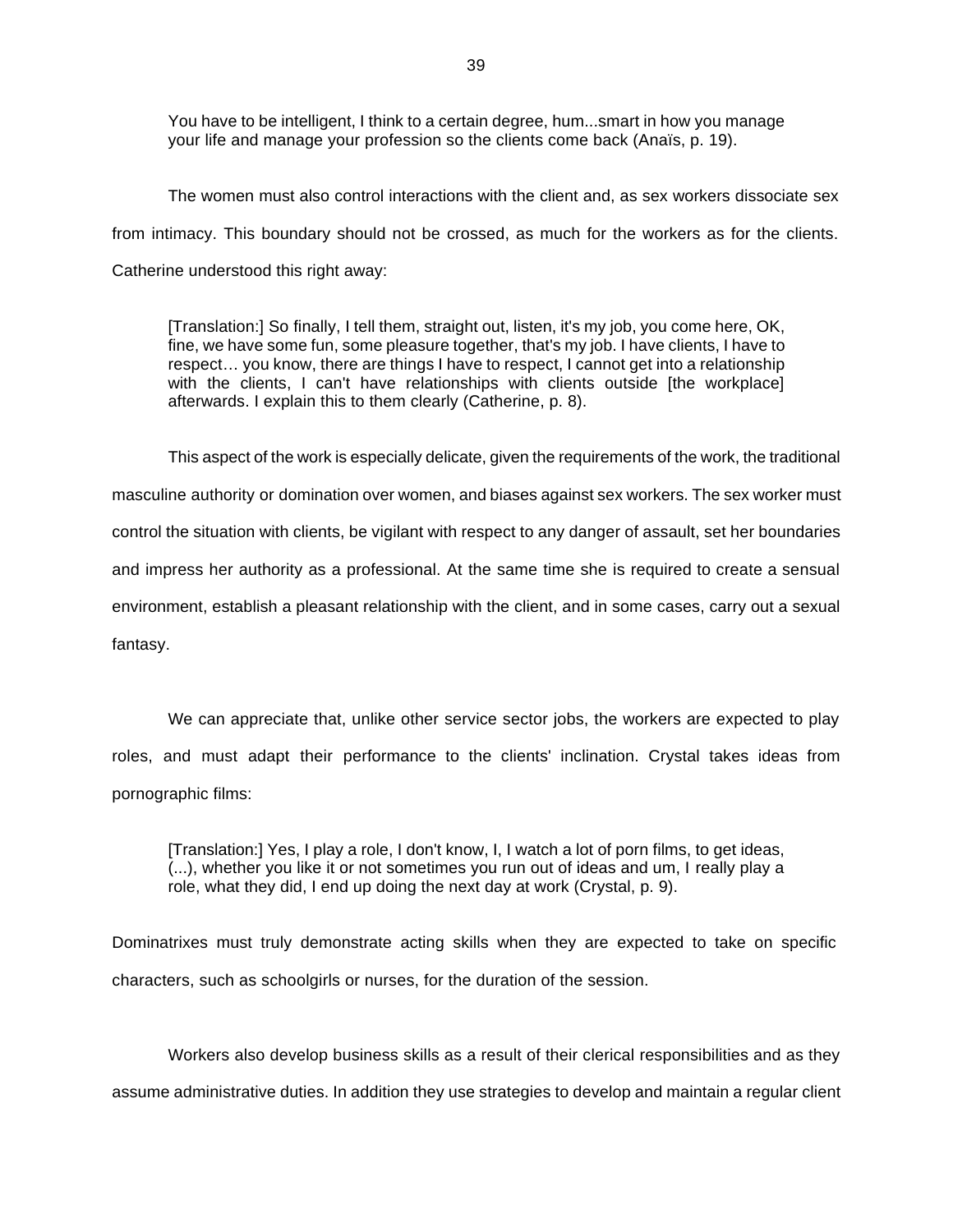base. A number of workers emphasize the need to expand upon their knowledge about sexuality in order to provide better service. As we have seen, Crystal takes ideas from videos; Anaïs reads a great deal about domination and submission, watches films and attends fetish nights.

The prerequisite skills develop with experience and several workers note that they have acquired greater competence over the years. Furthermore, these skills also reverberate in their personal life. The workers indicate that they are more confident in their daily lives and that they have developed a greater capacity to assume control over situations.

#### H. Changes in the organization of work

The women's experience in the sex industry does not, for the most part, span a sufficiently long period of time for them to be able to assess changes in the industry. However, those who had more than five years' experience shared their perceptions with us. The majority observed an increase in competition and a resultant drop in fees. For Annabelle, the market situation is now very difficult:

[Translation:] Well, I, I think that the market price has really dropped too low. (…) And they want more and more for less. So what I find hardest, I think we do a lot for what we earn. (...). So that is what is demoralizing, working for 40 bucks, I have a hard time with that, I find it disgusting. We're not selling candy (Annabelle, p. 28).

According to Annabelle are working in *out-call* escort work, and more 30- and 40-year-old women are providing sexual services at lower rates. Anaïs is convinced of this as well. Competition is fiercer, she says, and workers must provide more and more specialized services in order to be noticed. The words of the sex workers are echoed in the interviews conducted with representatives from the sex workers' organizations. They report that the sexual services provided are now more visible as a result of advertising, as well as more accessible and more diverse. Advertisements are found in the newspaper, telephone directories, on television, and on the Web. The services run the gamut from street work to escorts, erotic phone lines, web-based services. Competition between the workers has increased and has negatively affected working conditions and fees. It also increases the pressure to provided services without protection. But Delphine, one of the representatives from a sex workers'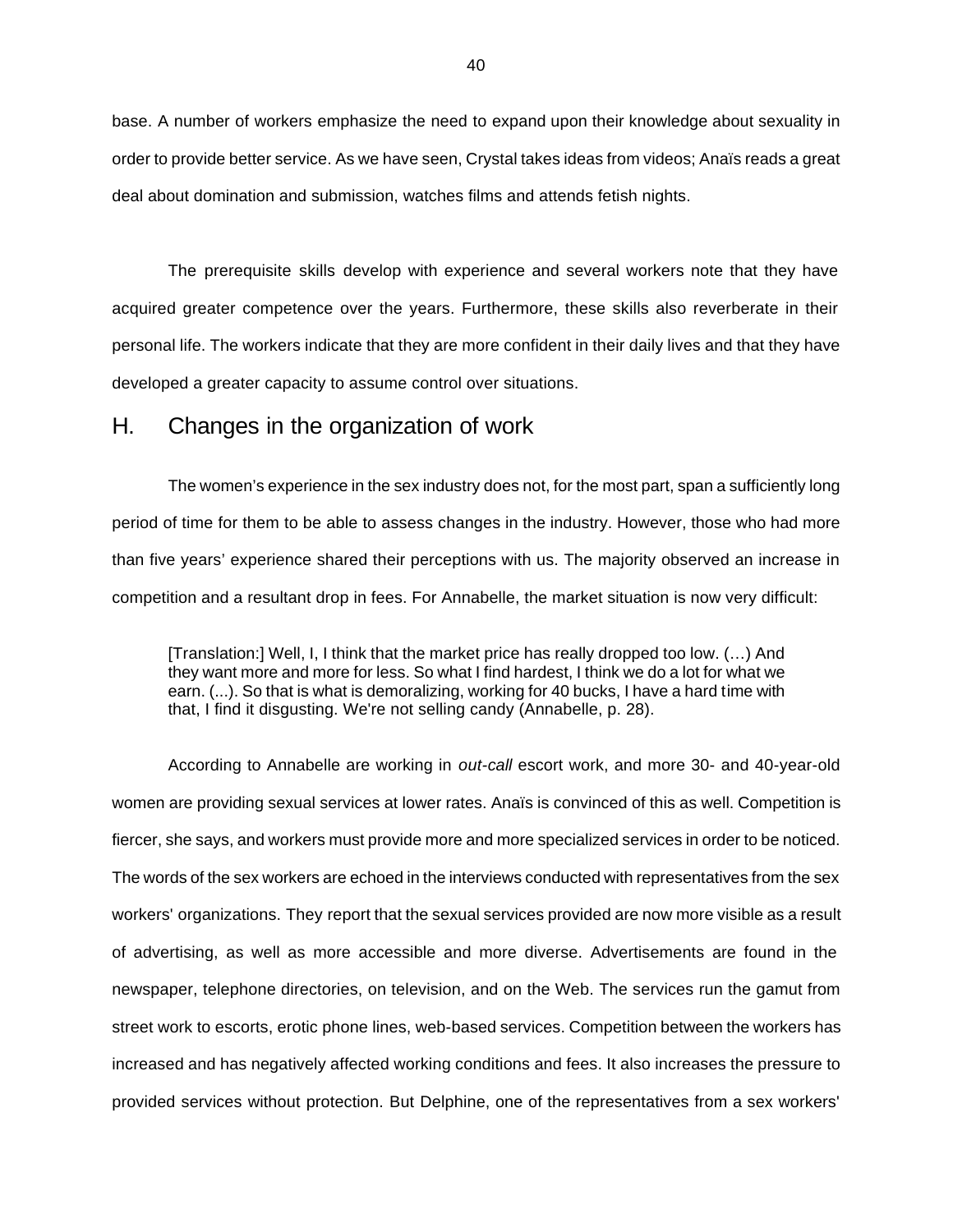organization, points out a positive implication of the current trends. She reports that more and more women are becoming independent workers, going into business for themselves:

[Translation:] Except there's one thing I find more and more fun: more and more girls are either starting their own agencies or going out on their own, um, now that they understand how it works (...). So we give the girls the tricks of the trade, but they can go out on their own, you know, so more and more girls are going to work on their own, for themselves (Delphine, p. 11).

It would appear that the organization of work in the sex industry, consistent with the trend in the service sector more generally, is experiencing changes as a result of the economic restructuring of the 1980s. For workers this increases the precariousness of their situation. Nonetheless workers still identify a number of positive elements of the labour and most often refer to decriminalization as the change most likely to improve their circumstances. We conclude our analysis by presenting their reflections on the benefits of the trade and the required legal changes.

### I. Benefits of work in erotic service establishments

When asked what benefits are associated with their work, the women all reply, money. They do not however stop there but proceed to identify a series of other positive aspects. They appreciate the flexibility of the work schedule. Catherine speaks eloquently about this:

[Translation:] What I like about my work…um… well I'm a person… I have to feel free in what I'm doing. It seems bizarre…well, okay, for sure I have a schedule, but it's still me who gets to decide. I feel free in my work, free to go to work, in the end. I wouldn't go anymore if I worked 8 to 5… I couldn't do it (Catherine, p. 17).

They note that their work leaves them free time to do other things. They also appreciate the pace of the work, which is not excessively stressful, and the atmosphere in the workplace. Several find contact with clients to be attractive. Lea sees this as an opportunity to meet new people:

[Translation:] It seems to be that in daily life we, like, we often live with, um, a computer screen. It's like, stop and take some time, and like, it, it does some good. To be able to, um, well, welcome someone, and you know, give him space that way, sharing and,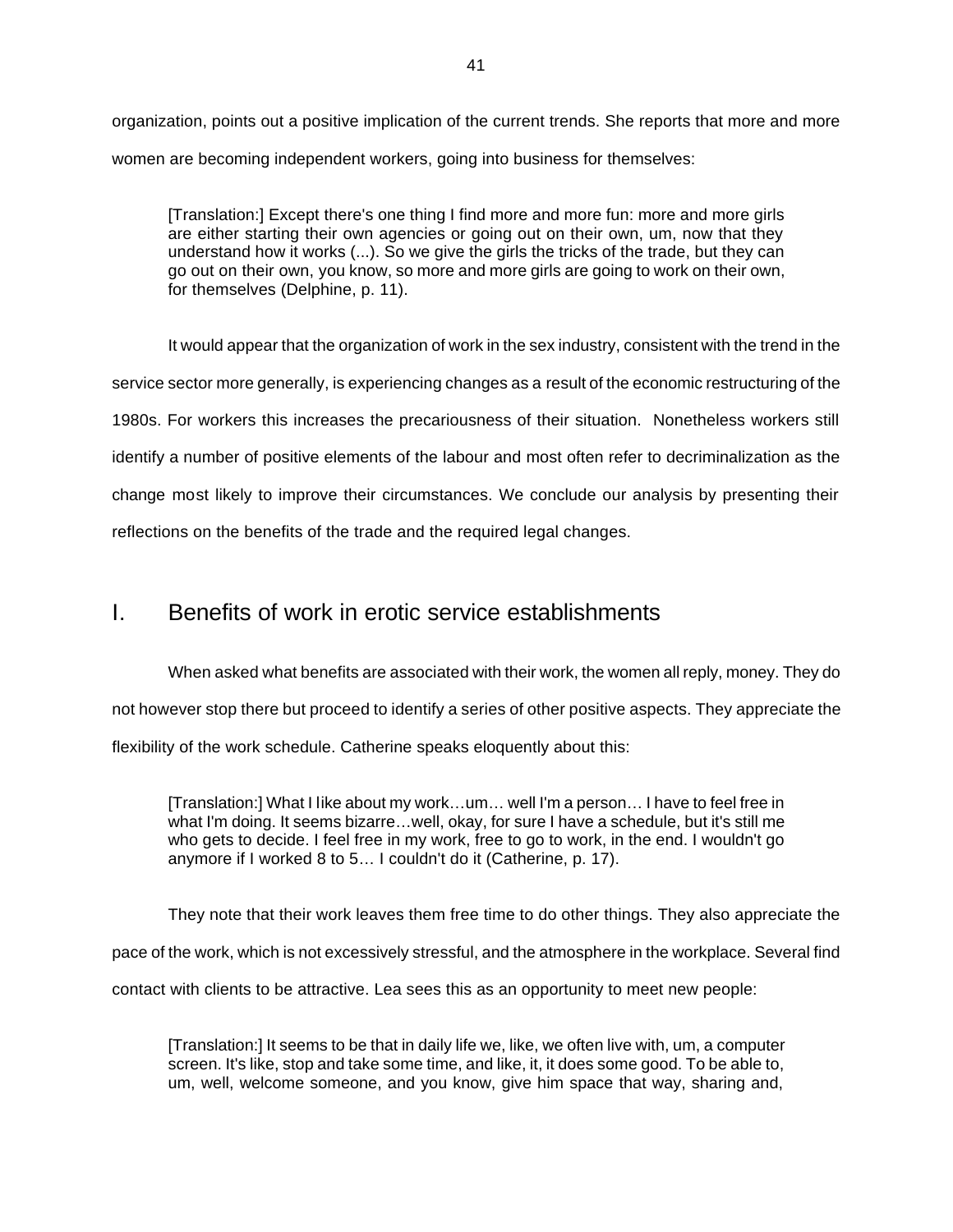whether it's someone you would never meet in your daily life, so I also like meeting new people (Lea, p. 24).

In addition workers get pleasure from role-play and from assisting clients while some specified that they

appreciate working in a marginal labour sector (Charlotte, Jacqueline, Anaïs).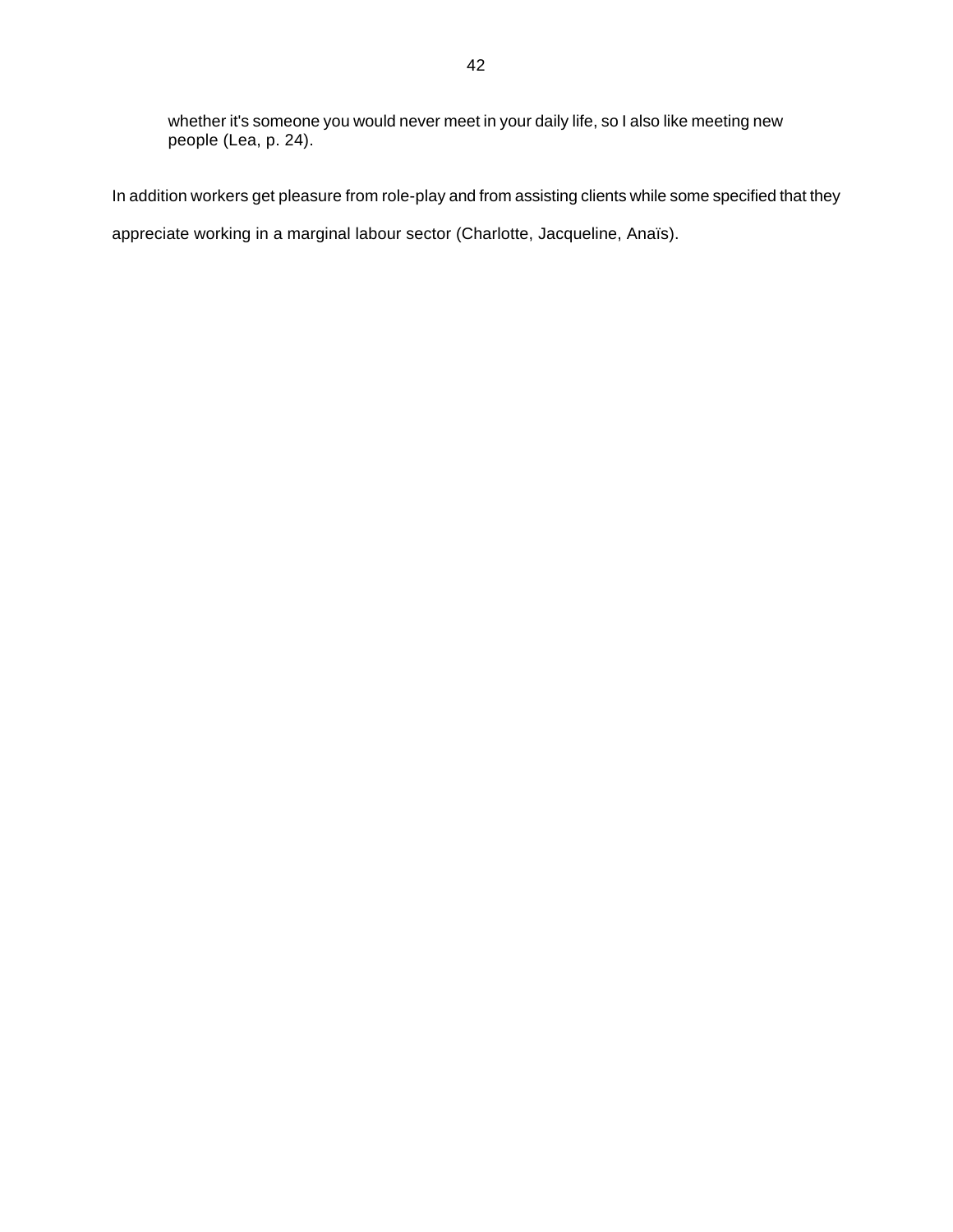#### J. Changes in the law

A number of the women expressed their inability to comprehend how sexual behaviour between consenting adults can be condemned and criminalized. Charlotte explains this position:

Just because why should it be illegal, it's between consenting adults...nobody's forcing anyone to do anything, it doesn't make a lot of sense. It's backwards (Charlotte, p. 15).

Almost all the women indicate that one of the first solutions is decriminalization. They are confident that this would solve a number of the significant problems that they must deal with directly, as a part of their work. Karen believes that this would give women more rights, provide them with safer working conditions, and would decrease assaults on them. She states:

More rights for women. Like um, if a woman gets raped on the job it's not considered rape. Um...isn't it ...I don't know maybe if it was legalized there'd be better ways to run it... or not legalized, decriminalized. It would feel a lot safer because you'd know that if anything did happen people would listen to you and that there would be a place to go. Um you wouldn't have to worry about going to jail or telling a cop (...). um. Maybe people wouldn't try stuff as much as they do if they knew this was legal (Karen, p. 10).

Lea also thinks that sex workers would receive more respect. In addition, sex workers could

unionize and demand better working conditions, which would give them the power to define the

boundaries of the services they provide. Jacqueline is convinced of this:

Yeah! Yeah, exactly, I mean, um, if not actual, like, I don't know, union or whatever, like we could sort of, uh, have a little more power. Cuz at this point, I mean really, if I complain too much then he's just gonna stop selling me on the phone (...) (Jacqueline, p. 12).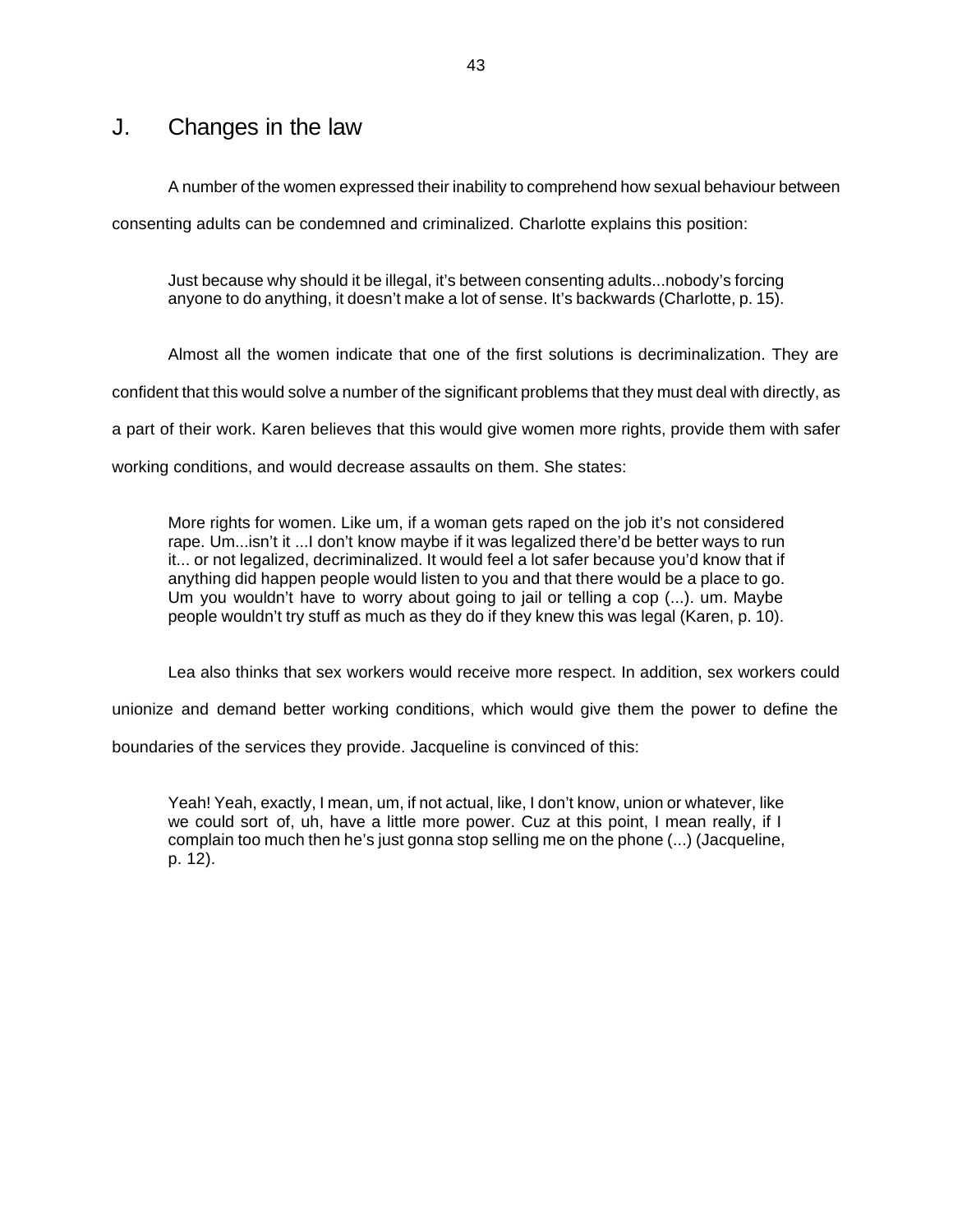# VII. Erotic Dance and Sex Work in Erotic Establishments: Factors for Comparison

In this last section, we present a comparison of the work of women in erotic service establishments analyzed in the previous section and the work of strippers in bars in Ontario that was the subject of previous research (Bruckert, 2000)<sup>14</sup>. When we look at the organization of work, the skills and labour practices of women in these sectors (which both belong to the larger category of consumer services) it is not surprising that some common aspects can be identified. At the same time we also identify significant differences that confirm the need to analyze the particularities of each type of work.

#### A. Changes in the labour market

Since work in erotic service establishments includes aspects that are illegal, this work remains largely outside of public scrutiny. It is therefore difficult to follow the economic changes that affect this sector of the labour market. We can therefore only tentatively note that, according to several individuals we interviewed for this study, the economic decline has resulted in an increase in competition, a diversification of services, and in Montréal at least, to downward pressure on wages<sup>15</sup>. By contrast, since strip bars are legal commercial enterprises it is possible to trace industry transformations and situate these within the context of more global trends in the labour market and the economy. During the second half of the 1970s, strippers were performance artists who, for remuneration of between \$300.00 and \$600.00 per week, were required to provide five strip-tease

This research, directed by Chris Bruckert as part of her PhD thesis, involved a year of participant observation in a strip bar in Southern Ontario, 15 qualitative interviews with women working as dancers, and a series of interviews with various actors in the environment, including managers, doormen, bar employees, servers and disc jockeys. For more information on this research, see Bruckert (2000). It should be noted that erotic dance bars are organized similarly in Quebec.

<sup>&</sup>lt;sup>15</sup> One of the representatives from a sex workers' organization also mentioned that the workers were strongly encouraged to work as freelancers.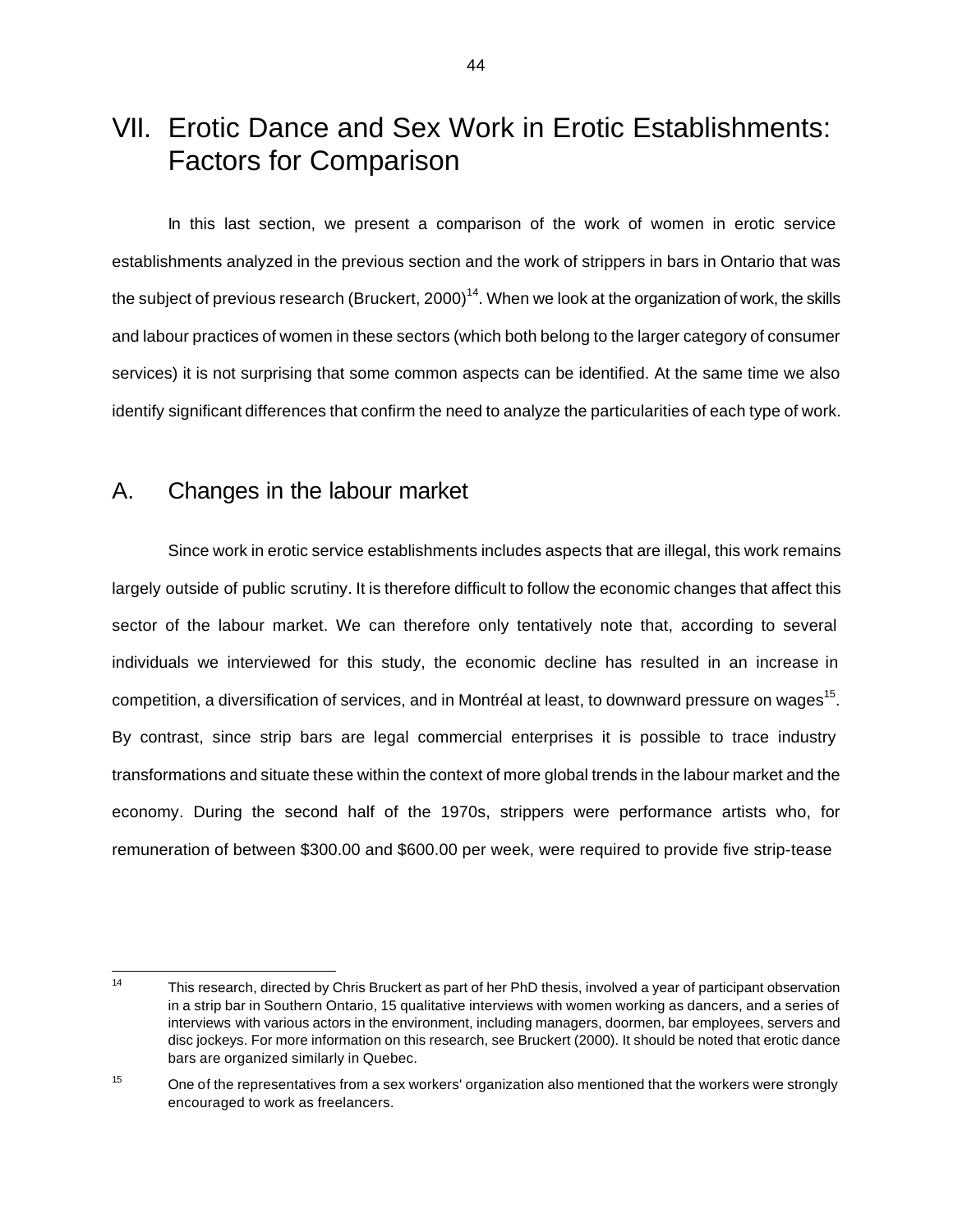sets lasting four songs each during a six-hour shift. However as detailed in the theoretical framework, during the 1980s and 1990s, Canada underwent a period of recession marked by very high rates of unemployment (Phillips, 1997: 64). In this context, we observe a general trend of job displacement from the manufacturing to service sectors and a destabilization of the position of women in the labour market (Luxton and Corman, 2001). Many women, especially those whose professional qualifications were limited, found themselves employed in the service sector, working in non-standard labour arrangements - part-time, temporary or seasonal jobs, with low salaries, limited job security and in poor working conditions.

It is in this context that the phenomenon of table dancing (a one song strip-tease preformed at a client's table) in strip bars in Ontario and Quebec. This change came about in combination with adjustments to dancers' pay. Claiming that the soliciting and performing table dances increased the opportunities for tips, managements reduced wages to between \$30.00 and \$40.00 per day and implemented bar fees of \$10.00 per shift. It was also during this period that shifts went from six to eight hours. Toward the 1990s, champagne rooms, and shortly afterwards, lap dancing, were introduced. At the same time, and as the economy continued to spiral downward threatening even the "bad jobs" in the service sector jobs, dancers' wages were eliminated. Since that time, the majority of dancers labour for "tips" only. In short, between 1973 and 1995, the work of erotic dancers was "deprofessionalization"; workers went from being salaried performance artists, to service sector employees labouring for tips.

At the same time, it must be emphasized that these changes have also had some positive consequences for workers. When their work was defined in relation to performance, dancers were compelled to work full-time and travel 'the circuit'. The job was therefore inaccessible to a number of women, given their social and domestic responsibilities. Since 1995, bar owners have been offering continuous shows with several women, resulting in an opening up of the labour market and the creation of new labour opportunities. Thus, dancers can now have some choice with respect to when, where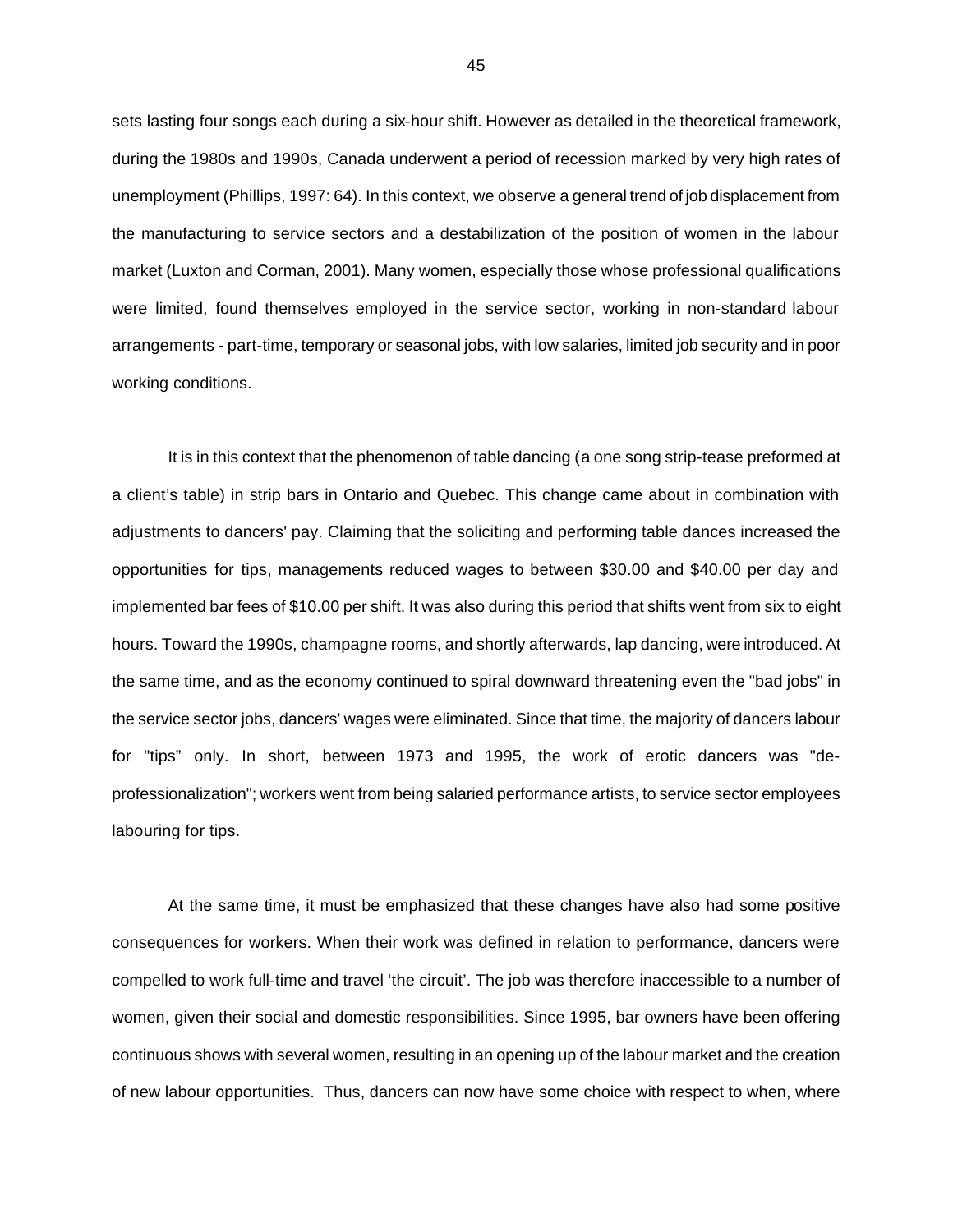and how many hours they work. A dancer can choose to work at one bar as a regular dancer or rotate between several bars. She can decide to work full-time, part-time or occasionally. She can refuse to tour, or do so only on occasion, when there is financial need. Furthermore, since they are freelancers, dancers now have a measure of power to negotiate with bar owners. In fact, although the owners still try to regulate the dancers' work through a system of fines, suspension or exclusion, their control has been greatly undermined, since they no longer pay salaries but simply give dancers access to the workplace in exchange for payment of a daily fee. Moreover, since owners must be able to rely on a steady workforce, they must take care not to alienate the women on who, in large part, the success of their business is based.

#### B. Organization of work

As we have seen, most of the dancers now work freelance and receive no remuneration from the bar. Only a few bars whose customer base is too small to attract dancers will agree to put dancers 'on-schedule'. A dancer will, in general, be scheduled one week out of four or six and receive between \$35.00 and \$45.00 for each shift. The rest of the time, she freelances. In all cases, the workers must be present for a pre-determined period of time,  $16$  provide between one and five shows of three songs each, comply with the house rules and remain available and attractive to clients. In exchange for fees and free labour workers earn access to the clients on whom their livelihood depends.

Comparing this organization of work to that of sex workers in erotic establishments, we observe many commonalities, but there are also a number of differences. On the one hand, both

<sup>16</sup> 

Dancers who work shifts are required to be on duty eight hours at a time, whereas those who work freelance must be present in a bar for a period of time set by the house (usually four or five hours).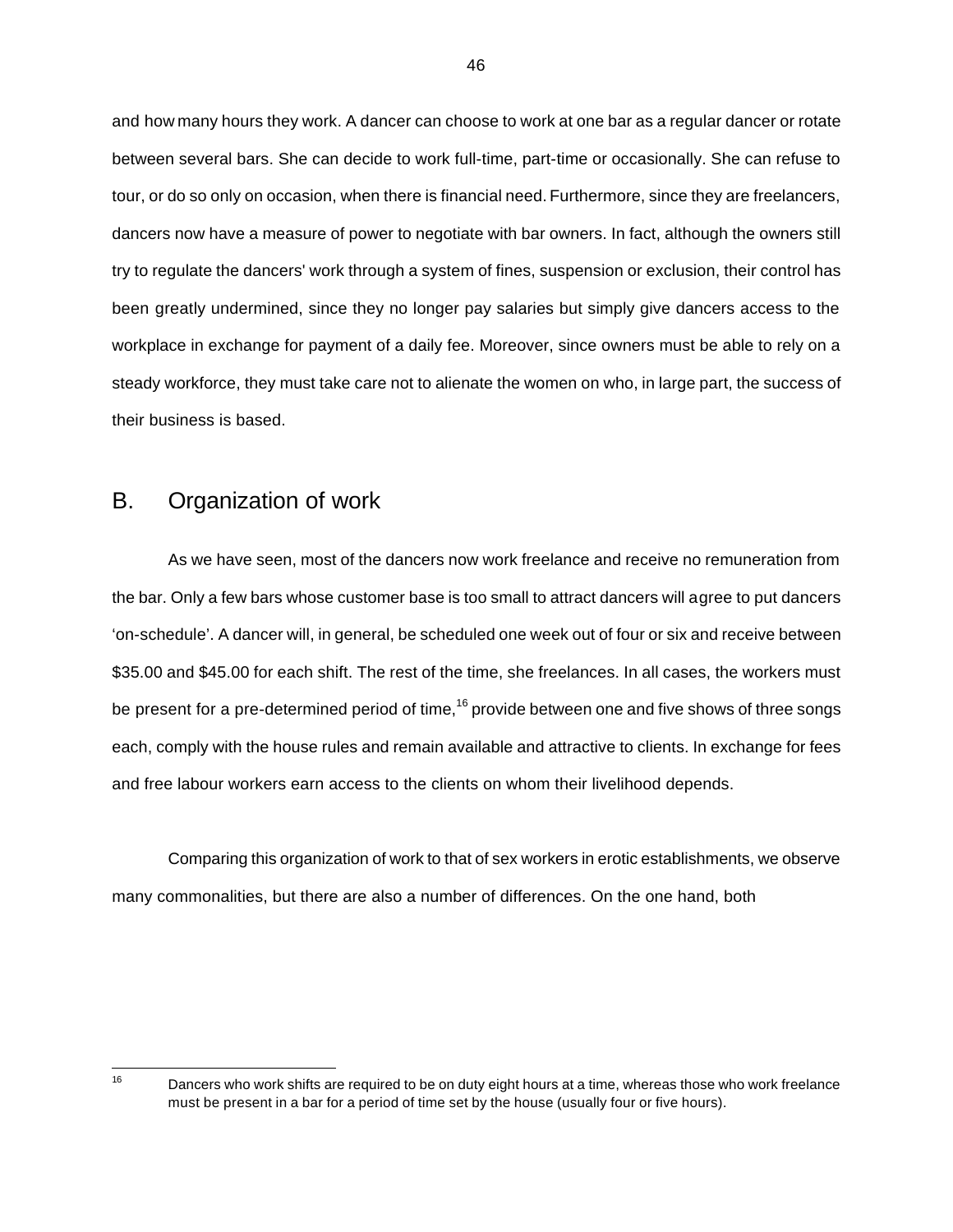groups of women are own account workers who receive payment in a fee-for-service arrangement; without the benefit of a guaranteed income.<sup>17</sup> In both cases, the employer provides physical space, equipment, material, advertising and (sometimes) support services for the employees. In short, both types of work fall into the growing trend towards non-standard labour practices.

On the other hand, these two types of jobs are organized differently. Erotic dancing is similar to the work of a real estate agent. Both sets of workers are recruited by intermediaries; they are hired and can be fired. While neither receives a salary from their employer, they do obtain access to a legally authorized work context (institution name, permit, insurance), to the associated legal protection as well as to the physical space, equipment and technical support necessary for their job. The work of women in erotic service establishments is comparable to several jobs in the service sector including, for example, beautician, massage therapist and hairdresser. Work schedules for these jobs are generally set on a weekly basis; the women must remain on-site during the entire shift or be quickly available *on-call* during this time period. They must perform a number of unrelated, unpaid tasks, such as answering the phone, receiving merchandise, doing the cleaning. They must pay the business a percentage of their revenues (between 40 and 60%, depending upon the case) but may augment their income with tips.

In summery, sex workers in erotic establishments, erotic dancers and other workers in the service sector must navigate a precarious work space. Although they are treated as employees and subject to the expectations and rules of their work environment, they are deprived of the benefits associated with salaried employment. They receive neither a wage nor do they have either the job stability or access to the protection afforded by a union or by the labour code.

#### C. Labour relations

 $17<sup>°</sup>$ Dancers' salaries vary widely. Some days, they may barely cover their bar access fees and transportation costs, or worse, run a deficit; on other days they may earn \$500.00 or more for an eight-hour shift. Their income depends upon their physical appearance and professional skills, client availability, services rendered and luck. Since more and more women are working in erotic dance bars, there is stronger competition and generally, incomes have fallen.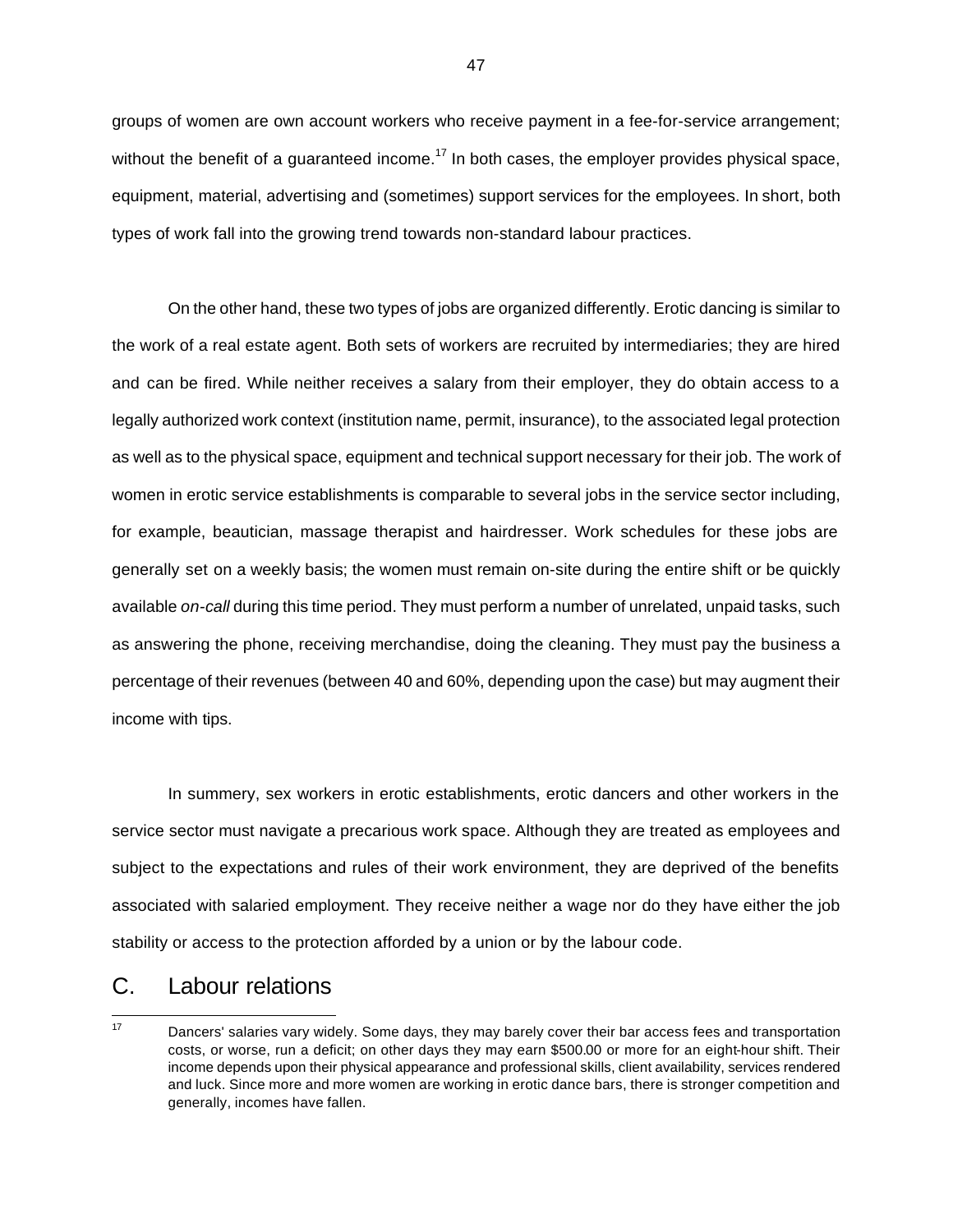The municipal regulations implemented during the 1980s led to the closure of many small bars and the establishment of owners' associations through with they fight to protect their economic interests. Unlike erotic service establishments whose size and management style can vary widely, bars are generally large commercial establishments organized in very similar ways. Initiatives that are profitable (for the business, of course) are rapidly implemented throughout bars in the region. This may be why dancers have a very polarized vision of labour relations and believe that owners view their bodies simply as a source of profit: "*we are meat* [pause] umm that's all we are, no more. We can come and go, they don't care, as long as there's someone on stage"<sup>18</sup> (Debbie). Not only are relationships with their employers much more hostile that those of the sex workers in our sample but relations between dancers are more nuanced. On the one hand, dancers offer each other emotional support, share information on clients, protect one another from the violence, and give each other advice. On the other hand this cohesion is somewhat undermined by competition between dancers for access to good clients, by the tension generated when there is 'dirty dancing' (unlawful touching) and by the favouritism used by employers as a control tactic.

#### D. Work activities

As we have noted, sex workers in erotic establishments use a significant number of interpersonal, technical, sexual, theatrical and practical skills. In the same vein, the dancers' success depends in large part on a complex collection of skills, including those of performance, seduction, sales, and excellent interpersonal skills.

As part of her work day, a dancer must perform two very different types of duties. First, she is required to remain available to clients and to provide shows on stage. To entertain, she must perform her 'set' on stage. This erotic work before an audience requires not only the ability to perform but also

Interviewee's emphasis.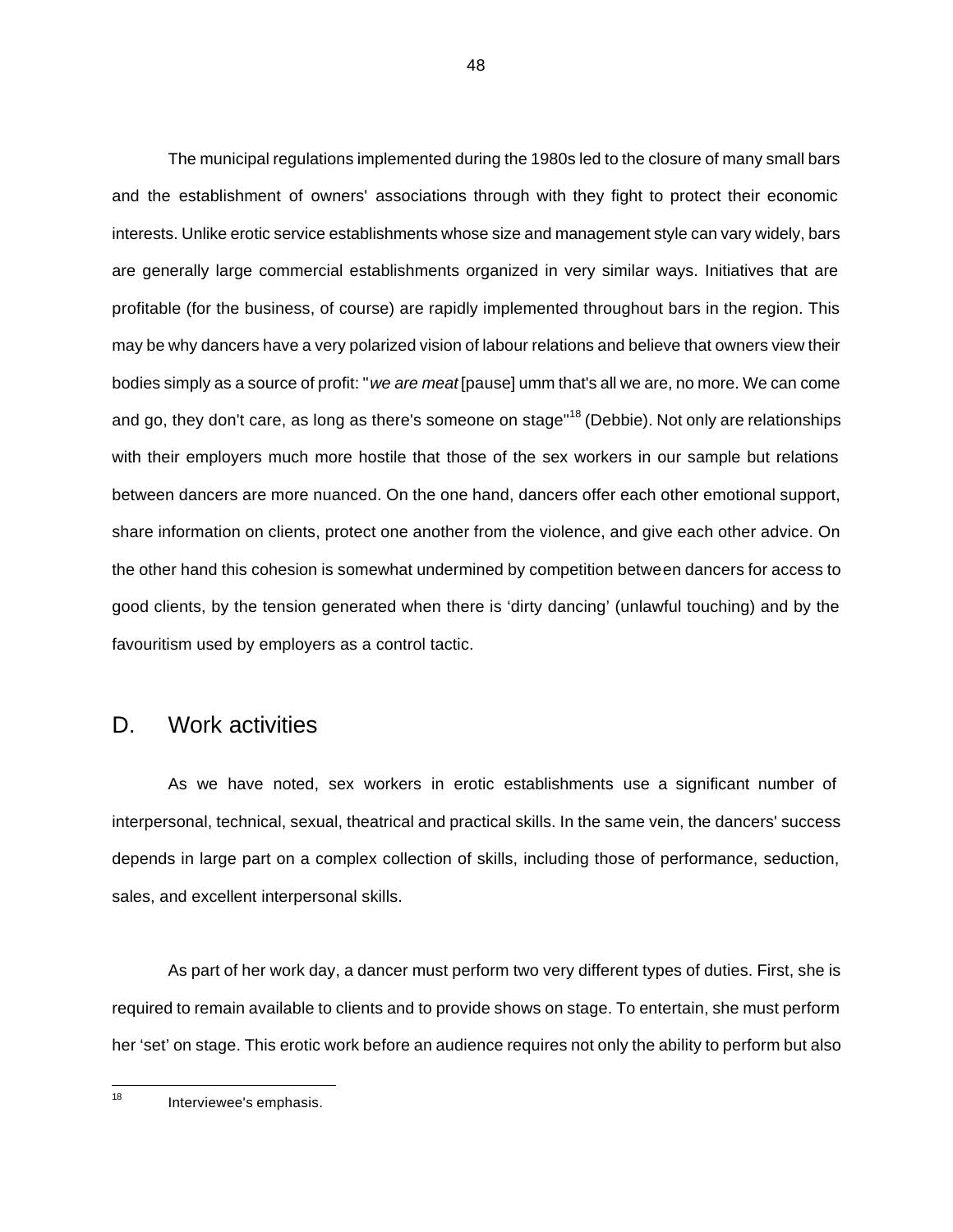the capacity to interact with clients who, by their very presence, legitimize the dancers' work. An erotic dancer must also be comfortable with nudity and carry herself with confidence. Many women develop a strong stage presence and become skilled dancers; able not only to execute traditional stripper 'moves' but perform (in very high heels) an original show that combines posing, ballet, jazz and aerobic movements. On stage, the dancer must constantly be smiling or at least have the appropriate attitude of sexuality. To generate income, she must sell her personal erotic services; a process which first and foremost involves convincing "the guy that he really wants a dance" (Sarah). The dancer then accompanies the client to a champagne room where she may (according to her own boundaries, the rules of the bar and her perception of the risk) perform a table or lap dance for him. The dancer must also encourage the purchase of additional dances in order to maximize her income.

As with all other physical labour, a dancer's work can be very demanding and technically difficult: "pole work is a lot of hanging upside down, it's a lot of balance, muscle technique. It's hard to look sexy when you're upside down and all the blood is rushing to your head!" (Diane) The work can also be dangerous since, in addition to the risks inherent to dancing in stiletto heals, there is the threat of infectious diseases. Many dancers take protective measures,<sup>19</sup> nonetheless in some bars the bathrooms, chairs and poles are not cleaned regularly. Dancers are also vulnerable to physical and sexual violence, particularly in the champagne rooms. Despite the presence of bouncers, colleagues and dancers' vigilance for signs of danger (body language, conversation, approach, degree of inebriation), most dancers interviewed reported incidences of violence (often sexual) against them. Finally dancers are vulnerable to charges under Section 210 of the *Criminal Code*. Dancers, well aware that they may be subject to undercover police surveillance at any time, protect themselves from arrest by not performing dances involving touching, or by looking for indications that there is a police

For example, dancers can bring their own towel to sit on, and they sometimes bring their own cleaning products.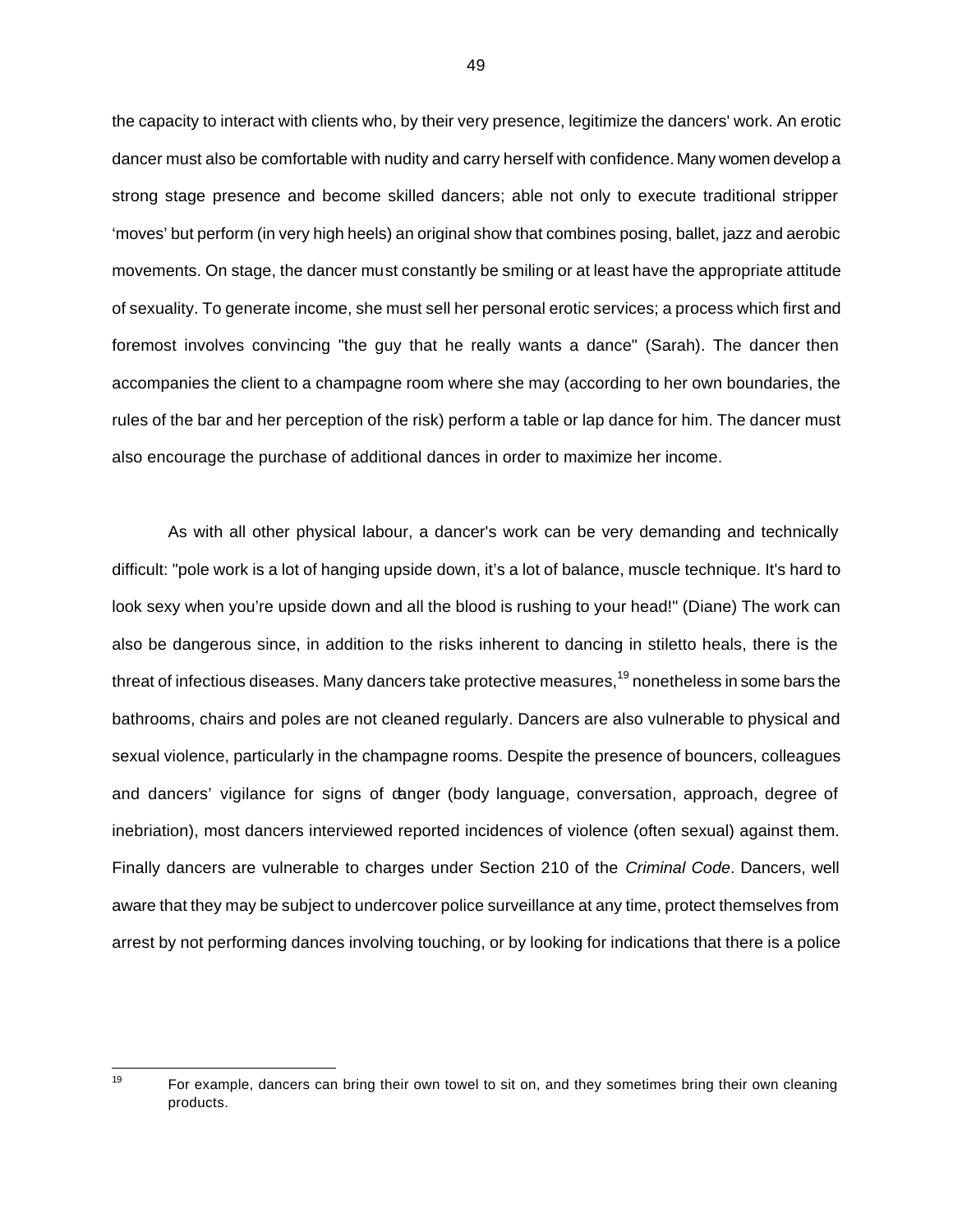officer posing as a client. Moreover dancers, well aware that they are liable to charges regardless of their own behaviour police each other. $20$ 

In short, while some skills competencies and dangers are common to erotic dancers and sex workers, as well for others service sector workers, it is evident that these are very different labour processes. Significant differences also emerge when we examine more closely the issue of sexuality, the source of their stigmatization.<sup>21</sup> Unlike sex workers who must provide certain sexual services, dancers do not have to deal with this reality, or at least not to the same degree. On the one hand a dancer's duties do not relate directly to sex as such, but to nudity, sensuality, and eroticism: "the way you walk, the way you look at them, the way you move on the box" ( Marie). Their performance must elicit emotion in the audience (Hoschschild, 1983: 37), whereas sex workers, with or without demonstrating sensuality or sexual interest, must engage with sexuality.

On the other hand, dancers must also provide a number of interpersonal services that involve emotional work. In fact, many clients are only marginally interested in erotic entertainment. These men go to strip bars because they "want someone to talk to" (Rachel), and are ready to "spend a couple of hundred bucks and the sit there and talk to a girl that's nice to them and who makes them feel good for a couple of hours" (Diane). Although, at first glance, conversing with clients does not seem to be very challenging, it is an aspect of the work that is emotionally difficult and demanding: dancers must simulate sexual attraction and demonstrate interest in the client as if he were someone special. They must adopt personas based on the client's taste: "I used to give each guy a different age depending on what they wanted. I also gave different stories but that complicated to keep track of...It's really weird. Different guys want different things" (Sarah). Most of the dancers use their intuition to read clients and

 $20\,$ <sup>20</sup> To select a workplace, a dancer considers the bar's reputation and the risk of being charged under the *Criminal Code*, and having to deal with the stigma of a police record.

<sup>&</sup>lt;sup>21</sup> Sexuality as a gender-structuring process is often neglected within labour theory (Adkins, 1992: 208), and gender and sexuality are crucial elements of power relations within *all* work environments [emphasis in original text] (Pringle, 1988: 84). What distinguishes bars and brothels is essentially their entire and conscious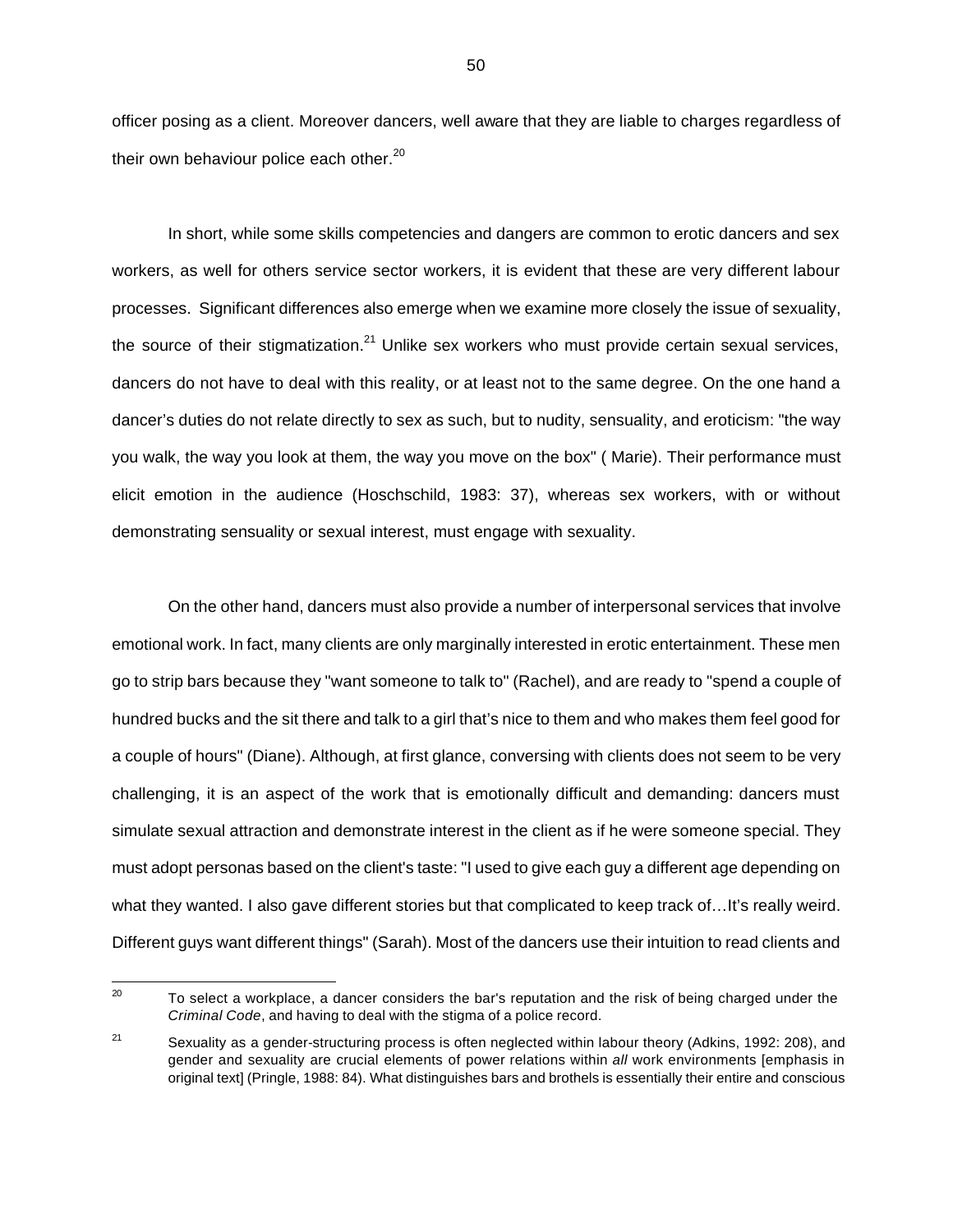adjust their approach, but some of them ask, "What do you like?" (Debbie). As with women working in the service sector, dancers must be able to control their frustrations and emotions when dealing with difficult clients who attempt to push the limits.

In summary, erotic dance is a job that presents a number of challenges similar to sex work in erotic establishments: they [both erotic dancers and sex workers] must manage client demands, establish and maintain boundaries while at the same time try to maximize their profit and protect their emotional space. Conversely, dancers are faced with the requirements of a job that involves erotic and emotional labour<sup>22</sup>, whereas sex workers must provide sexual services while maintaining a distinction between intimacy and sex work. In addition, the work of a dancer involves "role overload," an aspect identified as contributing to increased stress in the workplace (Levi *et al.*, 1986: 55).

Erotic dance work also provides a number of benefits similar to work in erotic establishments. As with sex workers, dancers appreciate the income, autonomy and flexible schedule. They also acquire skills that are useful in their personal life: a self-assured presentation of self; interpersonal skills, and boundary maintenance. Many of them believe that they have become more self-confident, more comfortable with their bodies and sexuality. These are valuable skills that still challenge many women in our society.

## E. Stigmatized labour

 $\overline{a}$ 

In considering the social response to these two labour activities, we note that dancers' work is public and legal, whereas a number of activities in sex work are criminalized and relegated to the

dependence on women's bodies. Other types of service businesses (restaurants and airlines, for example) can use women's bodies in order to make the product or service more attractive (Adkins, 1992).

 $22$  According to Hochschild (1983), contemporary service sector workers have to sell not only their physical and intellectual labour, but also must engage in a type of emotional work. To get paid, they must induce or suppress their emotions in order to ensure that their body language produces the desired state of mind in others (Hochschild, 1983: 7). They must engage in deep acting, recreating personal experiences in a commercial context.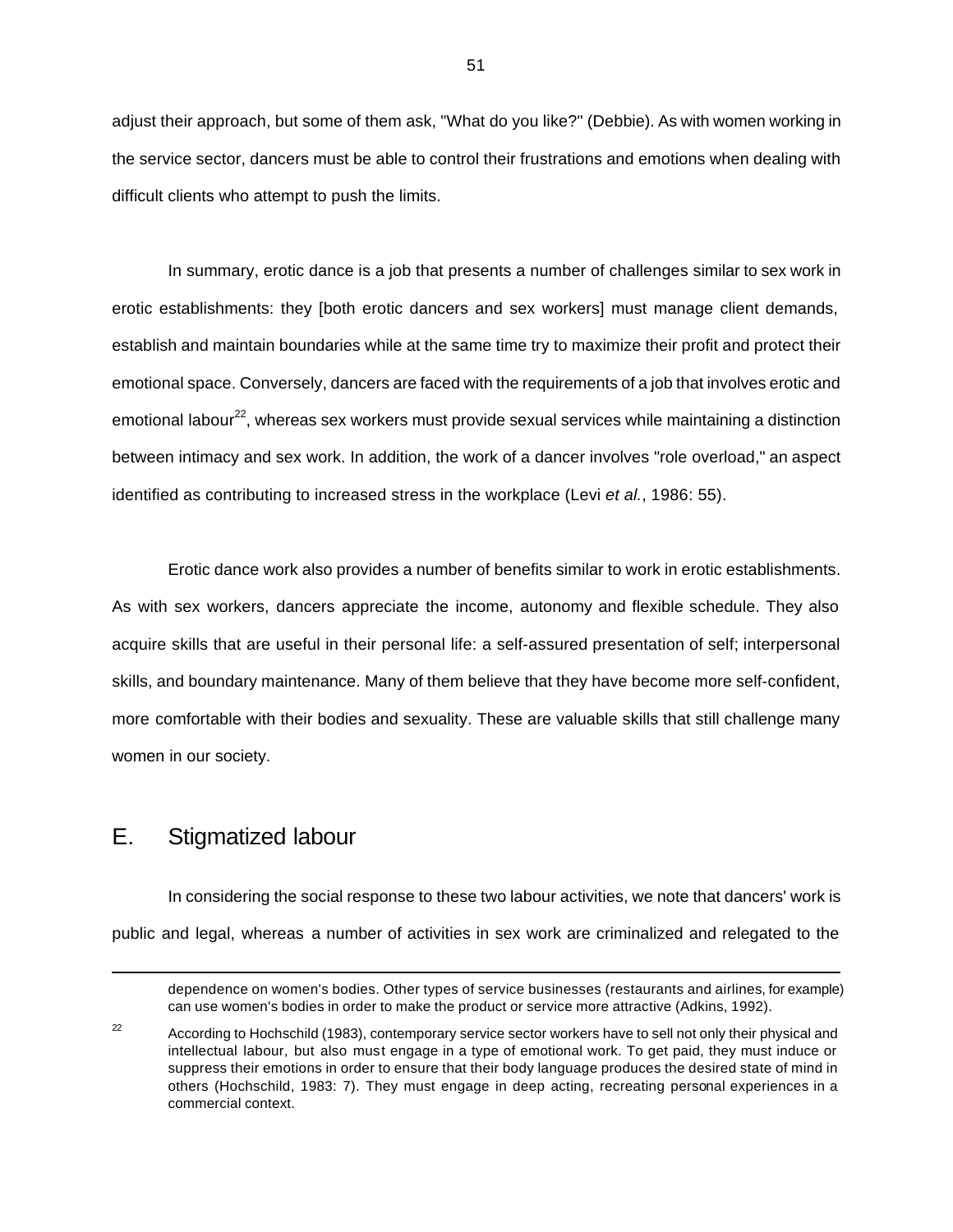private sphere. However, both kinds of work are stigmatized. The dancer must confront a series of stereotypes and prejudices in her personal life and in her activities as a citizen. A dancer may encounter a landlord who won't rent her a place to live, or be refused credit at the bank. Dancers therefore experience the concrete consequences of social stigma. Their occupation is an identity marker with real implications for women's lives that, to a degree, shapes their experiences and their views on the world. However, they can legally occupy a space of resistance to affirm the legitimacy of their work. Sex workers can avoid judicial reaction and stigmatization by not revealing their occupation but they must also live a double life and cope with the secrecy. Their struggle for recognition of their activities is fraught with pitfalls.

## VIII. Conclusion

As our literature review revealed, to this point there has been little research on sex work and erotic dancers based on these practices as work. The view of these practices as deviant has traditionally marked research on 'prostitution' and erotic dance and these prejudices still guide much of the research in these areas. Most of the feminist analyses have endorsed the traditional moral condemnation while also attempting to provide support to "prostitutes." They have not recognized them as workers but perceived them as victims of patriarchy. Since the 1970s and 1980s, a discourse that affirms 'prostitution' and erotic dance as professions and as choices has emerged and is becoming increasingly dominant. But there is still scant empirical research on these activities that employs the sociology of labour as its theoretical base. It should also be noted that up to this point there have been few distinctions made between the various forms of sex work. Our research sheds new light on sex work in erotic establishments and on erotic dancing in bars.

By looking at the laws and regulations that surround work in these two sectors, we were able to identify a number of elements of these labour practices that are illegal or only marginally legal. We also observed that although the *Criminal Code* is the foremost form of control over sex work and frames the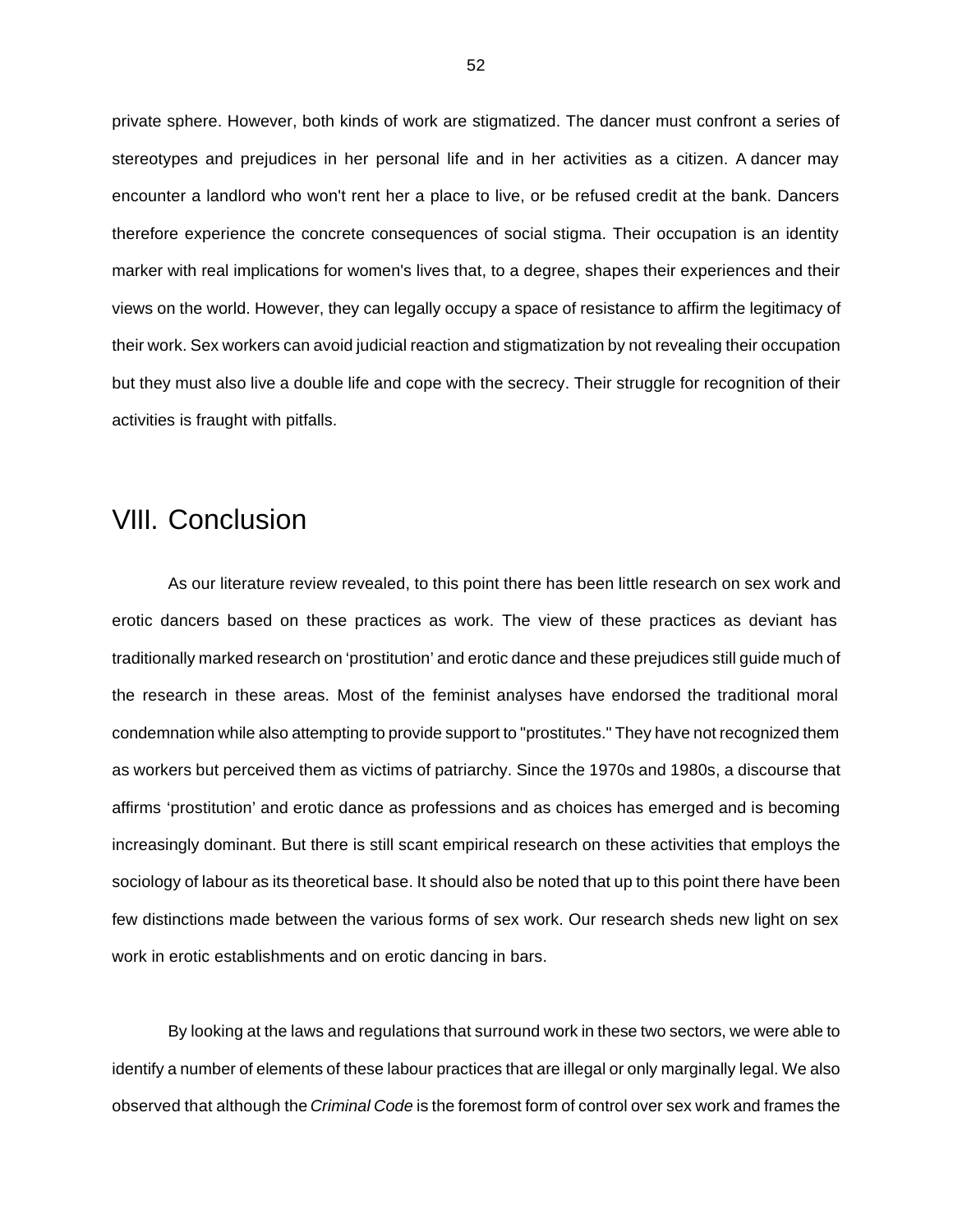activities related to erotic dance, municipal regulations can play a significant role in the control of these activities. Toronto has, for instance, implemented municipal regulations that affect dancers and sex workers (body rub parlours) and that provide, at least in principle, some protective space for the workers. As we have seen however there are negative implications to the provision and application of these regulations.

Analysis of the interviews enabled us to describe how work in erotic establishments and strip bars is similar to that of a number of jobs in the service sector. For example, women choose various professions for very similar reasons: they want to earn a living, they want to meet people, and they prefer work activities that are compatible with their personality and interests. The organization of work also has a number of points in common with other jobs including hair stylist, real estate agent with respect to, for example, shifts, duties and income structure.

In addition, we were able to highlight how laws and regulations affect workers in these two types of work, both professionally and on a personal level. More often than not, sex workers live with the imminent danger of police raids and being charged under the *Criminal Code*; erotic dancers, who may be under police surveillance, must be vigilant to ensure that their activities remain within legal parameters.

On a personal level, the stigmatization of these jobs conceals the many competencies required in these occupations. If these workers want to change careers, it is difficult for them to identify the skills they have acquired, although, as we have seen, they can be numerous and very valuable on the job market. This stigmatization also affects their activities as citizens: they cannot reveal their work to the many social actors in civil society (for example apartment landlords, bank managers, social workers) without risk. Even in their intimate relationships, their choice of profession may be a source of rejection. Sex workers in particular must contend with the implications of either secrecy or disclosure.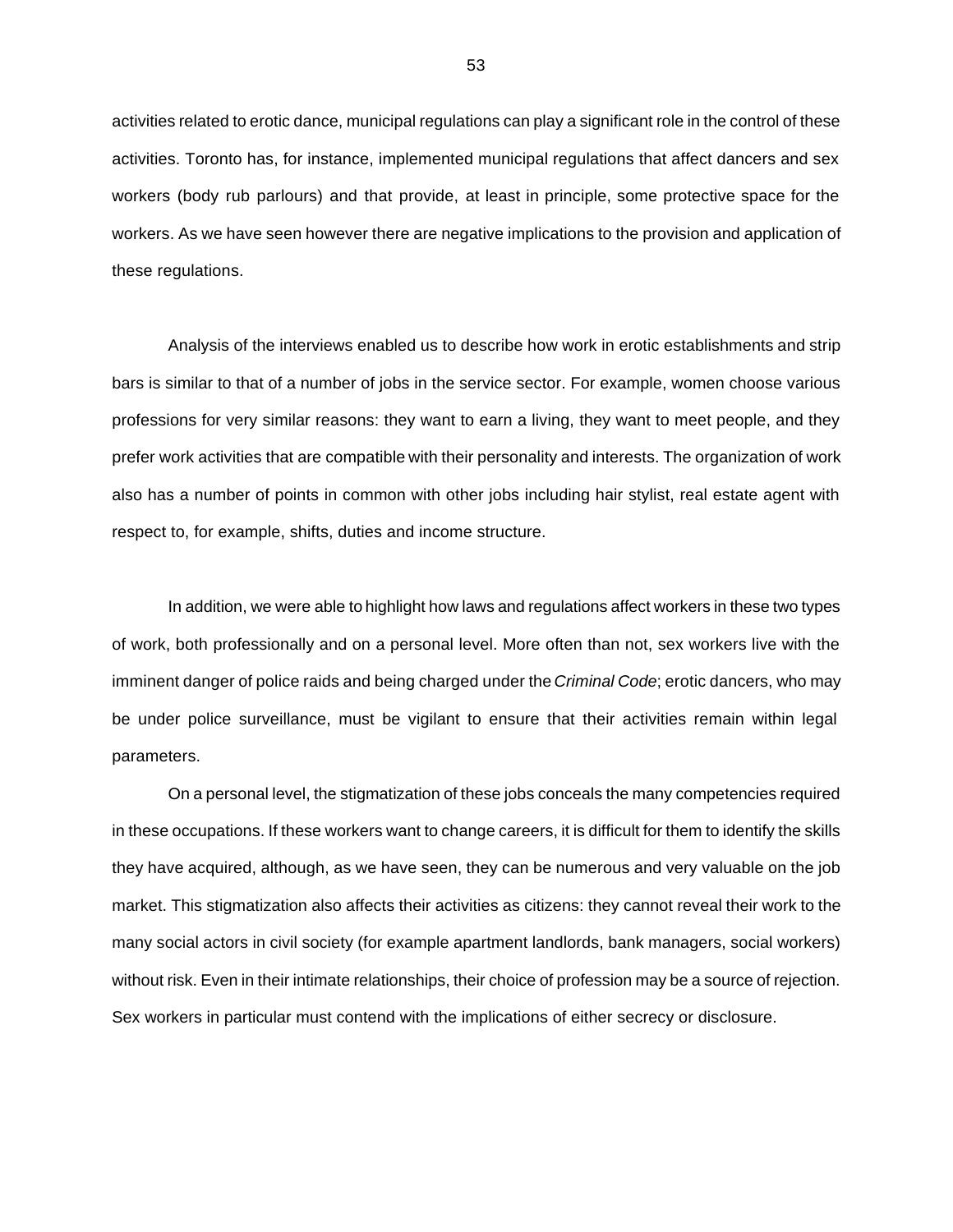We have noted that decriminalization of sex workers' activities is necessary, and our respondents made reference to this legal change during their interviews. But decriminalization alone does not ensure a safe working space for the women, nor does it guarantee the protection of their rights as workers. Other steps must therefore be taken in order to encourage the recognition of sex work and erotic dance as legitimate forms of labour rather than deviance or exploitation. It has been noted that the implementation of municipal regulations is in itself no guaranteed solution. It seems that in order to realize measures or regulations that favour workers despite the social stigma they still face, we must work with representatives of these workers. Otherwise, the potential negative effects will be missed completely and the traditional practices of moral condemnation will once again become entrenched. Therefore, training and activities by sex workers' associations such as Stella (Montréal), Maggie's (Toronto) and those for erotic dancers such as E.D.A. (Exotic Dancers Alliance, Toronto) should be encouraged, and mechanisms for cooperation with various relevant organizations should be implemented.

Our research has also shown that in spite of the commonality underlying various forms of work in the sex industry and erotic dance, they are also unique characteristics that must be identified. Furthermore, given the diversification of services in this area and the new options made available through the Internet, there is a need for more research in this area. We must also examine the very concept of sex work, which seems to have undergone considerable transformation since the beginning of the 21st century.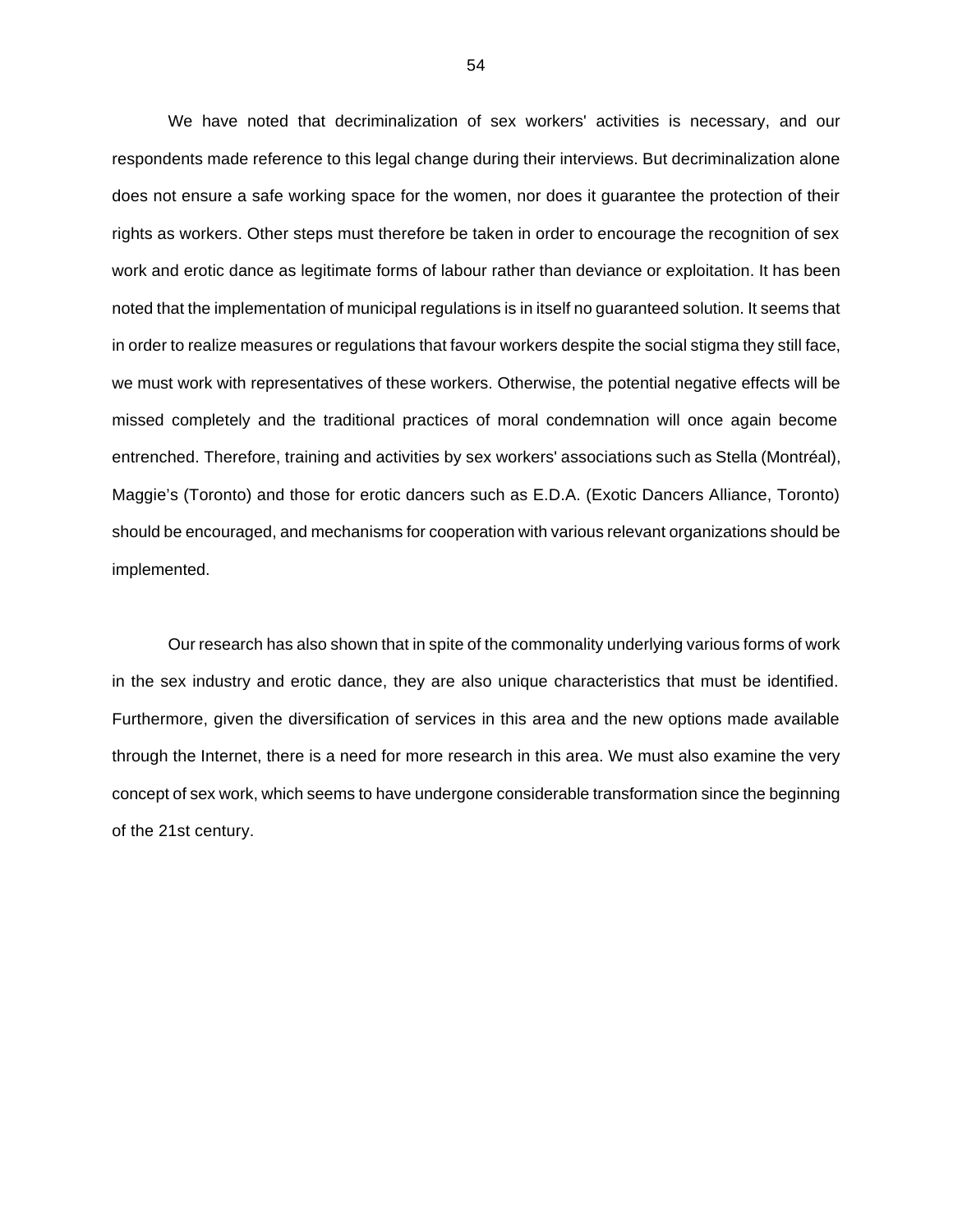# REFERENCES

#### **ACADEMIC REFERENCES**

- Adkins, Lisa (1992). "Sexual Work and the Employment of Women in the Service Industries". In Mike Savage, A. Witz (Eds.), *Gender and Bureaucracy*, 207–228. Oxford: Blackwell.
- Albert, Alexa (2001). *Brothel: Mustang Ranch and Its Women.* Toronto: Random.
- Albert, Alexa, Warner D., Hacher R. (1998). "Facilitating Condom Use with Clients During Commercial Sex in Nevada's Legal Brothels". *American Journal of Public Health*, 88, 643– 654.
- Aline (1987). "Good Girls Go to Heaven, Bad Girls Go Everywhere". In Frederique Delacoste, P. Alexander (Eds.), *Sex Work: Writing by Women in the Sex Industry*, 131–134. Pittsburgh: Cleis Press.
- Ample, Anni (1988). *The Bare Facts: My Life as a Stripper.* Toronto: Key Porter Books.
- Armstrong, Edward (1978). "Massage Parlors and Their Customers". *Archives of Sexual Behavior*, 7, 117–125.
- Atkinson, Diana (1995). *Highways and Dance Halls.* Toronto: Vintage.
- Barnsley, Jan & Ellis, D. (1992). *Research for Change: Participatory Action Research for Community Groups.* Ottawa: Women's Research Centre.
- Barry, Kathleen (1979). *Female Sexual Slavery.* New York: New York University Press.
- Bell, Laurie (Ed.). (1987). *Good Girls/Bad Girls.* Toronto: Woman's Press.
- Bell, Shannon (1995). *Whore Carnival.* New York: Autonomedia.
- Best, Joel (1998). *Controlling Vice: Regulating Brothel Prostitution in St. Paul, 1865–1883.* Ohio: University Press.
- Boles, Jacqueline & Garbin, A. (1974 ). "Stripping for a Living: An Occupational Study of the Night Club Stripper". In Clifton Bryant (Ed.) *Deviant Behaviour,* 312–335. Chicago: Rand McNally.
- Boutellier, Johannes (1991). "Prostitution, Criminal Law and Morality in the Netherlands". *Crime, Law and Social Change*, 15, 201–211.
- Bradley, Harriet (1996). *Fractured Identities: Changing Patterns of Inequality.* Cambridge: Polity.
- Brents, Barbara & K. Hausbeck (2000). "State Sanctioned Sex: Negotiating Formal and Informal Regulatory Practices in Nevada Brothels". *Sociological Perspectives*, 44, 307–332.

Brewis, Joanna & S. Linstead (2000). *Sex, Work and Sex Work.* London: Routledge.

Brock, Deborah (1998). *Making Work, Making Trouble: Prostitution as a Social Problem.* Toronto: University of Toronto Press.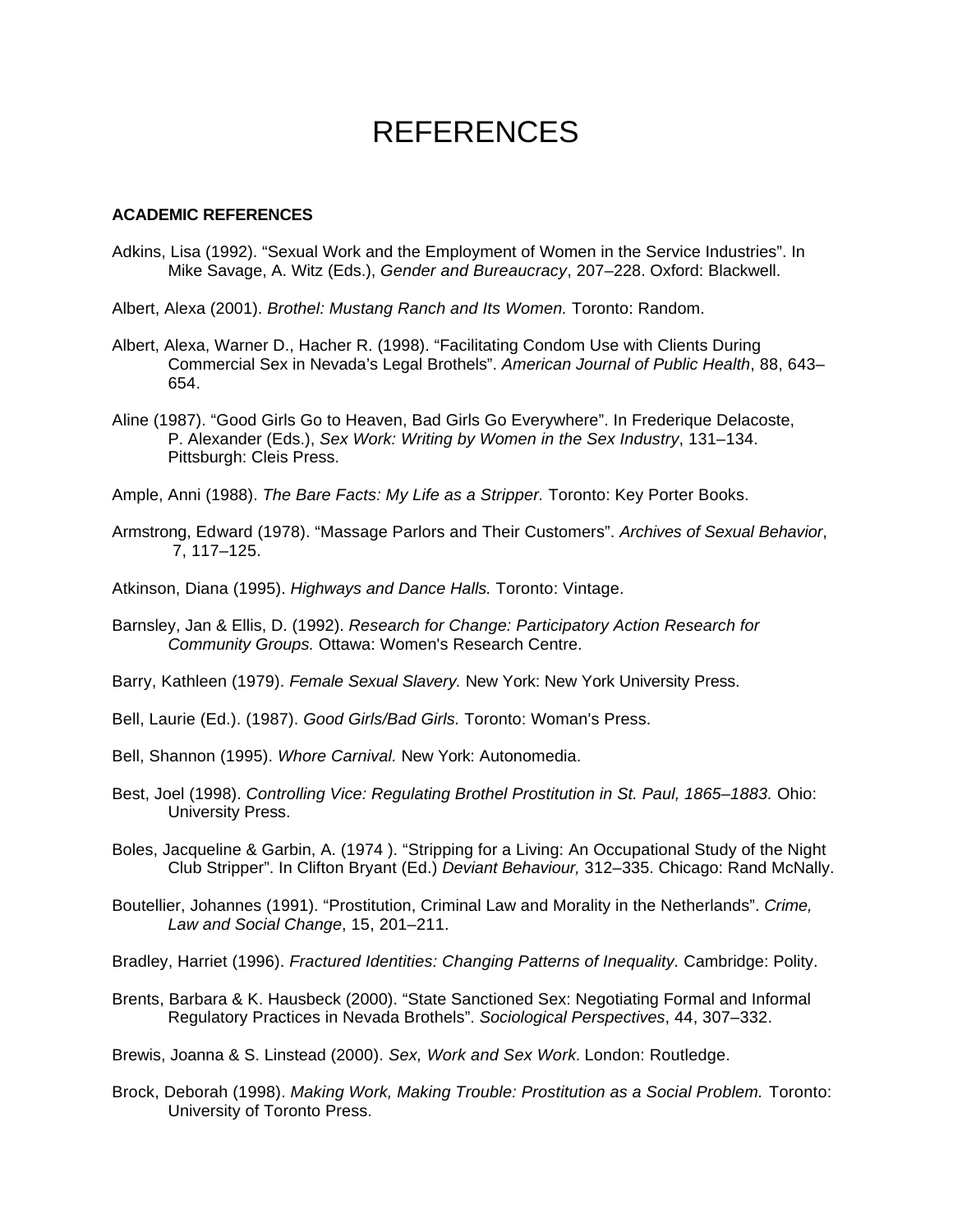- Bruckert, Chris (2002). *Taking it Off, Putting it On: Women in the Strip Trade.* Toronto: Women's Press.
- Bruckert, Chris (2000). "Stigmatized Labour: An Ethnographic Study of Strip Clubs". Unpublished doctoral dissertation, Carleton University, Ottawa.
- Bruckert, Chris & Dufresne, M. (2002 ). "Reconfiguring the Margins: Tracing the Regulatory Context of Ottawa Strip Clubs". *Canadian Journal of Law and Society*, 17, 69–87.
- Bryan, James (1965). "Apprenticeship in Prostitution". *Social Problems*, 12, 287–297.
- Bryant, Clifton & Palmer, E. (1975). "Massage Parlors and 'Hand Whores': Some Sociological Observations". *The Journal of Sex Research*, 11, 3, 227–241.
- Califa, Pat (1994). *Public Sex: The Culture of Radical Sex.* Pittsburgh: Cleis.
- Cario, Ann (1968). *This Was Burlesque.* New York: Grosset & Dunlop.
- Canadian Advisory Council on the Status of Women. (1984). *Prostitution in Canada.* Ottawa, ON.

Chapkis, Wendy (1997). *Live Sex Acts: Women Performing Erotic Labour.* New York: Routledge.

City of Toronto, *Prosecution Statistics - Body Rubs*, 2001–2002.

- Coderre, Cécile & Parent, C. (2001). "Le Deuxième Sexe et la prostitution: pour repenser la problématique dans une perspective féministe". [The second sex and prostitution: rethinking the issue from a feminist perspective]. In C. Coderre & M. Tahon (Eds.), *Le Deuxième Sexe, Une relecture en trois temps, 1949–1971–1999* [The second sex, a reread at three times, 1949-1971-1999] (pp.73–89). Montréal: Les éditions du remue-ménage.
- Cole, Susan (1989). *Pornography and the Sex Crisis.* Toronto: Amanita.
- Cooke, Amber (1987). "Stripping: Who Calls the Tune?" In Laurie Bell (Ed.), *Good Girls, Bad Girls: Sex Trade Workers and Feminists Face to Face*, 92–99. Toronto: Women's Press.
- CORP (1987). Realistic Feminists. In Laurie Bell (Ed.), *Good Girls, Bad Girls: Sex Trade Workers and Feminists Face to Face,* 204–217. Toronto: Women's Press.
- Crook, Nikita (1984). *A Report on Prostitution in the Atlantic Provinces*. Ottawa: Department of Justice.
- Davis, Nanette J. (1971). "The Prostitute: Developing a Deviant Identity". In John Henlin (Ed.), *Studies in the Sociology of Sex,* 297–332. New York: Appleton-Century-Crofts.
- Delacoste, Frederique & P. Alexander (Eds.). (1987). *Sex Work: Writings by Women in the Sex Industry.* Pittsburgh: Cleis Press.
- DERA-Dancers Equal Rights Association of Ottawa-Carleton (2001). Mission Statement*.*  Unpublished manuscript.
- Dragu, Margaret & Harrison, A. (1988). *Revelations: Essays on Striptease and Sexuality.* London, Ontario: Nightwood Editions.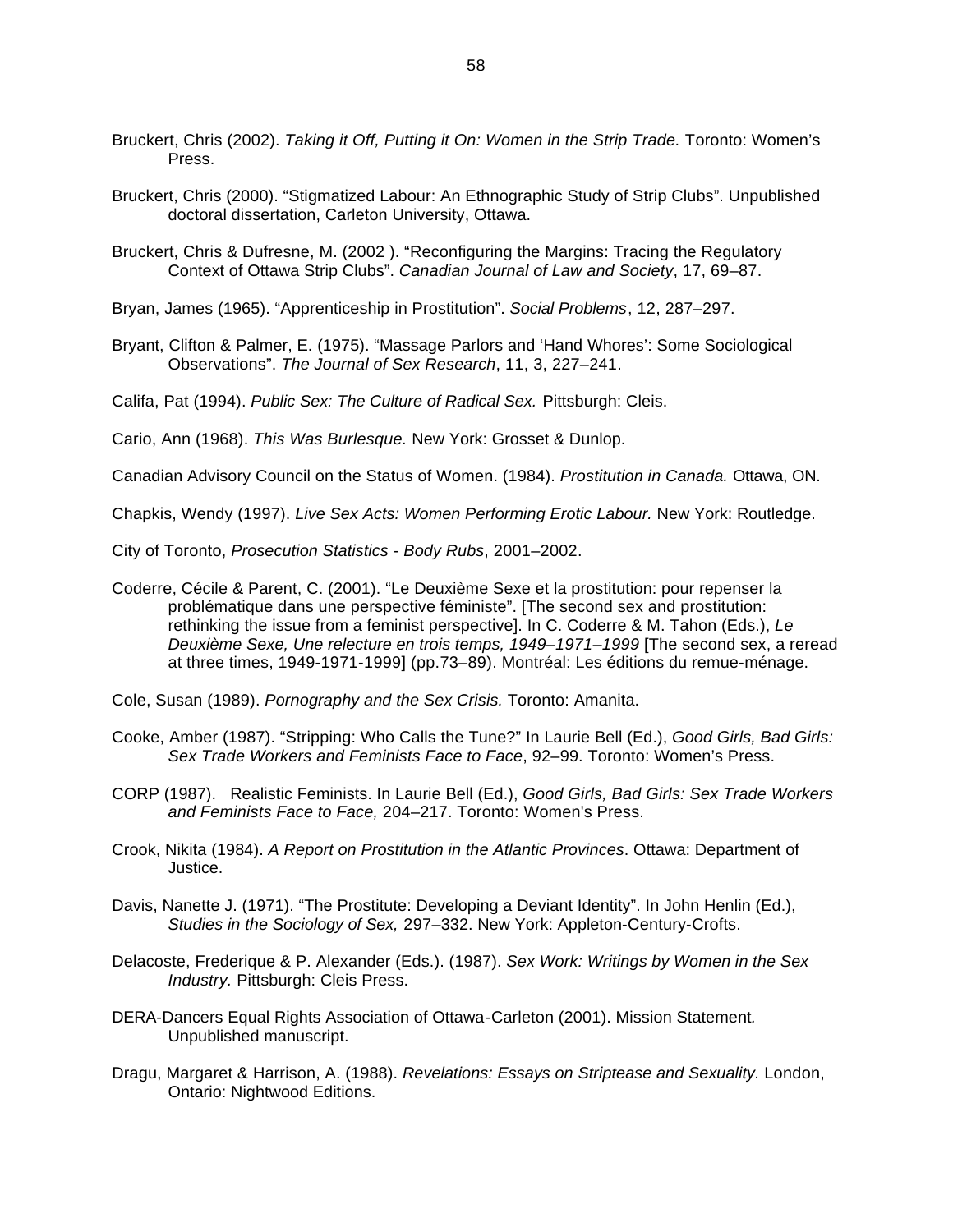Dubois, Ellen & L. Gordon (1983). "Seeking Ecstasy on the Battlefield: Danger and Pleasure in Nineteenth-Century Sexual Thought". *Feminist Studies*, 9, 7–25.

Dworkin, Andrea (1979). *Pornography: Men Possessing Women.* New York: Perigee.

- EDA-Exotic Dancers Alliance (2000). "The Naked Truth: An Information Resource for Exotic Dancers in Ontario" [WWW page]. URL http://www.jumpstartcommunications.com/NakedTruth/
- Enck, Graves & Preston, J. (1988). "Counterfeit Intimacy: A Dramaturgical Analysis of an Erotic Performance". *Deviant Behaviour*, 9, 369–381.
- Farley, Frank & Davis, S. (1978). "Masseuses, Men and Massage Parlors: An Exploratory Descriptive Study". *Journal of Sex and Marital Research*, 4,(3) 219–225.
- Fleischman, John (1984). *A Report on Prostitution in Ontario.* Ottawa: Department of Justice.
- Forsyth, Craig & Deshotels, T. (1998). "A Deviant Process: The Sojourn of the Stripper". *Sociological Spectrum*, 18,(1) 77–92.
- Forsyth, Craig & Deshotels, T. (1997). "The Occupational Milieu of the Nude Dancer". *Deviant Behaviour*, 18, 125–142.
- Gemme, Robert, Murphy, A., Bourque, M., Nemeh, M.A., Payment, N., (1984). *A Report on Prostitution in Quebec.* Ottawa: Department of Justice.
- Greenspan, Edward & Rosenberg, M. (annotators). (2002). *Martin's Annual Criminal Code*. Aurora: Canada Law Book Inc.
- Hanenberg, Robert & Rojanapithayakorn, W. (1998). "Changes in Prostitution and the AIDS Epidemic in Thailand". *AIDS Care*, 10, (1) 69–79.
- Harding, Sandra (1991). *Whose Science? Whose Knowledge? Thinking from Women's Lives.* Ithaca, New York: Cornell University Press.
- Harding, Sandra (1987). Introduction. In Sandra Harding (Ed.), *Feminism and Methodology,* 1–13. Bloomington: Milton Keyes.
- Henriot, Christian (1999). "Courtship, Sex and Money: The Economics of courtesan houses in nineteenth- and twentieth-century Shanghai". *Women's History Review*, 8,(3) 443–467.
- Heyl, Barbara (1979). *The Madam as Entrepreneur: Career Management in House Prostitution.* New Brunswick: Transaction Books.
- Heyl, Barbara (1977). "The Training of House Prostitutes". *Social Problems*, 24, 545–555.
- Hochschild, Arlie (1983). *The Managed Heart: Commercialization of Human Feeling*. Berkeley: University of California Press.
- Jaget, Claude (1980). *Prostitutes: Our Life.* Bristol: Falling Wall Press.
- Karras, Ruth Mazo (1999). "Prostitution and the question of sexual identity in medieval Europe". *Journal of Women's History*, 11, (2 summer) 159–177.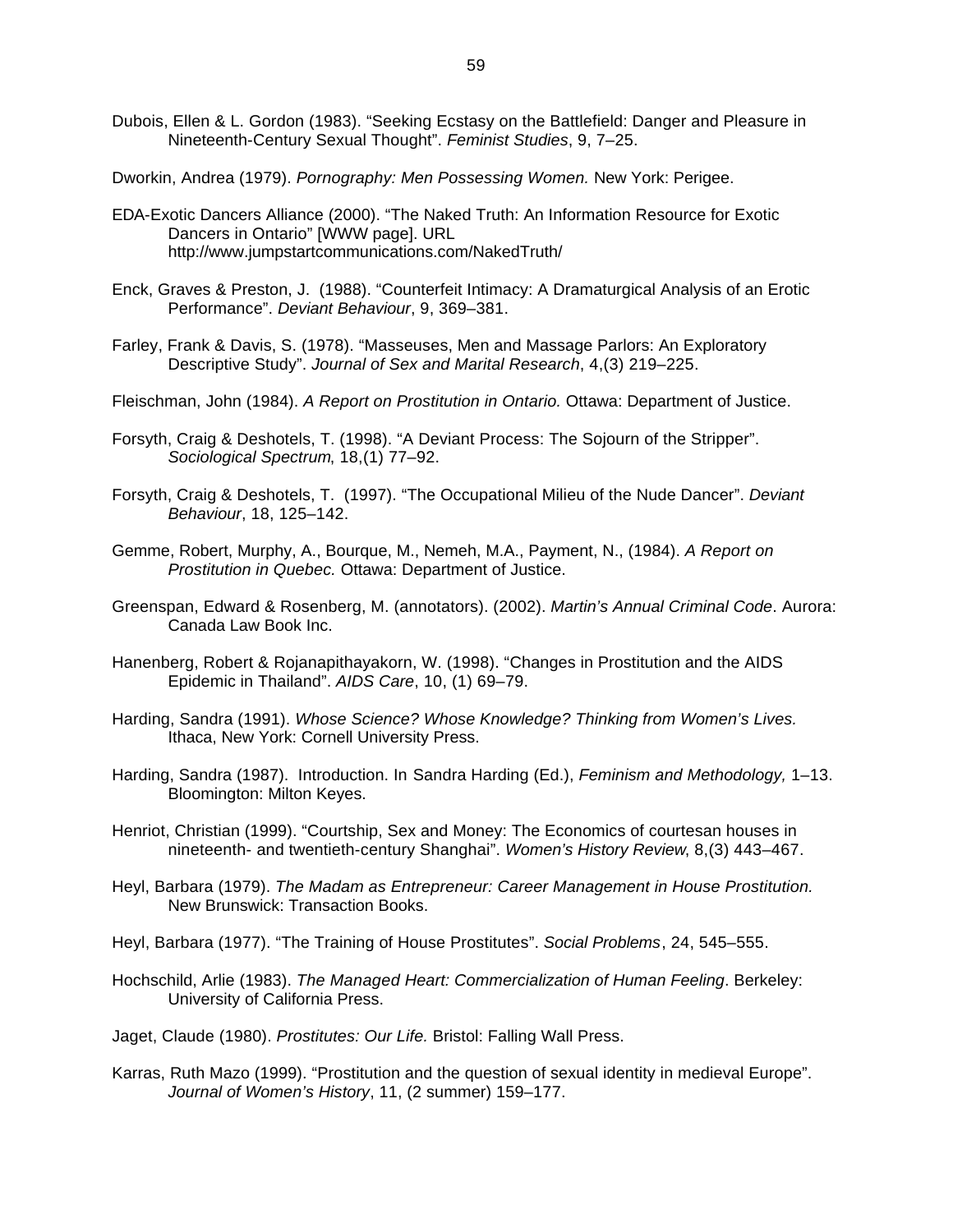Klein, Bonnie (Director) (1982). *Not a Love Story* [Film]. Ottawa: National Film Board Studio D.

- Lacasse, Danielle (1994). *La prostitution féminine à Montréal 1945–1970.* [Female prostitution in Montréal 1945-1970]. Montréal: Boréal.
- Lacombe, Dany (1994). *Blue Politics: Pornography in the Age of Feminism.* Toronto: University of Toronto Press.
- Lederer, Laura (Ed.) (1980). *Take Back the Night: Women on Pornography.* New York: Bantam Books.
- Lever, Janet & Dolnick, D. (2000). "Clients and Call Girls: Seeking Intimacy and Sex". In Ronald Weitzer (Ed.), *Sex for Sale: Prostitution, Pornography and the Sex Industry*, (pp. 85-102). New York: Routledge.
- Lévesque, Andrée (1995). *Résistance et Transgression.* [Resistance and Transgression]. Montréal: Les éditions du remue-ménage.
- Lévesque, Andrée (1994). *Making and Breaking the Rules: Women in Quebec 1919–1939* (Y. Klein, Trans.). Toronto: Oxford University Press. (Original work published in 1989)
- Lévesque, Andrée (1987). *Le bordel, milieu de travail contrôlé*. [Brothels: controlled labour environments]. *Labour/Le travail*, 20, 13–31.
- Levi, Lennart & Frankenhauser, M., Gardell, B. (1986). "The Characteristics of the Workplace and the Nature of Its Social Demands". In Steward Wolf & A. Finestone (Eds.), *Occupational Stress: Health and Performance at Work,* 54–67. Littleton, Massachusetts: PSG Publ. Co.
- Lewis, Jacqueline (2000). "Controlling Morality: Law, Morality and Sex Work". In Ronald Weitzer (Ed.), *Sex for Sale: Prostitution, Pornography and the Sex Industry,* 203–216. New York: Routledge.
- Lewis, Jacqueline (1998). "Learning to Strip: The Socialization Experience of Exotic Dancers". *The Canadian Journal of Human Sexuality*, 7,(1) 51–66.
- Lewis, Jacqueline & Maticka-Tyndale, E. (1998). *Final Report: Exotic/Erotic Dancing, HIV/AIDS Related Risk Factors.* Health Canada: Ottawa.
- Luxton, Meg & Corman, J. (2001). *Getting By in Hard Times: Gendered Labour at Home and on the Job.* Toronto: University of Toronto Press.

MacKinnon, Catherine (1987). *Feminism Unmodified.* Cambridge: Harvard University Press.

Maroney, Heather Jon & Luxton, M. (1997). "Gender at Work: Canadian Feminist Political Economy since 1988". In Wallace Clement (Ed.), *Understanding Canada: Building the New Canadian Political Economy.* Montreal: McGill-Queen's University Press.

Mattson, Heidi (1995). *Ivy League Stripper.* New York: St. Martin's Press.

McCaghy, Charles & Skipper, J. (1974). "Lesbian Behaviour as an Adaptation to the Occupation of Stripping". In Clifton Bryant (Ed.), *Deviant Behaviour,* 154–166. Chicago: Rand McNally.

McClintock, Anne (Ed.). (1993). *Social Text,* 37.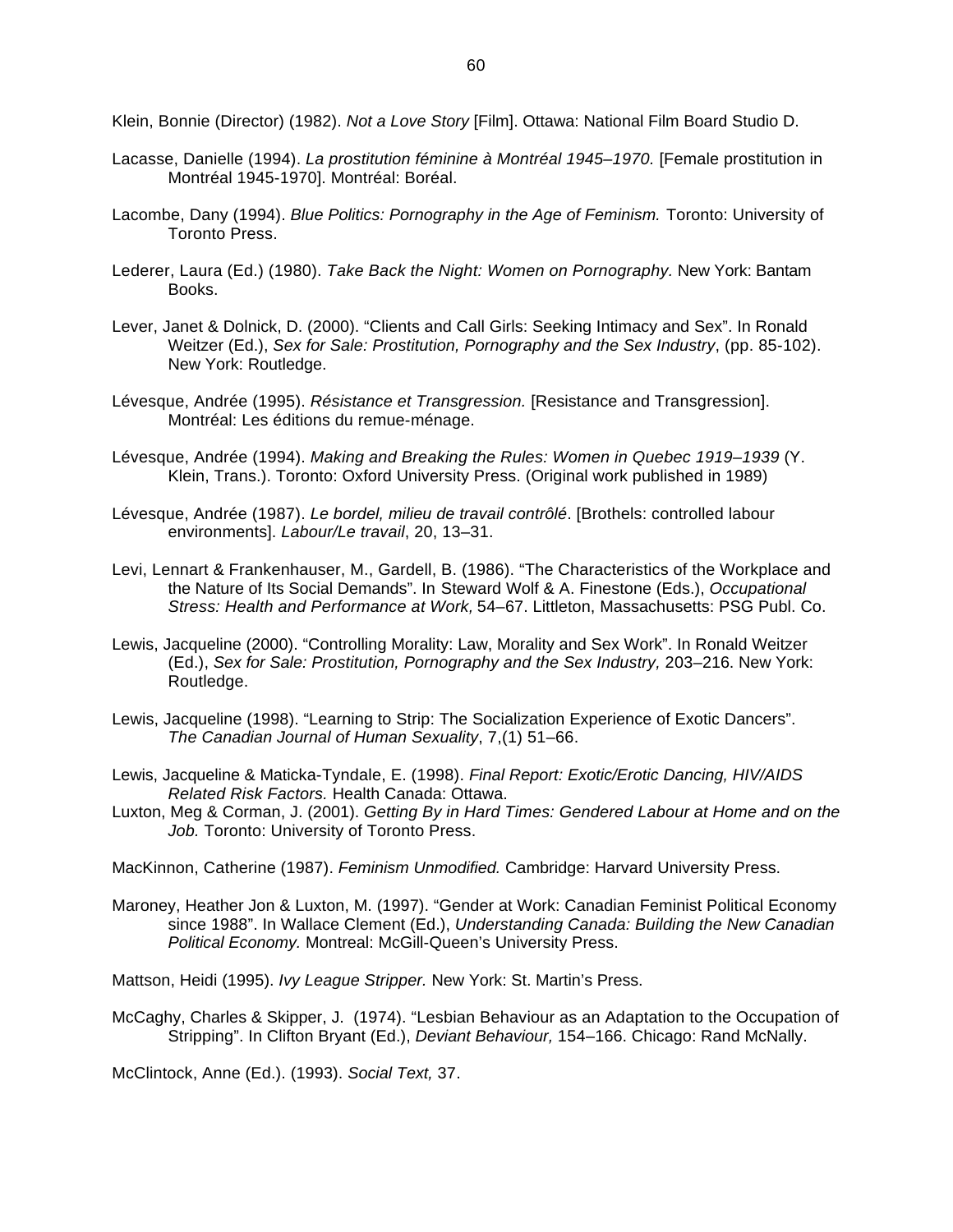- McDonald, Lynn, Moore, B., Timoshkina, N., (2000). *Migrant Sex Workers from Eastern Europe and the Former Soviet Union: The Canadian Case.* Ottawa: Status of Women Canada.
- Millett, Kate (1972). *The prostitution Papers: A Candid Dialogue.* New York: Avon Books.
- Osborne, Raquel (1987). "Au sujet de la prostitution: une approche féministe". [About prostitution: a feminist approach]. *Actes, Les Cahiers d'Action Juridique, 57/58 Winter,* 71–77.
- Outshoorn, Joyce (2001). "Regulating Prostitution as Sex Work: The Pioneer Case of the Netherlands". *Acta Politica*, 36, 155-179.
- Parent, Colette (2001). "Les identités sexuelles et les travailleuses de l'industrie du sexe à l'aube du nouveau millénaire". [Sexual identities and female sex industry workers on the dawn of the new millennium]. *Sociologie et Sociétés*, 33,(1) 159–178.
- Parent, Colette (1998). *Féminismes et criminologie.* [Feminisms and criminology]. Bruxelles (Brussels): De Boeck.
- Parent, Colette (1994). "La prostitution ou le commerce des services sexuels". [Prostitution or trade in sexual services]. In L. Langlois, Y. Martin, F. Dumont (Eds.), *Traité de problèmes sociaux* [Treatise on social problems] (pp. 393-409). Québec: Institut québécois de recherche sur la culture.
- Parent, Colette & Coderre, C. (2000). "Le corps social de la prostituée: regards criminologiques". [The prostitute's social body: criminological views]. In S. Frigon & M. Kérésit (Eds.), *Du corps des femmes: Contrôles, surveillances et resistances,* [Women's bodies: controls, supervision and resistance] 57–92. Ottawa: Les Presses de l'Université d'Ottawa.
- Peretti, Peter & O'Conner, P. (1989). "Effects of Incongruence Between the Perceived Self and the Ideal Self on Emotional Stability of Stripteasers". *Social Behaviour and Personality*, 17, 81– 92.
- Pheterson, Gail (1998). *A Vindication of the Rights of Whores.* Seattle: The Seal Press. Phillips, Paul (1997). "Labour in the New Canadian Political Economy". In Wallace Clement, (Ed.), *Understanding Canada: Building the New Canadian Political Economy.* Montréal: McGill-Queen's University Press.
- Pires, Alvaro (1997). "Échantillonnage et recherche qualitative : essai théorique et méthodologique". [Sampling qualitative research: theoretical essay methodology]. In Jean Poupart, J.P. Deslauriers; L. Groulx; A. Laperrière; R. Mayer; A. Pires (Eds.), La recherche qualitative. Enjeux épistémologiques et méthodologiques 115–169. Montréal: Gaëtan Morin.
- Price, Lisa (1989). *Patterns of Violence in the Lives of Girls and Women.* Women's Research Centre: Vancouver.
- Pringle, Rosemary (1988). *Secretaries Talk.* London: Verso.
- Proulx, Daniel (1997). *Le red light de Montréal.* [Montréal's red light district]. Montréal: VLB.
- Prus, Robert & Vassilakopoulos, S. (1979). "Desk Clerks and Hookers: Hustling in a 'Shady' Hotel". *Urban Life*, 8(1), 51–72.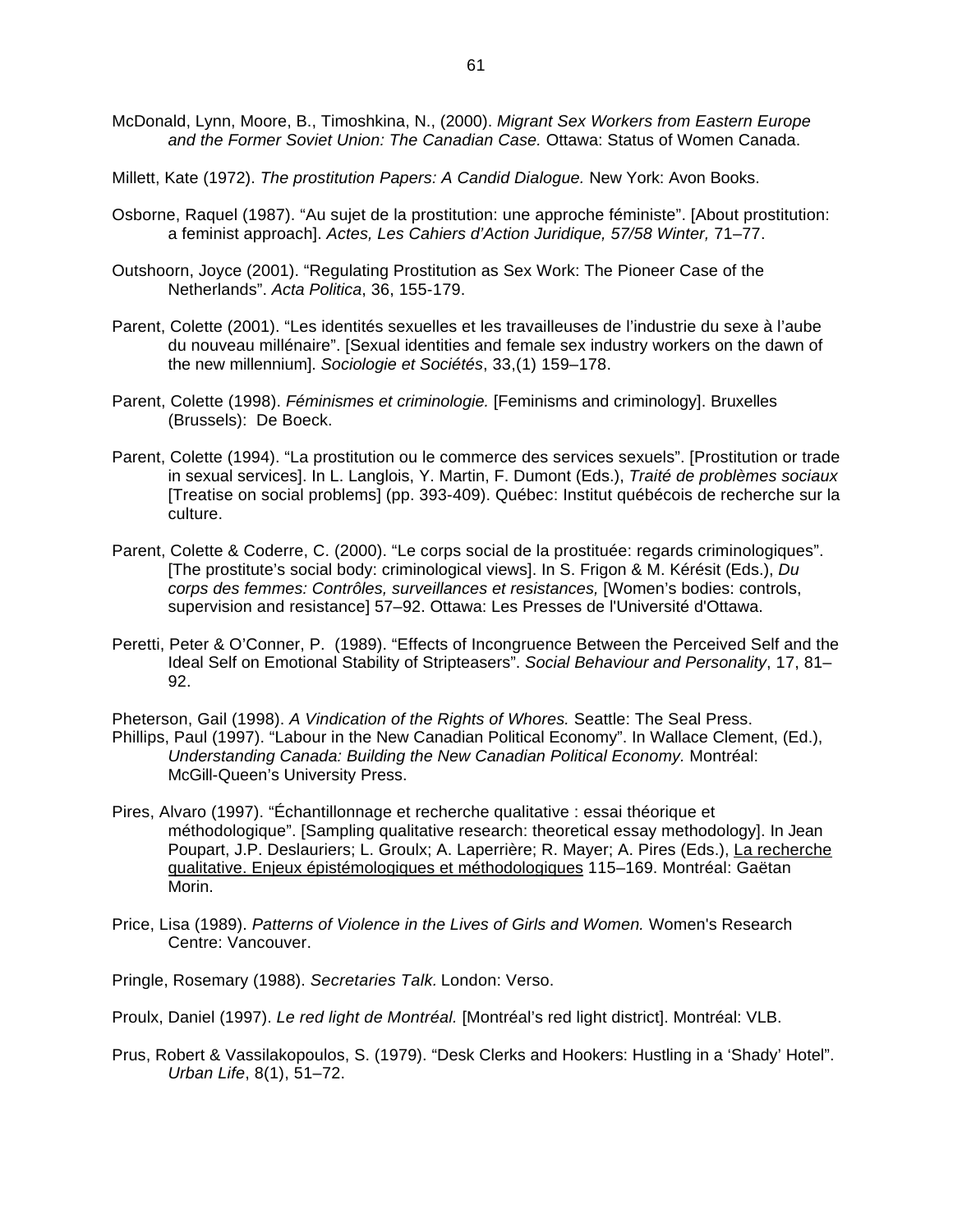- Prybylski, D & Alto, W. (1999). "Knowledge, Attitudes and Practices Concerning HIV/Aids Among Sex Workers in Phnom Penh, Cambodia". *Psychological and Socio-Medical Aspects of AIDS/HIV*, 11(4), 52–71.
- Pryen, Stéphanie (1999). *Stigmate et métier. Une approche sociologique de la prostitution de rue.* [Stigma and profession. A sociological approach to street prostitution]. Rennes: Presses Universitaires de Rennes.

Rasmussen, Paul & Kuhn, L. (1976). "The New Masseuse". *Urban Life*, 5(3), 271–292.

Ronai, Carol & Cross, R. (1998). "Dancing with Identity: Narrative Resistance Strategies of Male and Female Stripteasers". *Deviant Behaviour*, 19, 99 –119.

Rosen, Ruth (1982). *The Lost Sisterhood.* Baltimore: John Hopkins University Press.

Ross, Becki (2000). "Bumping and Grinding on the Line." *Labour/Le Travail*, 46, 221–250.

Salutin, Marilyn (1971). "Stripper Morality". *Transaction*, 8, 12–22.

- Sedyaningsih-Mamahit, Endang (1999). "Commercial Sex Workers in Kramat Tunggak Jakarta, Indonesia". *Social Science and Medicine*, 49, 1101-1114.
- Sharpe, Karen (1998). *Red Light, Blue Light: Prostitutes, punters and the police.* Aldershot: Ashgate.
- Sijuwade, Philip (1996). "Counterfeit Intimacy". *International Journal of Sociology of the Family*, 26(2), 29–42.

Silver, Rachel (1993). *The Girl in Scarlet Heels.* London: Century.

- Simpson, Mary; T. Schill (1977). "Patrons of Massage Parlours: Some Facts and Figures". *Archives of Sexual Behaviour*, 6(6), 521–525.
- Skilbrei, May-Len (2001). "The Rise and Fall of the Norwegian Massage Parlours". *Feminist Review*, 67(1), 63–77.
- Skipper, James & McCaghy, C. (1970). "Stripteasers: The Anatomy and Career Contingencies of a Deviant Occupation". *Social Problems*, 17(1), 391–404.

Snowdon, Lynn (1994). Nine Lives. New York: WW Norton.

- Special Committee on Pornography and Prostitution (1985). *Pornography and Prostitution In Canada* Ottawa: Minister of Supply and Services Canada.
- Statistics Canada. (2000). *Women in Canada : A gender-based statistical report*. Ottawa: Ministry of Industry
- Sundahl, Debi (1987). "Stripper". In Frederique Delacoste & P. Alexander (Eds.), *Sex Work: Writings By Women in the Sex Industry,* 175-180. Pittsburgh: Cleis Press.
- Thompson, William & Harred, J. (1992). "Topless Dancers: Managing Stigma in a Deviant Occupation". *Deviant Behaviour*, 13, 291–211.

Tong, Rosemary (1984). *Women, Sex and Law.* New Jersey: Rowman & Allanheld.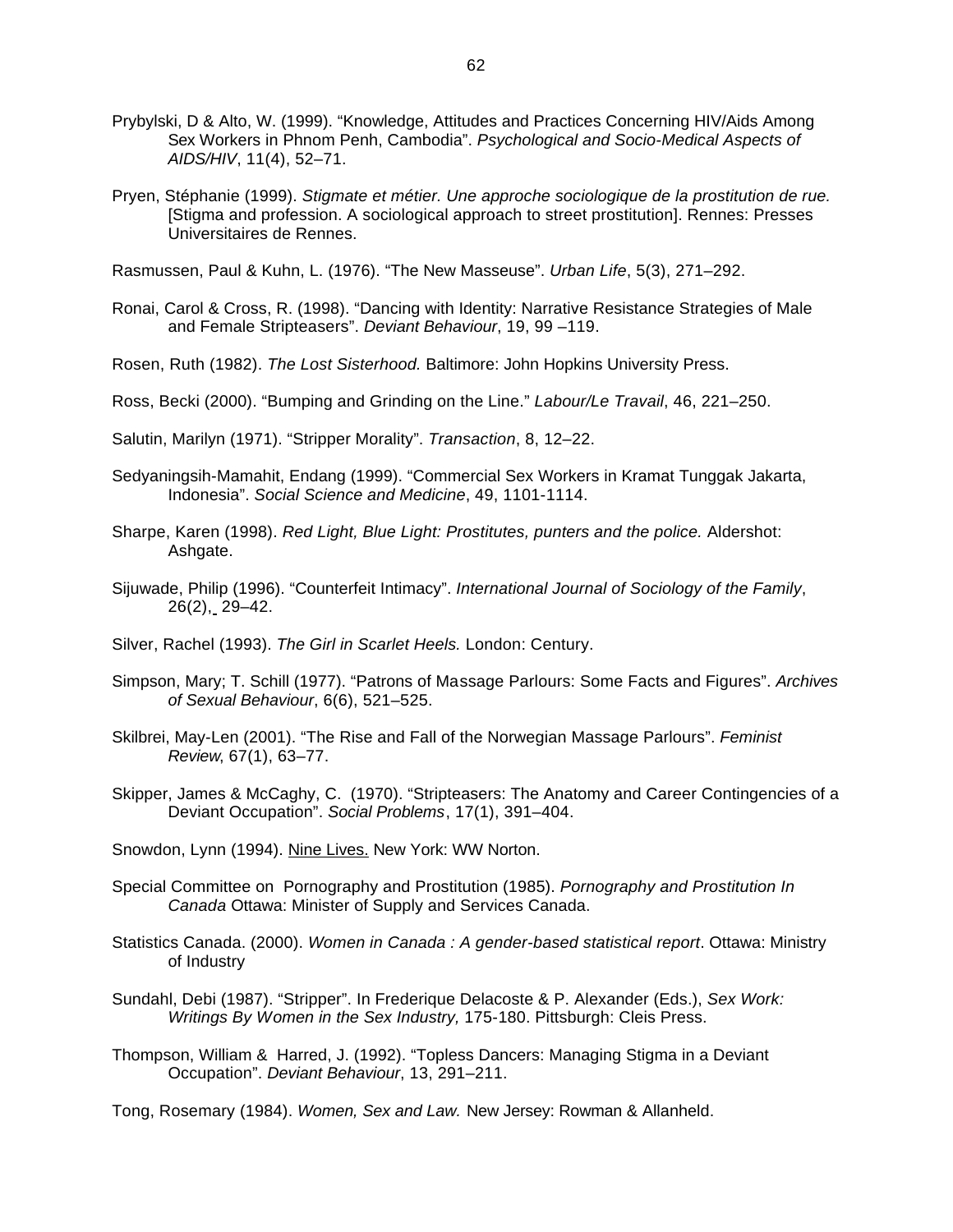Tracey, Lindalee (1997). *Growing Up Naked.* Vancouver: Douglas & McIntyre.

Velarde, Albert (1975). "Becoming Prostituted". *British Journal of Criminology*, 15(3), 251–263.

- Velarde, Albert & Warlick, M. (1973). "Massage Parlours: The Sensuality Business". *Society*, 11(1), 63–74.
- Walkowitz, Judith (1980). "The Politics of Prostitution". *Signs*, 6(1), 123–135.
- Williams, Linda (1993). "A Provoking Agent: The Pornography and Performance Art of Annie Sprinkle". *Social Text*, 37, 117–134.
- Wood, Elizabeth (2000). "Working in the Fantasy Factory". *Journal of Contemporary Ethnography,*  29,(1) 5–31.

#### **JURISPRUDENCE CITED**

*Delesie and Municipality of Metropolitan Toronto et al.* (1987), 43 D.L.R. (4th) 308.

*Delesie and Municipality of Metropolitan Toronto et al* [1989], S.C.C.A. No. 390.

*Ontario Adult Entertainment Bar Association v. Toronto* [1995] O.J. No. 3219.

- *R. v. Bedford*, [2000] O.J. No. 887.
- *R.* c. *Bedford*, [2000] S.C.C.A. No. 328.
- *R.* v*. Brandes*, [1997] O.J. No. 5443.
- *R.* c. *Butler*, [1992] 1 S.C.R. 452.
- *R. v*. *Caringi*, [2002] O.J. No. 2367.
- *R.* c. *Johnson*, [1975] 2 S.C.R. 160.
- *R. v. Mara*, [1997] 2 S.C.R. 630.
- *R. v. Pelletier*, [1999] 3 S.C.R. 863.
- *R. v. Tremblay,* (1991), 68 C.C.C. (3d) 439.
- *R*. c. *Tremblay*, [1993] 2 S.C.R. 9.

#### **LEGISLATION CITED**

- City of Montréal, By-Law No. E-4, *A by-law concerning establishments dealing in eroticism* (8 September 1994).
- City of Toronto, By-Law No. 574-2000, *A by-law respecting the licensing, regulating and governing of trades, business and occupations in the City of Toronto* (3 August 2000), schedule 1.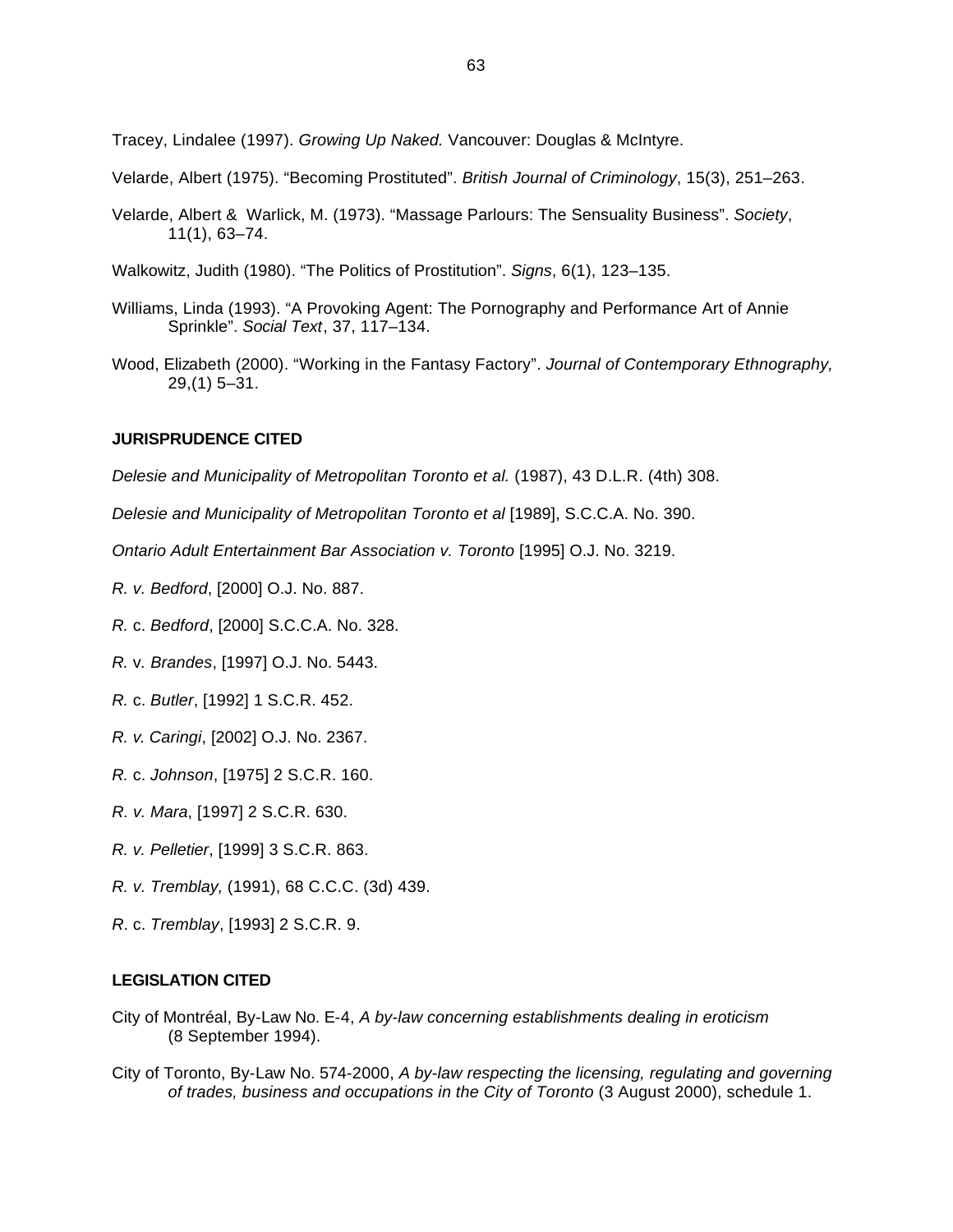*Canadian Criminal Code*, L.R. 1985, ch. C-46.

*Municipal Act*, S.O. 2001, c. 25.

*Employment Insurance Act*, S.C. 1996, c. 23.

*An Act respecting industrial accidents and occupational diseases,* R.S.Q. 1985, ch. A-3.001.

*An Act respecting occupational health and safety*, R.S.Q. 1988, ch. S-21.

*Massage Therapy Act,* S.O. 1991, C-27, amended to O. Reg . 474/99.

*Occupational Health and Safety Act,* R.S.O. 1990, ch. C-0.1.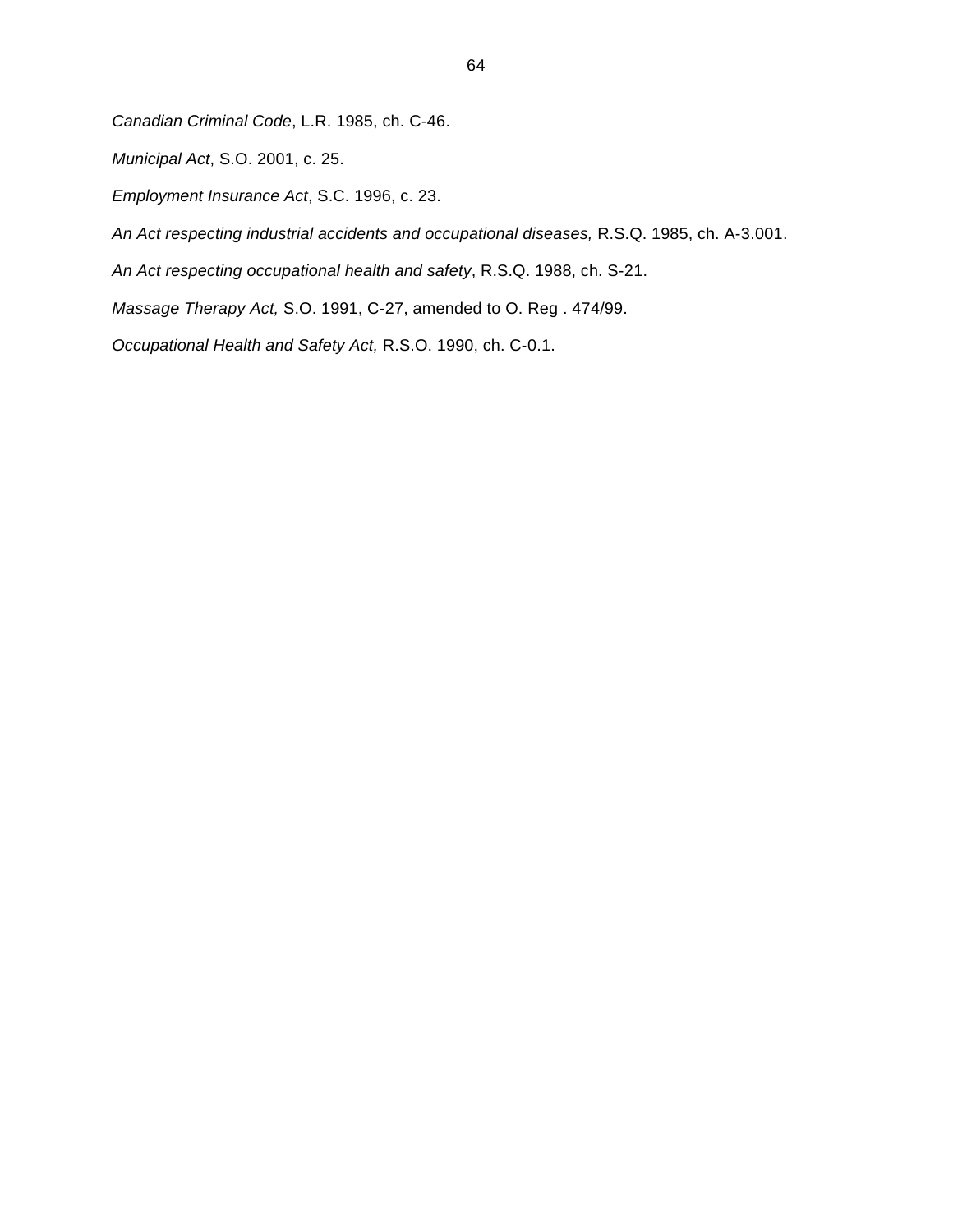# APPENDIX I : INTERVIEW PROTOCOLS

## Interview Guide for Sex Trade Workers

*As I mentioned before I would like to speak to you about your work in massage parlors/brothels:*

- How did you choose this type of work?
- Could you describe a typical day at work?
- How is your work organized with regards to:
	- your schedule?
	- your income?
	- your working relationship with your employer?
	- your working relationships with your clients?
	- your working relationships with your colleagues?
- Did you receive any information about the laws, policies and rules that structure your work? For example I would like to discuss your understanding or the municipal laws, labour laws and criminal laws.
	- If yes: Who gave you that information?
- Have you ever had any problems with the law?
- What measures do you take to avoid conflicts with the law?
- What is the impact of those measures on your
	- labour practices?
	- relationship with your employer?
	- relationships with your clients?
	- relationships with your colleagues?
- What skills and competencies are necessary to work as a sex trade worker in massage parlors/brothels?
- What competencies and skills have you acquired through your work in massage parlors/brothels?
- What kind of risks do you face with regards to your physical health and security?
- What kind of risks do you face with regards to your mental health and security?
- What measures do you take to protect yourself from those risks to your physical and mental health and security?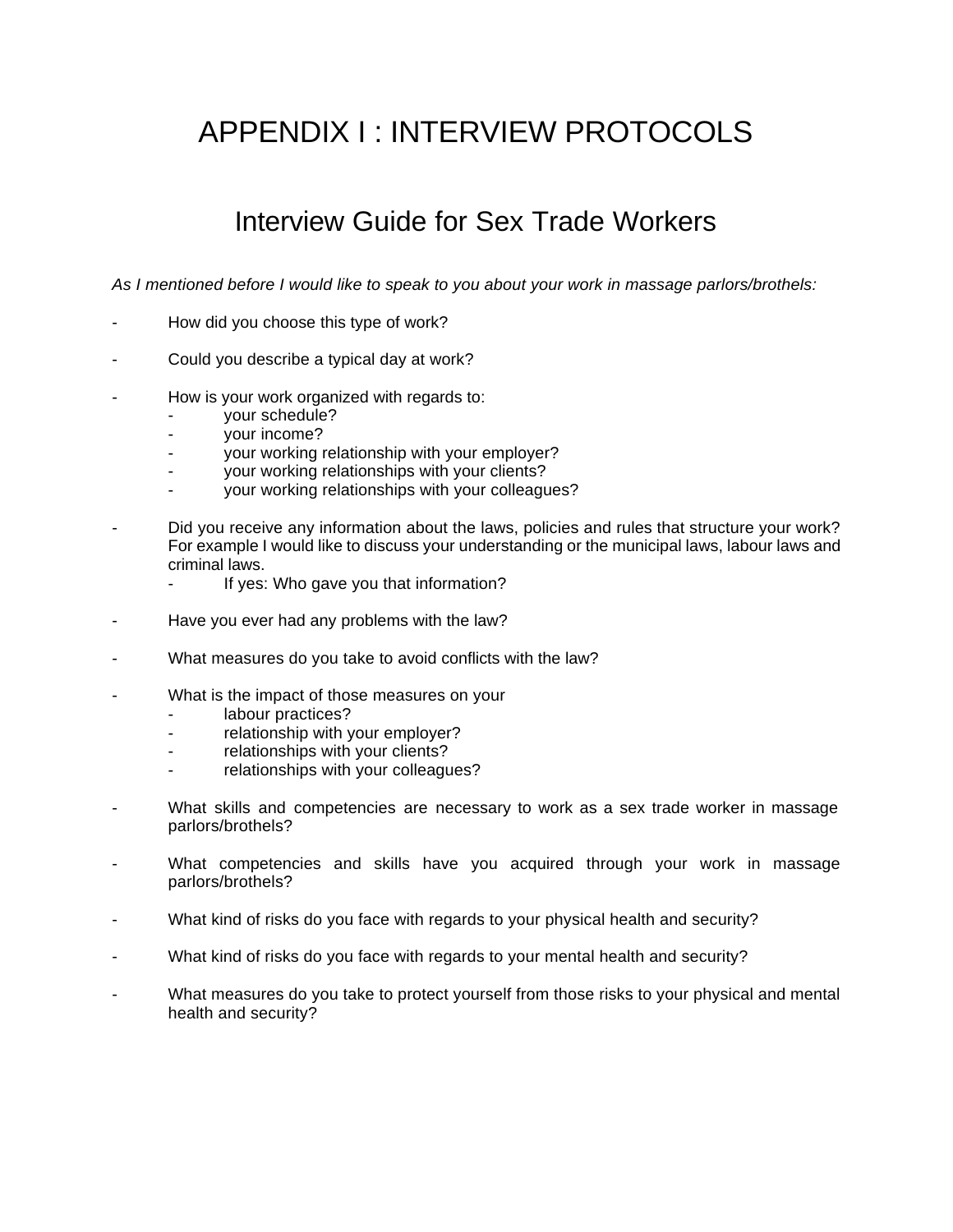Has the work you do in the massage parlor/brothel changed since you started to work in the trade?

**Specifically** 

- has the organization of the work changed?
- have the working conditions, the services offered or the income changed?
- have the relationships with employers, clients or colleagues changed?
- What do you like about your work?
- What do you find difficult about your work?
	- What measures do you take to minimize these difficulties?
- What laws, policies or rules might be useful to address the problems you encounter in your line of work?
- How do you reconcile your work and your personal life? **Specifically** 
	- with your landlord?
	- with your partner or significant other?
	- with your family?
	- with your children?
	- with your friends?
- How do you reconcile your work with other activities? **Specifically** 
	- other jobs and work activities?
	- with studies?
	- with travel or other leisure activities?

### Background Information

- What types of work have you done?
	- If you have changed the type of work you do, Why?
- How many years of experience do you have in the sex trade in general?
	- How long have you worked at your current massage parlor/brothel?
	- How long did you work in the massage parlor/brothel industry?
- Why did you choose to work in massage parlors/brothels instead of a different type of work in the sex trade industry?
- What is your family situation?
	- do you live alone, with friends or as part of a couple?
	- do you have children? If yes do they live with you?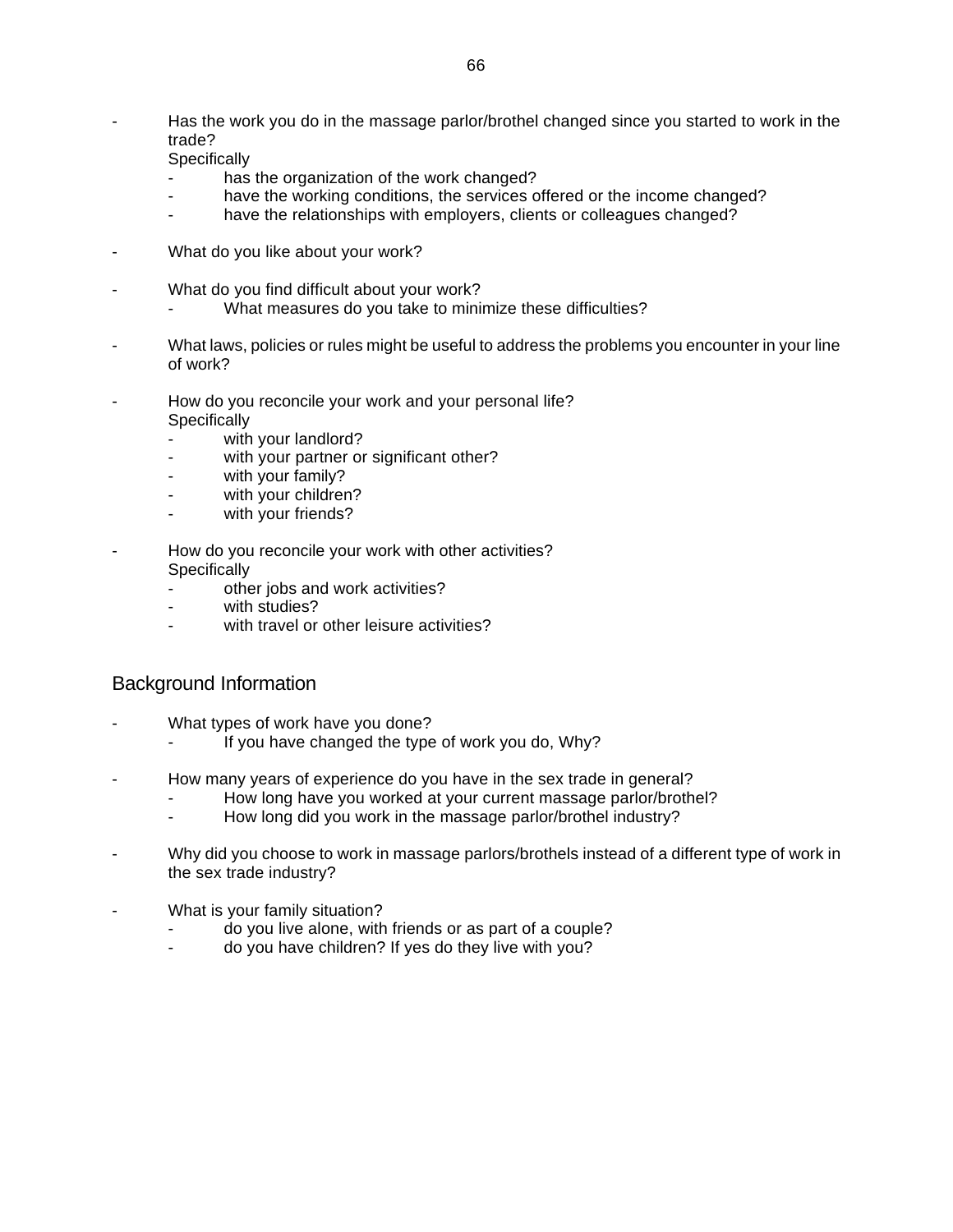#### Information about the Interview and Research

- Did the interview raise questions with regards to laws, policies or rules that effect your work?
- Would you like to have any other information regarding the laws, polies or rules or any other area of the sex trade that we have talked about during the interview?
- Why did you decide to participate in this research project?
- What are your thoughts about this research?
- Under what pseudonym would you like to be identified in this research project?
- Would you like to review the transcript of this interview?
	- If yes: please write down an e-mail or mailing address where we could send the transcripts.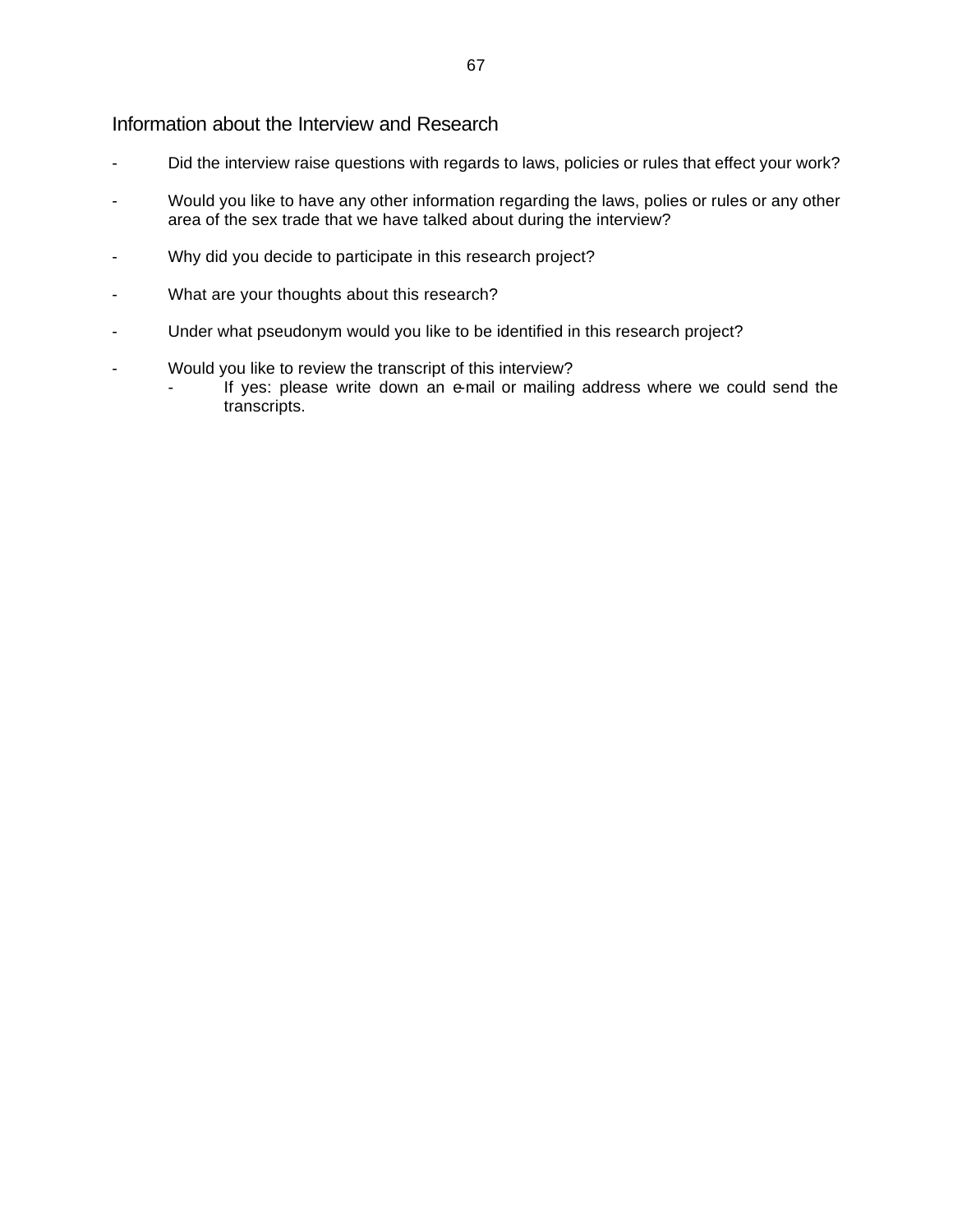## Interview Guide for Sex Trade Worker Advocates

- How does your agency define sex trade work?
- According to your organization what are problems are related to sex trade work?
- Do you see a discrepancy between your agencies= definition of sex trade work, the problems you identify and the services you provide?
- What are the main problems confronted by sex trade workers in massage parlors/brothels?
- In your experience what are the laws the effect and structure sex trade work in massage parlors/brothels? (We are referring to both criminal justice and administrative regulation)
- What are the initiatives and strategies that your agency has put forward to protect and defend sex trade worker rights?
- What laws could be adopted or implemented to improve the working conditions of women working in massage parlors/brothels?
- Since the creation of your agency have you noticed any changes in the massage parlor/brothel industry?

**Specifically** 

- has the organization of the work changed?
- have the working conditions, the services offered or the income changed?
- have the relationships with employers, clients or colleagues changed?
- If yes: How do you explain those changes?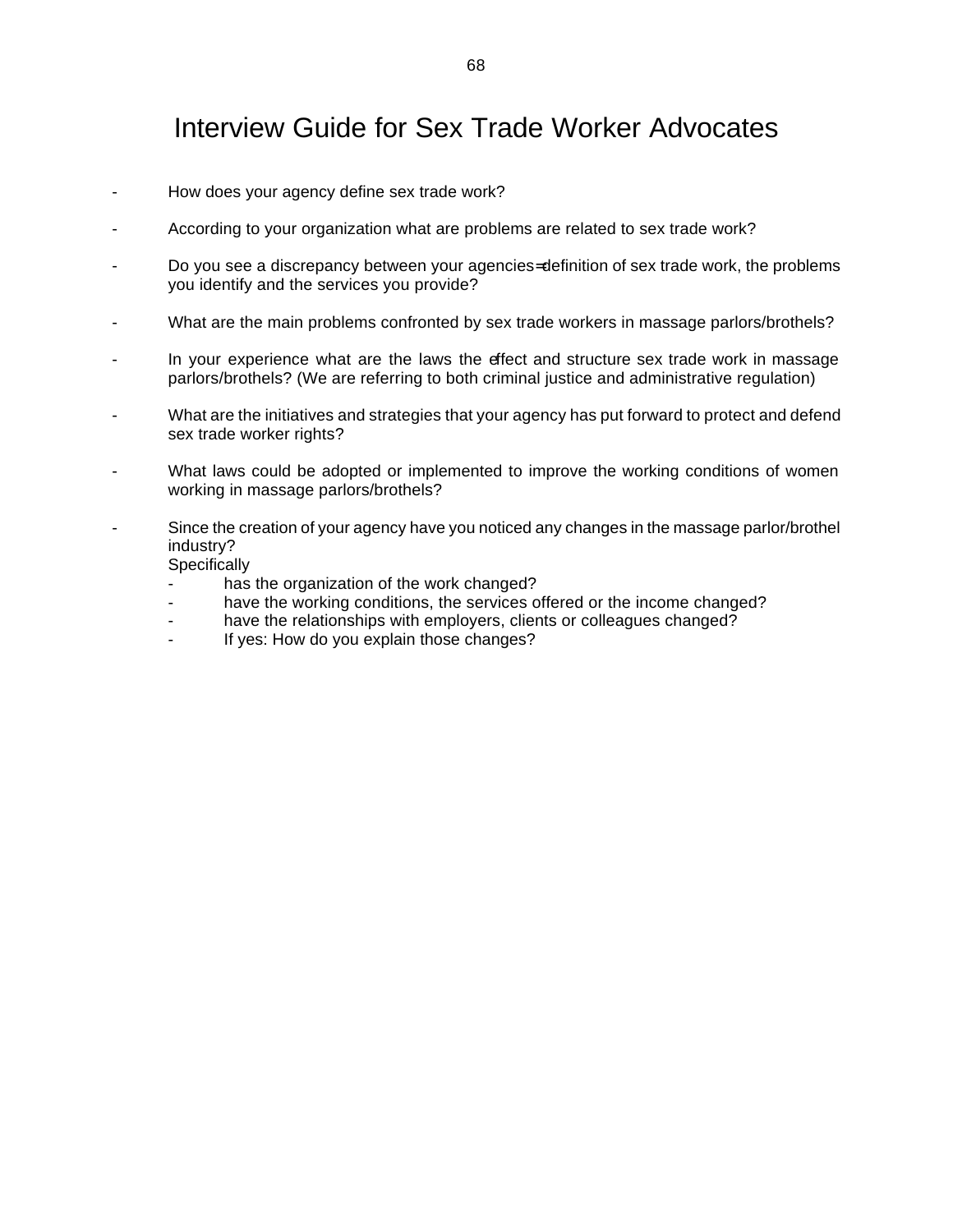# APPENDIX II: CONSENT FORMS

## INFORMED CONSENT FORM Group One: Sex Trade Worker Advocates

Project: Sex Trades/ Skin Trades: A Comparative Consideration of Marginal Labour

#### Researchers

Colette Parent Chris Bruckert Associate Professor Assistant Professor University of Ottawa University of Ottawa 613-562-5800 ext 1802 613-562-5800 ext 1814 coparent@uottawa.ca bruckert@uottawa.ca

Department of Criminology Department of Criminology

going, agree to participate in the research on the sex trades conducted by Colette Parent and Chris Bruckert of the Department of Criminology, Faculty of Social Sciences at the University of Ottawa in collaboration with Stella, a sex workers= community-based organization in Montreal. This project is based on the assumption that work of sex trade workers in massage parlours/brothels are labour issues. This project focusses on massage parlour/brothel work as *work*. It starts from the perspective of industry workers and locates the trades within broader socioeconomic trends and examines a number of areas including stigma, regulation, labour process and skill. In addition the project will examine the diversity of the trades by comparing the labour of brothel workers and that of strippers.

My participation will consist essentially of participating in one semi-structured interview lasting approximately one hour. During the interview I will be asked a series of questions focussing on the services provided by our organization, the problems we identify, our understanding of labour issues as well as legal and regulatory concerns, health factors, and transformations in the industry. The session will be scheduled at my convenience.

I have been asked if I am comfortable having the interview recorded on an audio tape. If I agree the interview will be recorded and the interview tapes will be transcribed. Upon request the full transcript will be forwarded to me. If I agree to participate but do not wish for the interview to be recorded on an audio tape, detailed notes will be taken throughout the interview. In this case the processed notes will be made available to me as soon as possible. In either case I reserve the right to delete any information which I consider to, in any way, endanger myself, co-workers, agency or any friends, family or associates. I am entitled to a follow-up interview should I feel that clarification or additional information is required.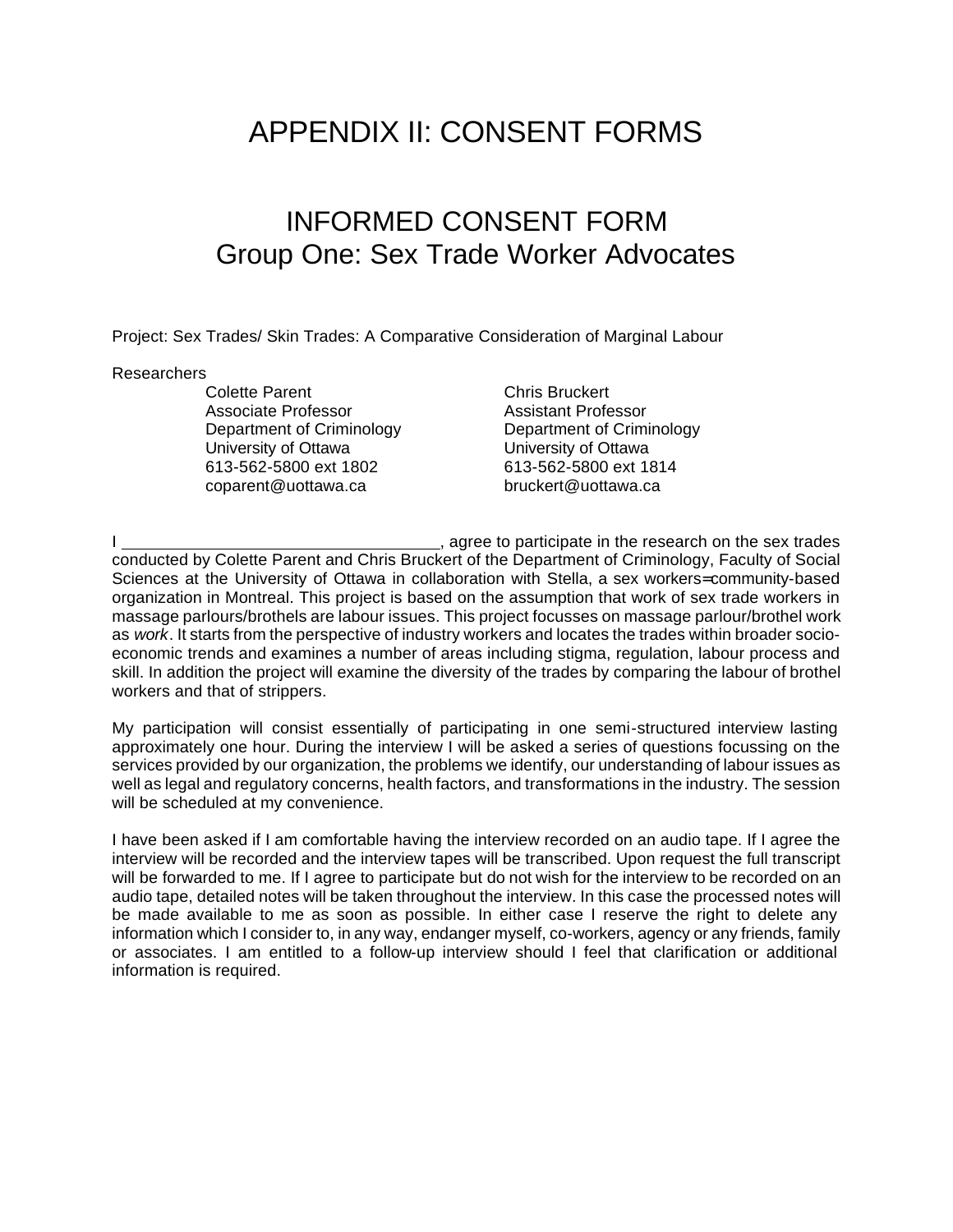I understand that the contents will be used only for a report for the Law Commission of Canada; academic articles and/or book chapters by Colette Parent and Chris Bruckert; publications and reports by Stella. I understand that my confidentiality will be respected and that during the process of collection and analysis the interview data will be in the sole possession of Colette Parent, Chris Bruckert and Pascale Robitaille, the research assistant. During transcription the typist will have access to the data but not my name or any personal information that may identify me.

I am free to withdraw form the project at any time, before, during or after the interview, refuse to participate and refuse to answer questions.

I will not be paid for my participation in the research however I will be offered an honorarium of fifty dollars to cover any expenses incurred. This honorarium will be given before the interview starts. Should I wish to withdraw from the project I am not required to pay back the honorarium. I have received assurance from the researchers that the information I will share will remain strictly confidential. Anonymity will be assured by keeping the personal information collected to a minimum; immediately upon transcription changing any personal or potentially identifiable information including names, agencies, towns/cities, or geographic area and events/stories; and altering any atypical (and therefore potentially identifiable) speech patterns or idiosyncratic use of words/phrases.

Tape recordings, interview notes, transcripts and any other data collected will be kept in a secure manner. Throughout the research process tapes as well as back-up computer disks will be stored in a locked and secure location. Data that is stored on the researchers= computer will be accessible only through an undisclosed password. The tapes and original notes will be destroyed five years after the project is completed. Transcripts will be retained for five additional years.

The research is supported through funding from the Law Commission of Canada, Status of Women Canada and the University of Ottawa Research Partnerships in the Humanities program.

Any information about my rights as a research participant may be addressed to:

Catherine Lesage Protocol Officer for Ethics in Research, 30 Stewart Street University of Ottawa K1N 6N5 Phone: 613-562-5387 e-mail: clesage@uottawa.ca

There are two copies of the consent form, one of which I may keep.

If I have any questions about the conduct of the research project I may contact Colette Parent or Chris Bruckert at the addresses that appear at the beginning of this document.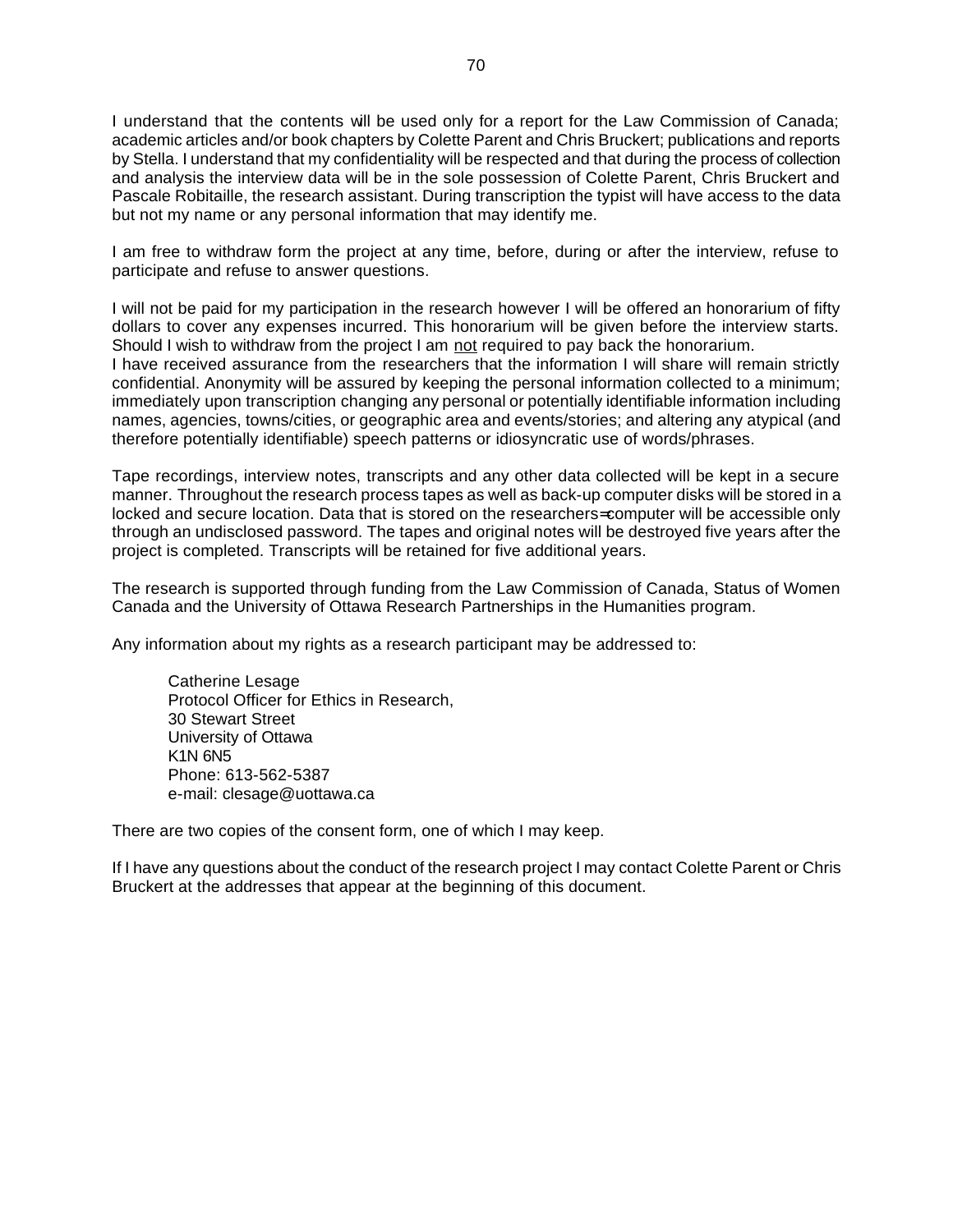The goals of the research have been explained to me, this consent form has been reviewed orally and I have had the opportunity to ask questions and receive clarification regarding research goals, methods, researchers obligations and the rights of the participants or any other concerns.

I agree to have the interview tape recorded: Yes

No

Date:

Participant:

Signature:

Researcher:

Signature: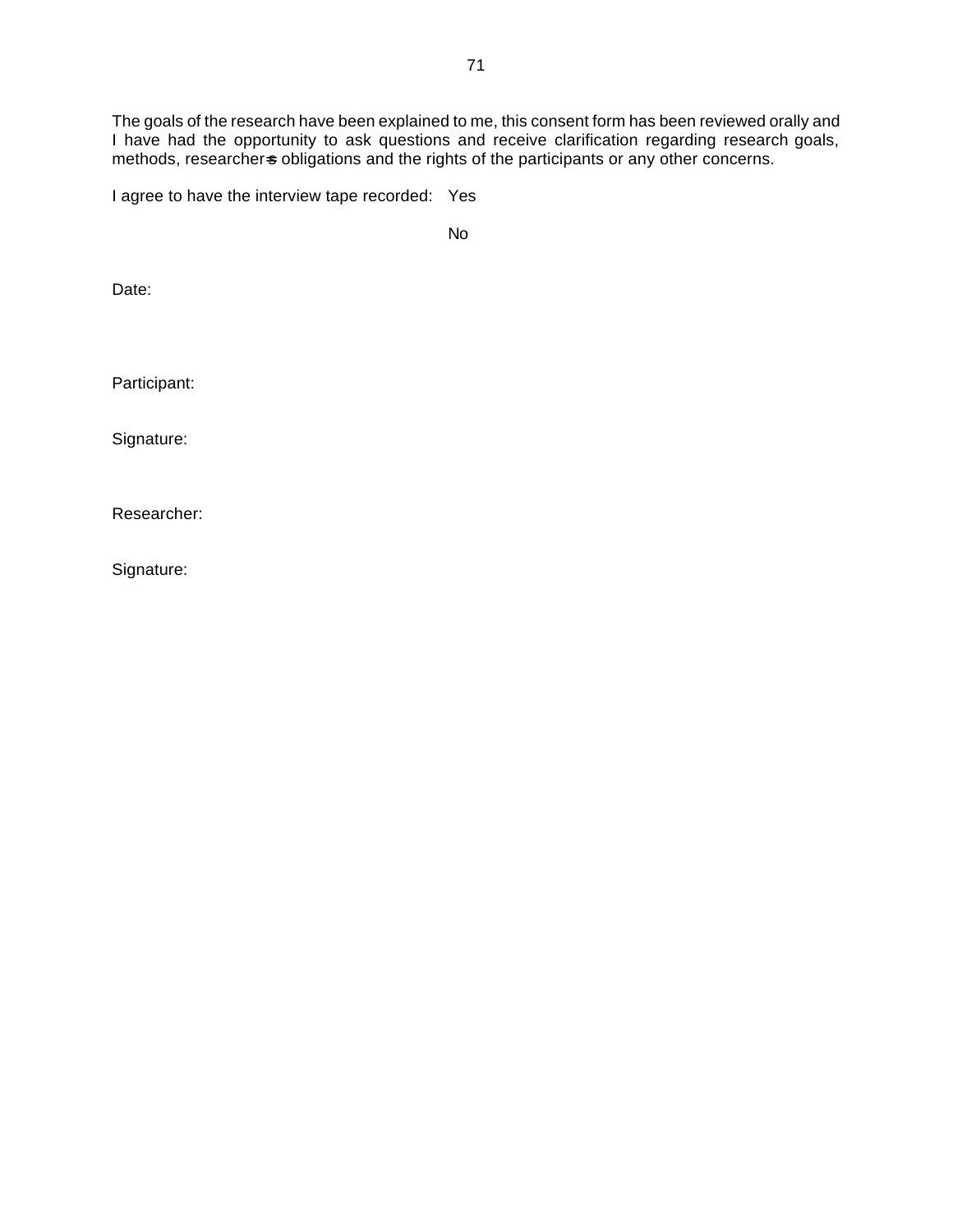### INFORMED CONSENT FORM Group Two: Sex trade workers

Project: Sex Trades/ Skin Trades: A Comparative Consideration of Marginal Labour

#### **Researchers**

Colette Parent Colette Parent Chris Bruckert Associate Professor Assistant Professor University of Ottawa University of Ottawa 613-562-5800 ext 1802 613-562-5800 ext 1814 coparent@uottawa.ca bruckert@uottawa.ca

Department of Criminology Department of Criminology

I , agree to participate in the research on the sex trades conducted by Colette Parent and Chris Bruckert of the Department of Criminology, Faculty of Social Sciences at the University of Ottawa in collaboration with Stella, a sex workers= community-based organization in Montreal. This project is based on the assumption that work of sex trade workers in massage parlours/brothels are labour issues. This project focusses on massage parlour/brothel work as *work*. It starts from the perspective of industry workers and locates the trades within broader socioeconomic and examines a number of areas including stigma, regulation, labour process and skill. In addition the project will examine the diversity of the trades by comparing the labour of brothel workers and that of strippers.

My participation will consist essentially of participating in one semi-structured in-depth interview lasting approximately two hours. During the interview I will be asked a series of questions regarding the nature of the my job, how it is organized, necessary tasks, skills and competencies; positive and negative aspects of the job; laws and regulations which shape the labour; and personal and social implications of my participation in the industry. The session will be scheduled at my convenience.

I have been asked if I am comfortable having the interview recorded on an audio tape. If I agree the interview will be recorded and the interview tapes will be transcribed. Upon request the full transcript will be forwarded to me. If I agree to participate but do not wish for the interview to be recorded on an audio tape, detailed notes will be taken throughout the interview. In this case the processed notes will be made available to me as soon as possible. In either case I reserve the right to delete any information which I consider to, in any way, endanger myself, co-workers, employer or any friends, family or associates. I am entitled to a follow-up interview should I feel that clarification or additional information is required.

I understand that the contents will be used only for a report for the Law Commission of Canada; academic articles and/or book chapters by Colette Parent and Chris Bruckert; publications and reports by Stella. I understand that my confidentiality will be respected and that during the process of collection and analysis the interview data will be in the sole possession of Colette Parent, Chris Bruckert and Pascale Robitaille, the research assistant. During transcription the typist will have access to the data but not my name or any personal information that may identify me.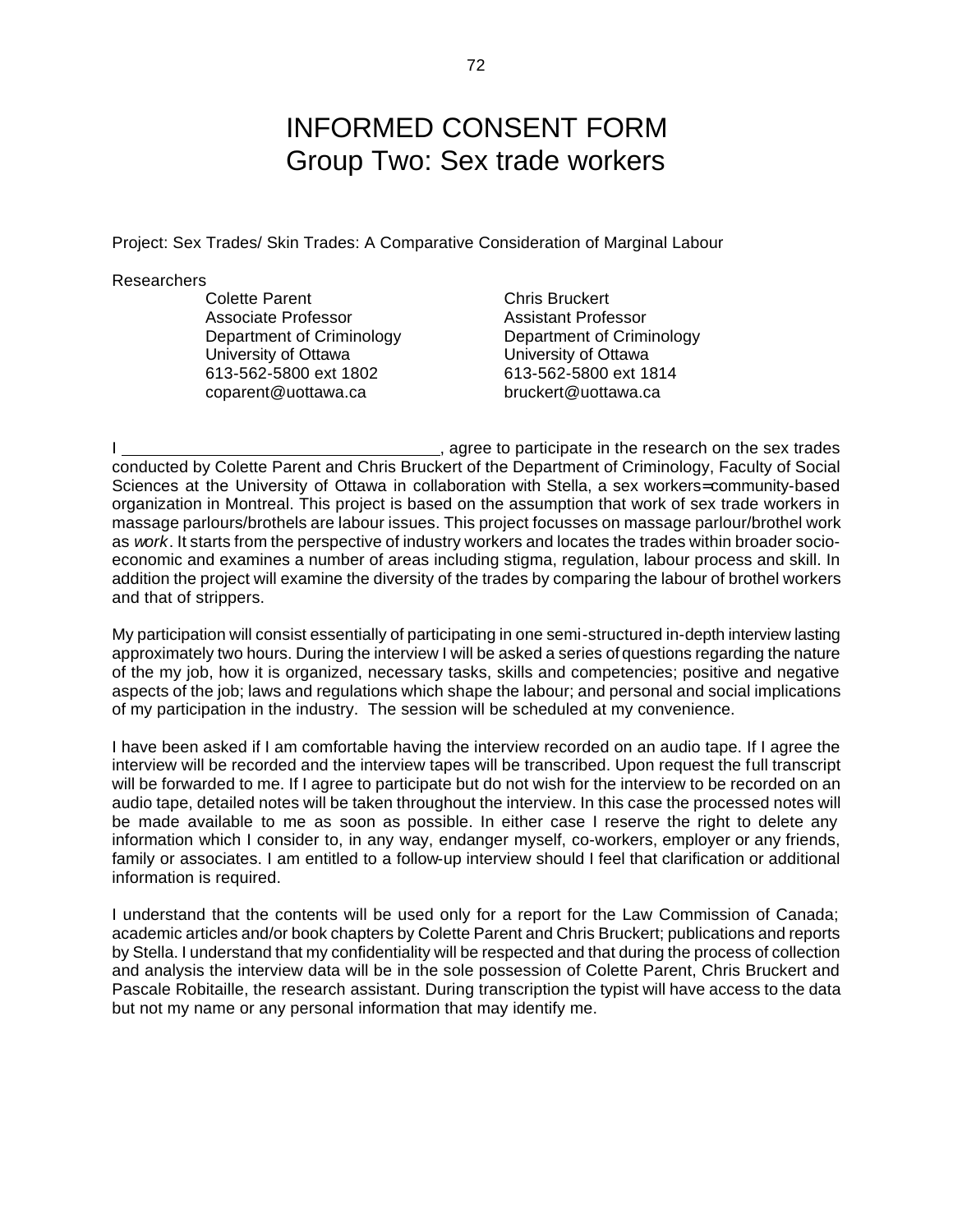I understand that since this research deals with some personal experiences it may cause me some emotional discomfort which may, at times, be difficult. I have received assurance from the researchers that every effort will be made to minimize these occurrences. The interview will immediately be interrupted or stopped if I am uncomfortable and, if I wish counselling will be arranged by the researchers through a community agency.

I am free to withdraw form the project at any time, before, during or after the interview, refuse to participate and refuse to answer questions.

I will not be paid for my participation in the research however I will be offered an honorarium of fifty dollars to cover any expenses incurred. This honorarium will be given before the interview starts. Should I wish to withdraw from the project I am not required to pay back the honorarium. I have received assurance from the researchers that the information I will share will remain strictly confidential. Anonymity will be assured by keeping the personal information collected to a minimum; immediately upon transcription changing any personal or potentially identifiable information including names, agencies, towns/cities, or geographic area and events/stories; and altering any atypical (and therefore potentially identifiable) speech patterns or idiosyncratic use of words/phrases.

Tape recordings, interview notes, transcripts and any other data collected will be kept in a secure manner. Throughout the research process tapes as well as back-up computer disks will be stored in a locked and secure location. Data that is stored on the researchers= computer will be accessible only through an undisclosed password. The tapes and original notes will be destroyed five years after the project is completed. Transcripts will be retained for five additional years.

The research is supported through funding from the Law Commission of Canada, Status of Women Canada and the University of Ottawa Research Partnerships in the Humanities program.

Any information about my rights as a research participant may be addressed to:

Catherine Lesage Protocol Officer for Ethics in Research, 30 Stewart Street University of Ottawa K1N 6N5 Phone: 613-562-5387 e-mail: clesage@uottawa.ca

There are two copies of the consent form, one of which I may keep.

If I have any questions about the conduct of the research project I may contact Colette Parent or Chris Bruckert at the addresses that appear at the beginning of this document.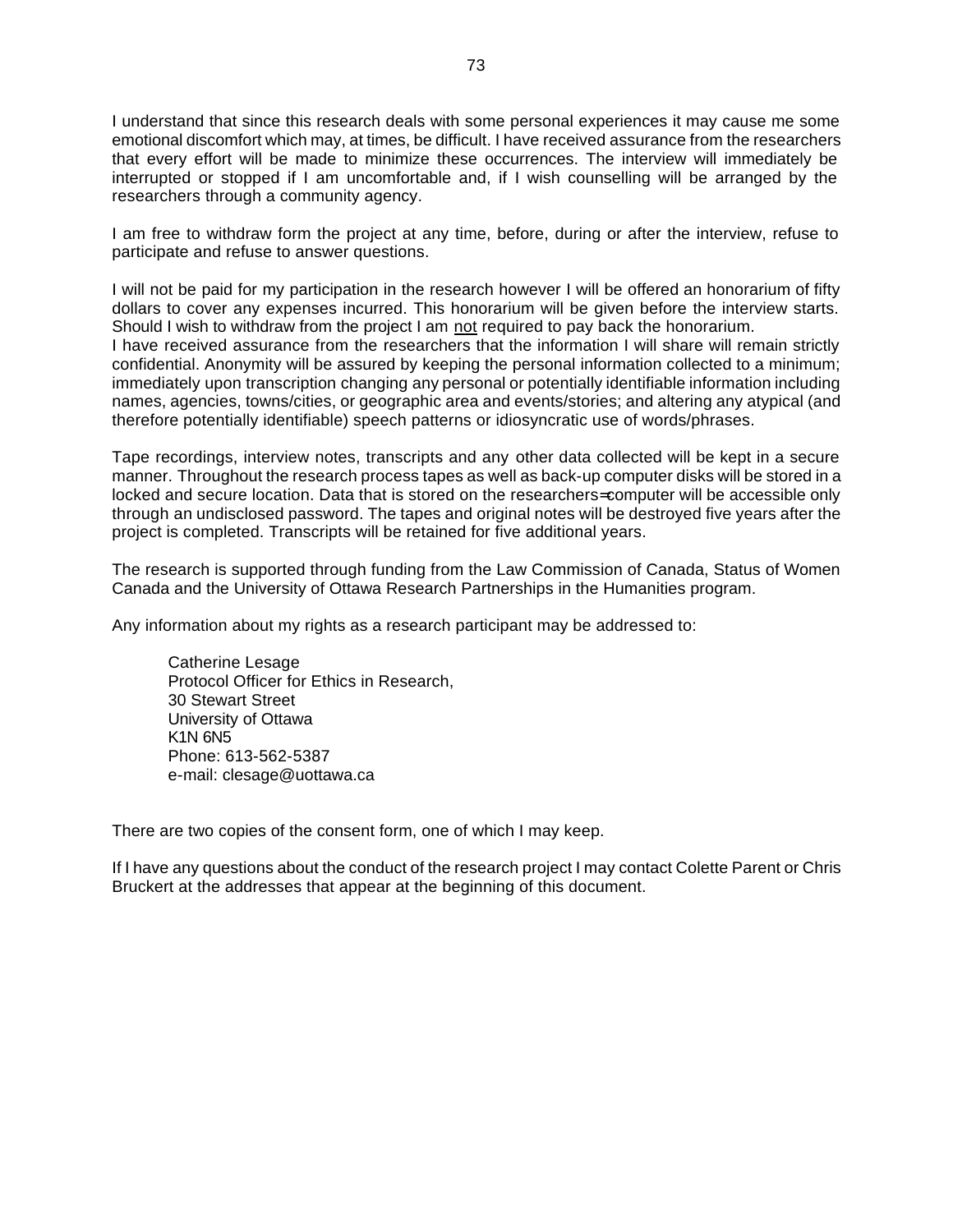The goals of the research have been explained to me, this consent form has been reviewed orally and I have had the opportunity to ask questions and receive clarification regarding research goals, methods, researchers obligations and the rights of the participants or any other concerns.

I agree to have the interview tape recorded: Yes

No

Date:

Participant:

Signature:

Researcher:

Signature: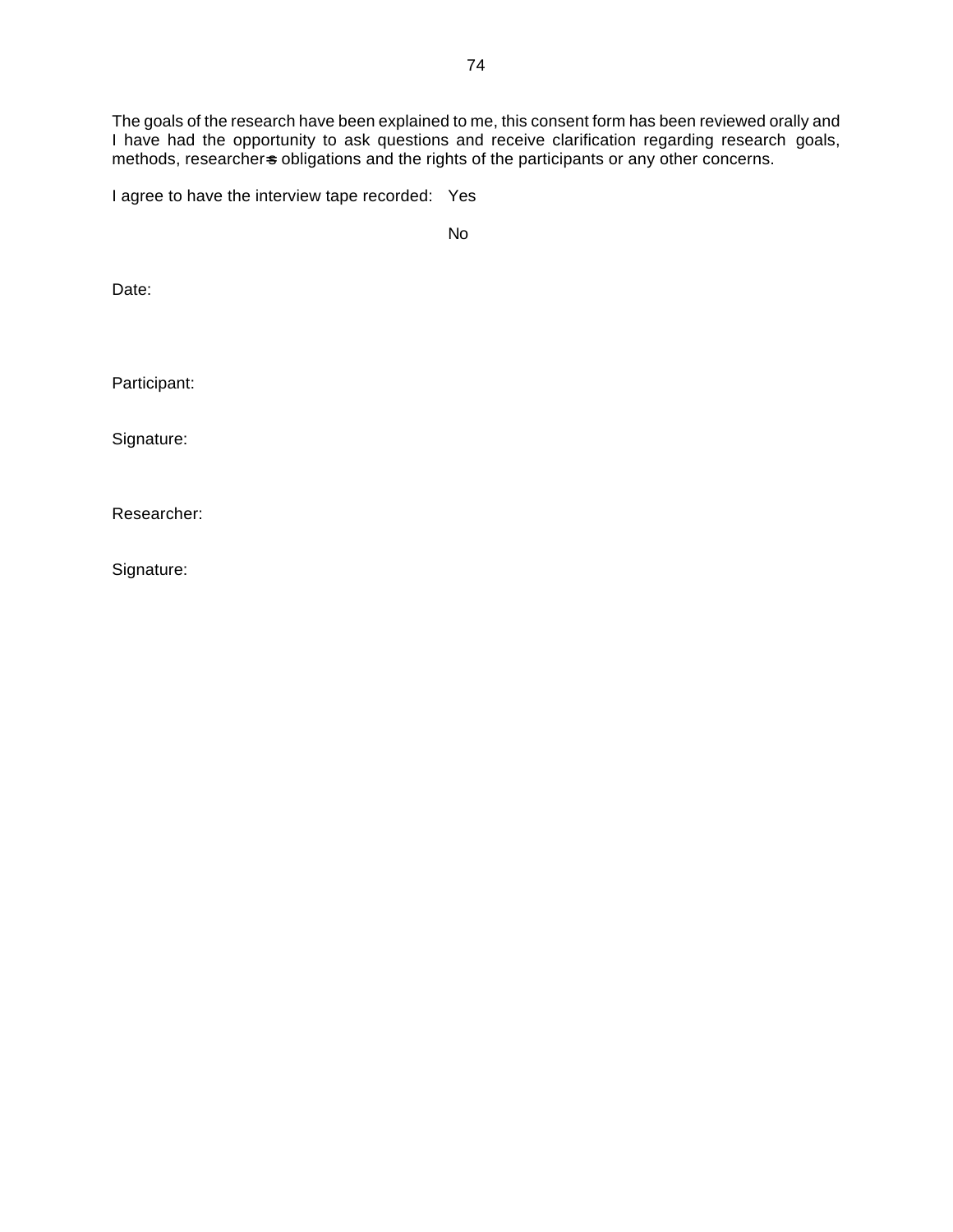# APPENDIX III: RECRUITING LETTERS

Date

Subject: Skin Trades/ Sex Trades: A Comparative Analysis of Marginal Labour

Dear Madam,

We are seeking participants for a research project that we are undertaking in collaboration with Stella a sex workers community-based organization located in Montreal. The research, which seeks to explore massage parlour/brothel work as *work*, will start from the perspective of industry workers and locate the trades within broader socio-economic trends and examine a number of areas including stigma, regulation, labour process and skill. Participation in the research would involve an in-depth semistructured interview lasting approximately two hours. Questions will focus on the nature of the job, how it is organized, necessary tasks, skills and competencies; positive and negative aspects of the job; laws and regulations which shape the labour; and personal and social implications of participation in the industry. If you would like further information we would be happy to forward the research proposal and informed consent forms to you.

Confidentiality and anonymity will be respected at all times throughout the research process and all identifying names, places and events will be changed in the transcripts and in any subsequent documents. Interviewees will have the opportunity to edit or delete any information from the interview transcripts which they consider to, in any way, endanger themselves or any friends, family, agency or associates. In addition, participants are entitled to a follow-up interview should they feel that clarification or additional information is required. Should you agree to participate and then change your mind at any time during the research process, you are of course free to withdraw from the project and your interview will be destroyed.

Participants will not be paid for their interviews however they will receive \$50 to cover their expenses.

Sincerely,

Colette Parent **Colette Parent** Chris Bruckert Associate Professor **Associate Professor** Assistant Professor Department of Criminology Department of Criminology University of Ottawa University of Ottawa Ottawa, Ontario **Ottawa, Ontario**